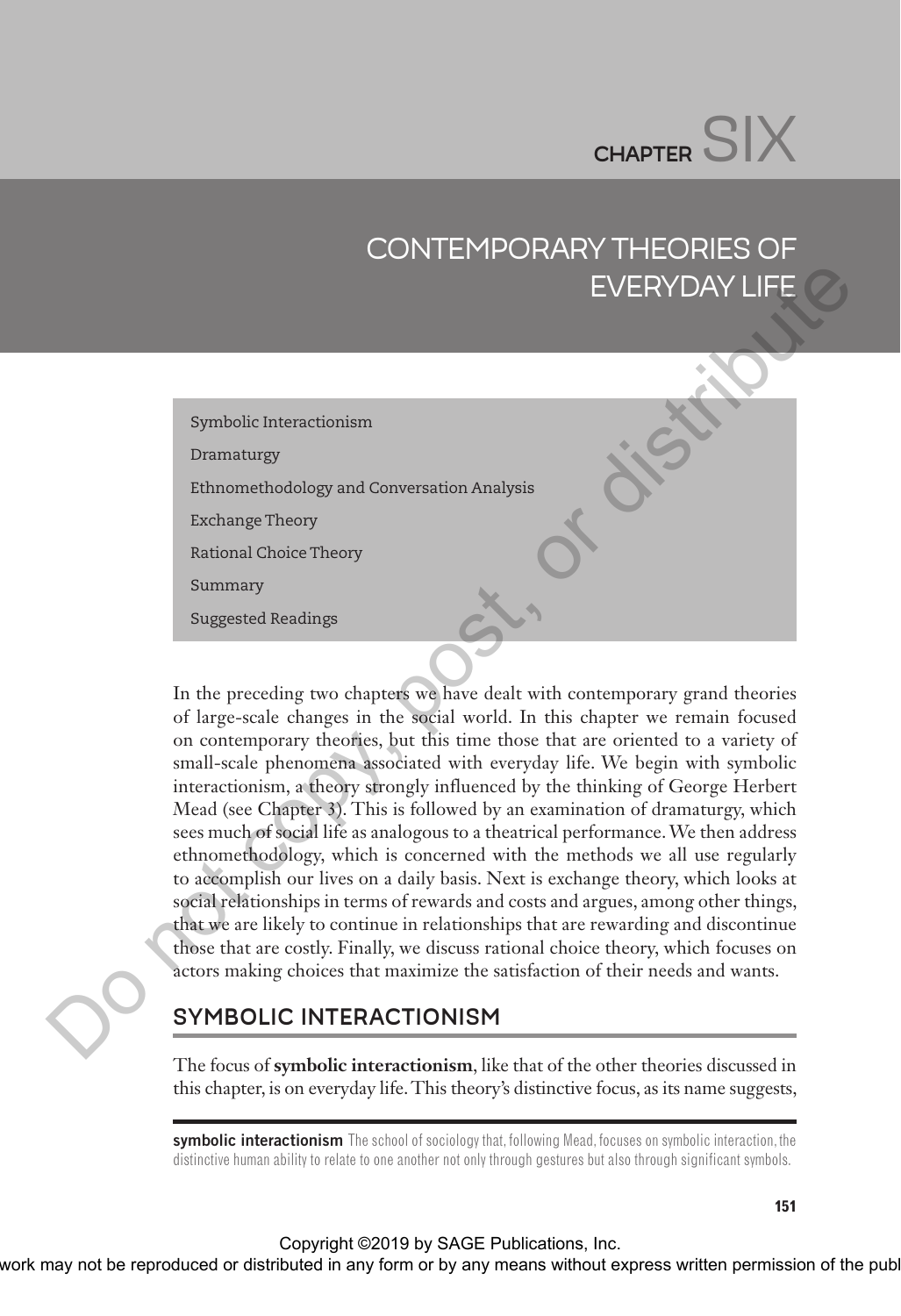is on interaction (as well as action and people as agents) and the symbols (and their meanings) that are deeply implicated in it. We can best address this theory by first enumerating some of its most fundamental assumptions and principles.

First, people act toward things, but they do so on the basis of the meanings those things have for them. Thus, we act toward the American flag—say, by saluting it—based on the meaning that the flag has for us (our homeland) and not simply its physical characteristics. This also means that others can act toward it in other ways (say, by burning or defacing it) because it has other meanings (a symbol of U.S. imperialism) for them.

Second, these meanings stem from our interactions with other people. Thus, we may have learned about the flag as a positive symbol through interactions at school, while enemies of the United States may have learned their meanings through interactions with groups of revolutionaries.

Third, people do not simply internalize the meanings that they learn through social interaction; they are also able to modify those meanings through an interpretive process. Thus, while one may have learned to see the flag as a positive symbol, dissatisfaction with, say, America's foreign policies might lead one to reinterpret the flag and to feel a bit less positive toward, or even develop negative sentiments about, it and what it stands for. Conversely, those who develop negative views in a revolutionary cell may become more positive about the flag and what it symbolizes as a result of U.S. actions that satisfy some of the revolutionaries' demands. The matrix work may not be reproduced or distributed in any form or by any form or by any form or the reproduced or distributed in any form or by any form or by any form or by any form or the publisher. So wonded in this

Fourth, people, in contrast to other animals, are unique in their ability to use and rely on symbols. While other animals react directly or blindly to stimuli, people are able to give them meaning (turn them into symbols) and then act on the basis of that meaning. To put this another way, other animals react instinctively to objects, while we think through their meaning. Thus, a hungry animal might eat a poisonous mushroom, but we would be able to think through the fact that we had better not eat it because it might be poisonous.

Fifth, people become human through social interaction, especially in the early years with family members and then in school. We are born with the capacity to become human, but that potential can be realized only through human interaction. Thus, feral children—those raised in the wild by animals (e.g., wolves)—cannot become human, but they can begin to become human if they are rescued and have the opportunity to interact with other humans.

Sixth, as Mead made clear (see Chapter 3), people are conscious, capable of reflecting on themselves and what they do, and therefore capable of shaping their actions and interactions. In Mead's terms, then, people have both a "mind" and a "self." Particularly important is our ability to interact with ourselves in order to decide how to interact with objects in our world. This gives us a large measure of autonomy in our actions, but we certainly are not totally free to do as we wish there are many external constraints on our actions.

Seventh, people have purposes when they act in, as well as toward, situations. We define situations, give them meaning, and then act toward them. We choose ends and then act toward them (although not always successfully or in a linear manner, since we may encounter all sorts of barriers and roadblocks).

#### **152** CONTEMPORARY SOCIOLOGICAL THEORY AND ITS CLASSICAL ROOTS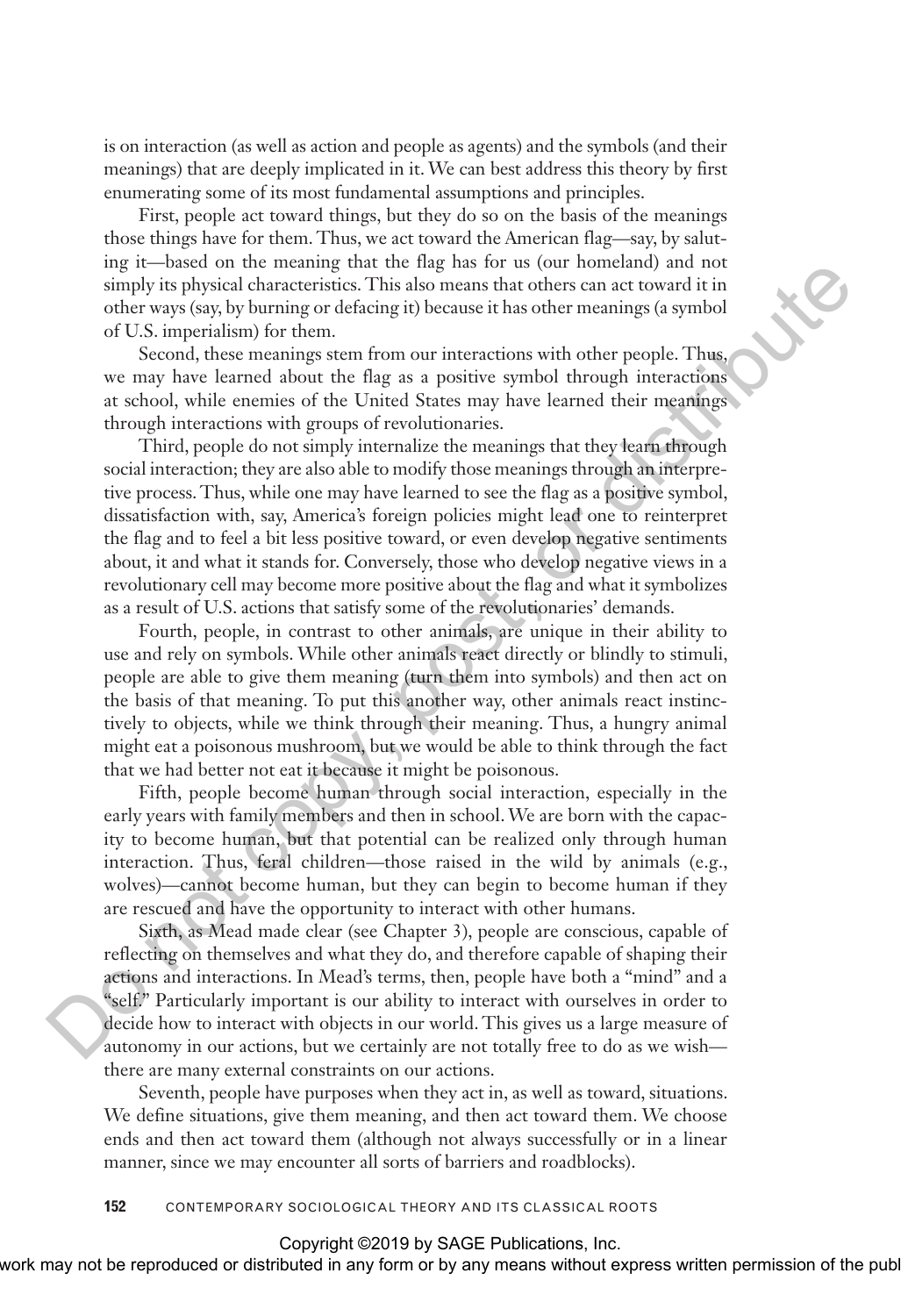# KEY CONCEPTS

## The Conceptual Contributions of Charles Horton Cooley

Charles Horton Cooley (1864–1929) is best known for his concept of the **lookingglass self**. We form our sense of ourselves by looking in some sort of mirror. That mirror is the other people with whom we interact. We use others as a mirror to assess who we are and how we are doing. We look at their eyes and their body language, and we listen to their words. Looking in that mirror, we determine whether we are who we want to be and whether our actions are having the desired effect. If we see what we expect to see, if people evaluate us the way we hope, if they do what we want them to do, then the mirror confirms ourselves and we continue on as we have been thinking and acting. However, if the reverse occurs, then we may need to reassess our actions and even our sense of who we are. If the looking-glass continues to show us a reflection that is different from what we think we are, then we may need to reevaluate our sense of who we are—in other words, reevaluate our self-image. The looking-glass self reflects Cooley's interest, like that of others associated with symbolic interactionism, in the mind, self, and interaction. Charles Horton Cooley (1994–1999) is been because of the latentity of the reproduced in any form or by any form or by any form or by any form or by any form or by any form or by any form or by any form or by any form or b

Another key concept associated with Cooley is the **primary group**, an intimate face-to-face group that plays a crucial role in linking the individual to the larger society. Of special importance are the primary groups of the young, mainly the family and friendship groups, within which the individual grows into a social being. It is mainly within the primary group that the looking-glass self develops and the child makes the transition from thinking mainly about himself to taking others into consideration. As a result of this transformation, the child begins to develop the capabilities that will enable him to become a contributing member of society.

Cooley also made an important methodological contribution by arguing that sociologists need to put themselves in the places of the actors they are studying (usually in the real world) in order to better understand the operation of their mental processes. Cooley called this **sympathetic introspection**—putting oneself in the places and the minds of those being studied, doing so in a way that is sympathetic to who they are and what they are thinking, and trying to understand the meanings and the motives that lie at the base of their behavior. This method continues to be one of the cornerstones of the study of everyday life, at least for some sociologists.



**looking-glass self** The idea that we form our sense of ourselves by using others, and their reactions to us, as a mirror to assess who we are and how we are doing.

**primary group** An intimate face-to-face group that plays a crucial role in linking the individual to the larger society. Of special importance are the primary groups of the young, mainly the family and friendship groups.

sympathetic introspection The methodology of putting oneself in the places and the minds of those one is studying, doing so in a way that is sympathetic to who they are and what they are thinking, and trying to understand the meanings and the motives that lie at the base of their behavior.

chapter six • Contemporary Theories of Everyday Life **153**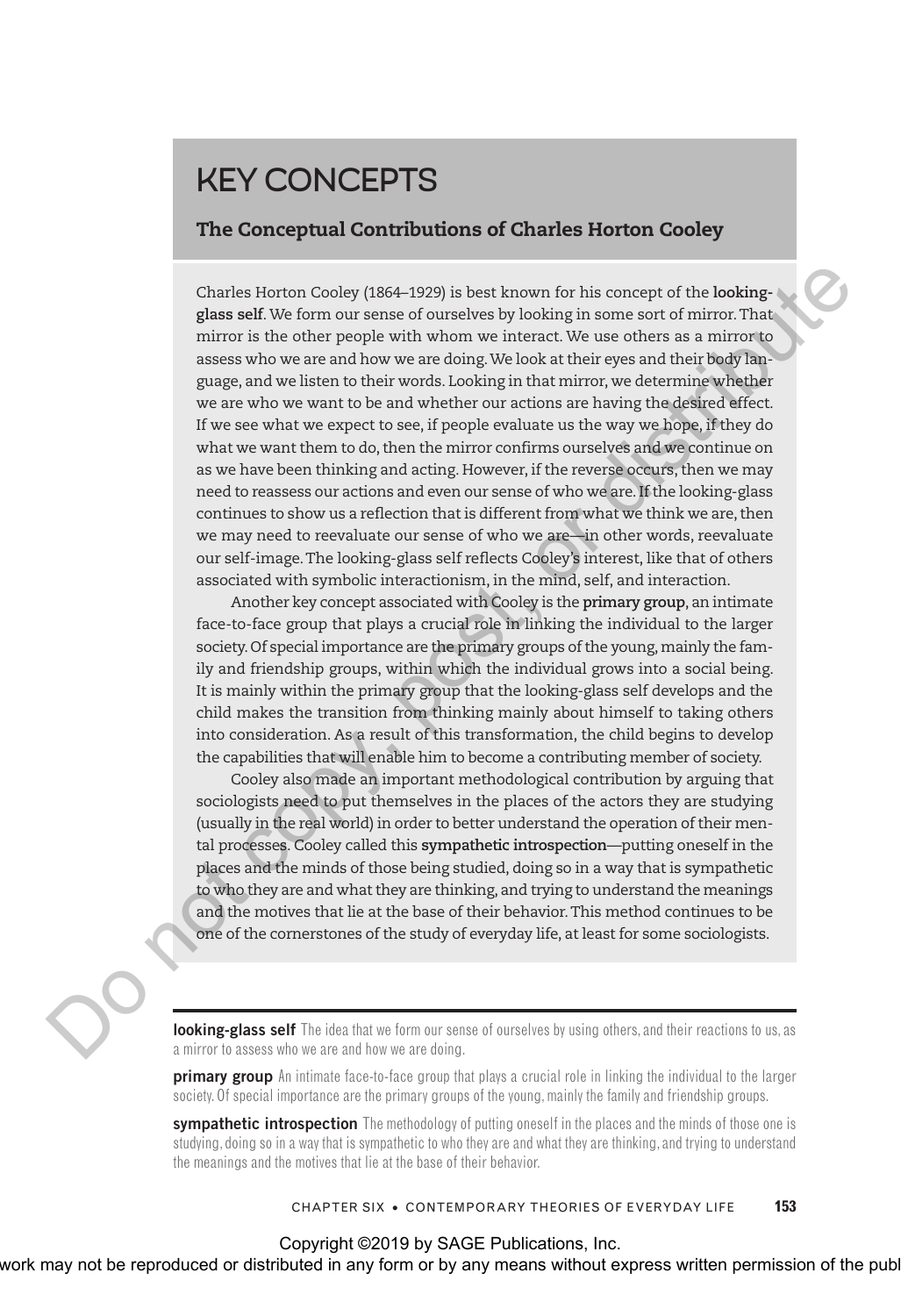# CONTEMPORARY APPLICATIONS

# Antidepressants: A Symbolic Interactionist View

Recent years have seen significant growth in the numbers of people using antidepressant medications such as Prozac, Zoloft, Paxil, Lexapro, and Cymbalta. Most people think of antidepressant medications as a wholly biological technology: they help people to overcome depression and anxiety by modifying brain chemistry. However, the symbolic interactionist David Karp argues that there is also a sociological dimension to antidepressant use. For many people the use of antidepressants is an occasion for the redefinition of the self. This is because, in contemporary society, antidepressants and mental illness have powerful symbolic meanings that have implications for the way people think about themselves and their psychological suffering. For example, people who are depressed sometimes blame themselves for their depression. They may think that they are failures because they cannot will their depression away. However, when people take antidepressants they learn that they are not to blame for their illness—rather, their depression is caused by an imbalance in brain chemistry. This not only gives them a feeling of relief but also allows them to think about themselves in new and sometimes empowering ways: I'm not to blame, it's an illness. The symbolic meaning associated with antidepressants can also be negative. Even though cultural understandings of mental illness have changed significantly over the past fifty years, there is still a stigma associated with mental illness. People may be afraid to take antidepressants because they know that doing so will place them in the stigmatized category of "mentally ill person." They will no longer be able to think of themselves as merely sad. Rather, the fact that they are taking psychiatric medications becomes proof to them that they have a real illness called depression. The power of the negative connotations of mental illness can be so strong that people will avoid or stop taking antidepressant medications. Whether the meanings that individuals ascribe to antidepressants are positive, negative, or a combination the two, what should be clear is that these medications have socially determined symbolic meanings that affect the construction of the self. Nextra types the Ross of the rest including the reproduced or distributed in any form or between the reproduced or the publisher and the publisher or the publisher or the publisher or the publisher or distributed in a spe

Eighth, we can see society as consisting of people engaging in social interaction. Thus, society is not some macro-level entity separable from people. People produce society; society is the joint action of people.

There is, of course, much more to symbolic interactionism than this, but this brief overview, as well as the earlier, more detailed discussion of Mead's ideas, should give a sense of this theoretical perspective.

However, we need to make one more basic point before we move on. Symbolic interactionists are inclined to do social research rather than to develop abstract theories. This means they often go out and study people and get at their meanings

#### **154** CONTEMPORARY SOCIOLOGICAL THEORY AND ITS CLASSICAL ROOTS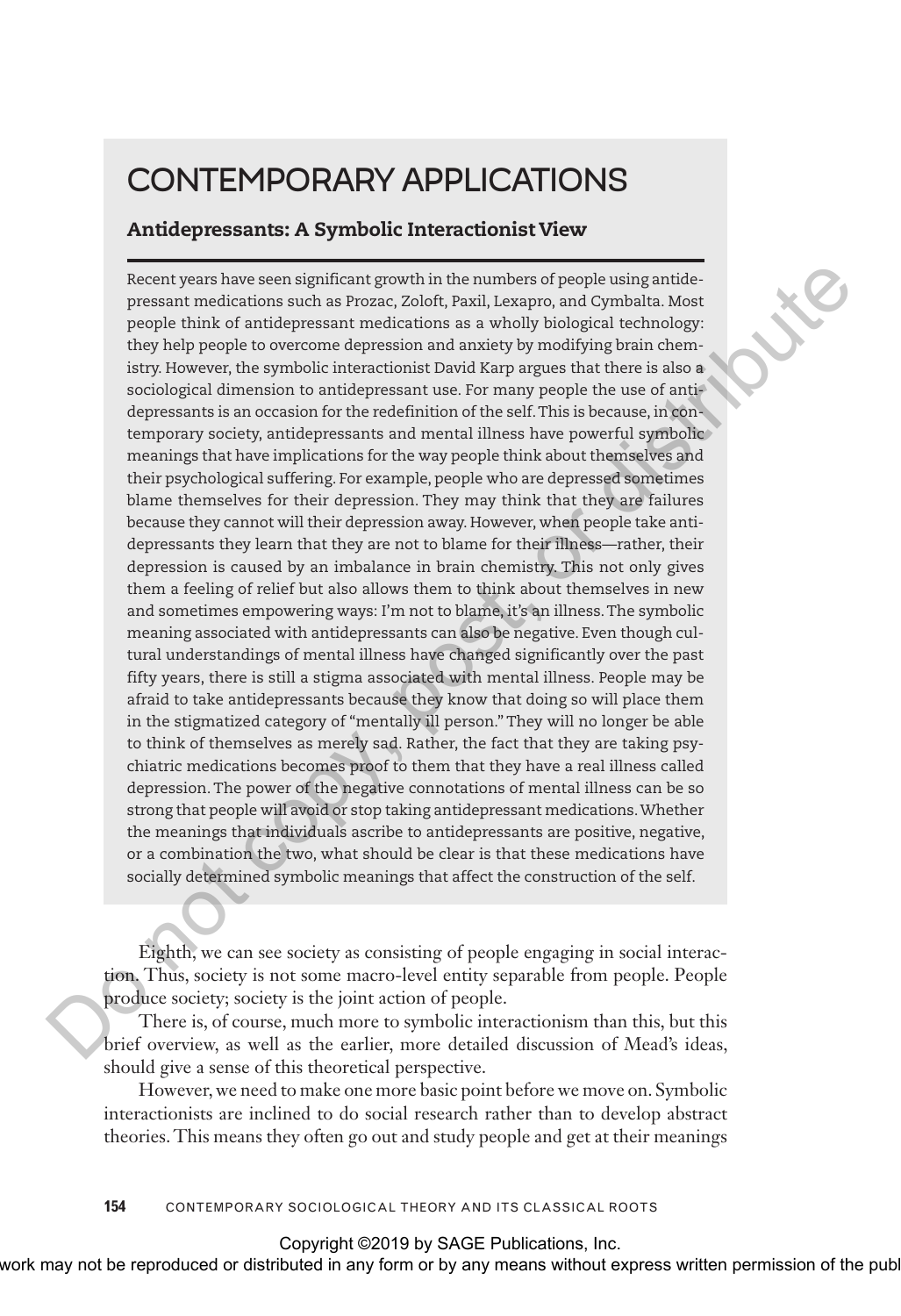from their point of view. To do this they must often venture into the real world and observe and interact with people.

A key figure in this tradition of social research in the real world is Robert E. Park (1864–1944). Park had been a reporter before becoming a sociologist, and as a reporter he was accustomed to collecting data on and observing whatever social reality he was writing about. When he became a sociologist, Park urged his students as well as colleagues to do much the same thing. In one sense, he was encouraging them to do what has come to be known as **fieldwork**—that is, venturing into the field to observe and collect relevant data. More specifically, as a result of the urging of Park (and others), the key method of symbolic interactionists became **observation**. The attraction of being observers is that researchers can both engage in sympathetic introspection and put themselves in the place of actors to try to understand their meanings and motives and observe the various actions that people take. Thus, observation is a perfect way for those associated with symbolic interactionism to study the thought processes, actions, and interactions of everyday life.

# **DRAMATURGY**

The concept of self lies at the heart of symbolic interactionism. Herbert Blumer defined the self in extremely simple terms as the fact that people can be the objects of their own actions; that is, people have the ability to act not only toward others but also toward themselves (e.g., by admonishing themselves for saying foolish things). Both types of actions are based on the kinds of objects people are to themselves (e.g., whether they look upon themselves in a positive or negative light). Being able to do this, to act toward themselves, allows people to act in a conscious manner rather than merely react to external stimuli. People actually interact with themselves to point out the things toward which they are acting and the meanings of those things. They interpret the meanings of things and alter those interpretations on the basis of the situation they are in and what they hope to accomplish. States of the reproduced or distributed in any form or any form or by any means when the reproduced in any form or by any means with the reproduced in any form or by any means with the publisher and collect the publisher.

The most important work on the self in symbolic interactionism is *The Presentation of Self in Everyday Life,* by Erving Goffman. Goffman's conception of the self is deeply indebted to Mead's (see Chapter 3) ideas, in particular his discussion of the tension between *I,* the spontaneous self, and *me,* social constraints within the self. This tension is mirrored in Goffman's work on what



fieldwork A methodology used by symbolic interactionists and other sociologists that involves venturing into the field (the day-to-day social world) to observe and collect relevant data.

**observation** A methodology closely related to fieldwork, in which symbolic interactionists (and other sociologists) study the social world by observing what is transpiring in it. In the case of symbolic interactionism, this enables researchers to engage in sympathetic introspection and put themselves in the place of actors in order to understand meanings and motives and to observe the various actions that people take.

chapter six • Contemporary Theories of Everyday Life **155**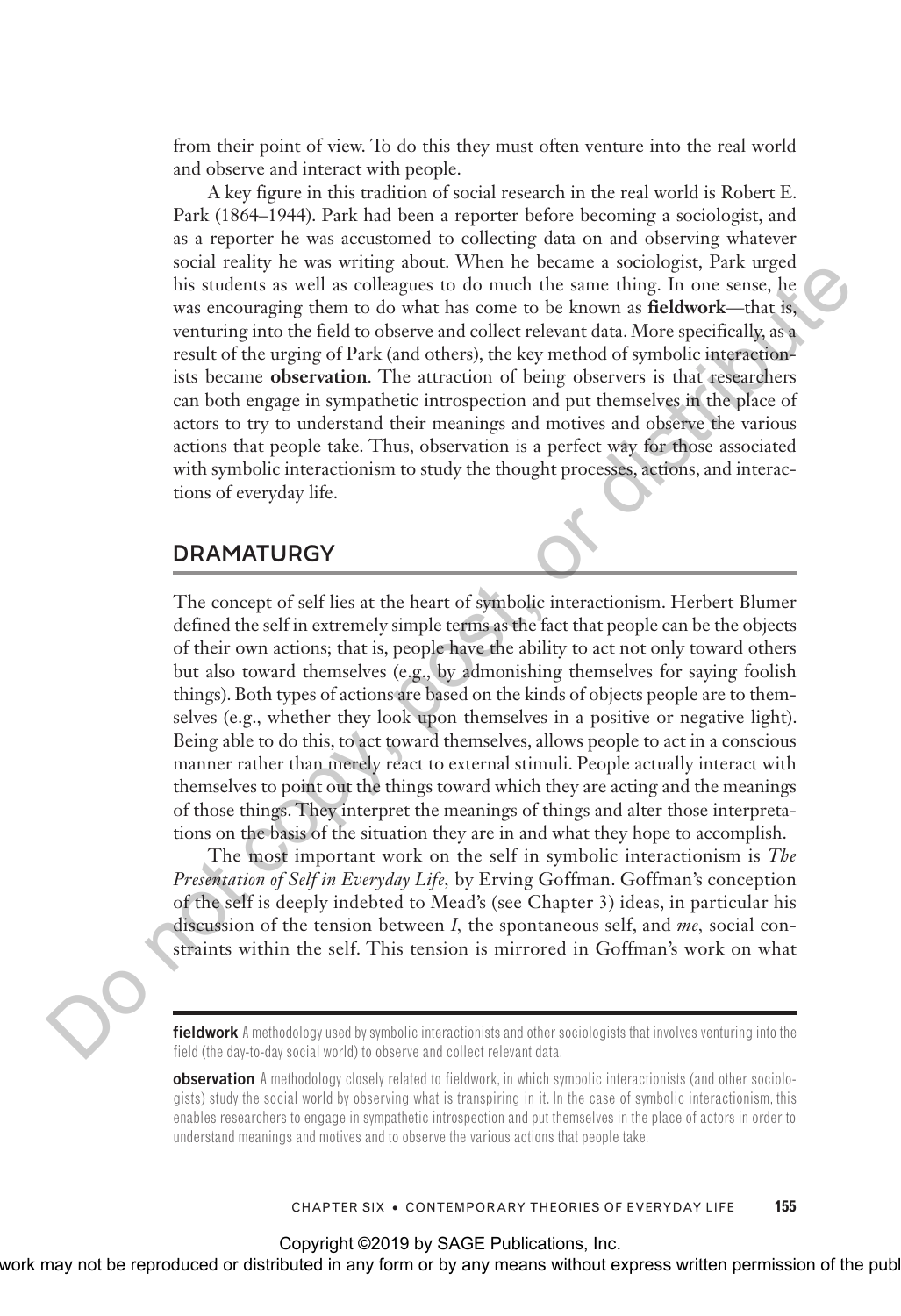to him was a critical discrepancy between our all-too-human selves on the one hand and our socialized selves on the other. The tension results from the difference between what we may want to do spontaneously and what people expect us to do. We are confronted with demands to do what is expected of us; moreover, we are not supposed to waver. In order to cope with this tension and to maintain a stable self-image, people perform for their social audiences. As a result of this interest in performance, Goffman focused on **dramaturgy**, or a view of social life as a series of dramatic performances akin to those that take place in the theater.

#### **Dramaturgy**

Goffman's ideas about the self were shaped by his dramaturgical approach. To Goffman (and to most other symbolic interactionists), the self is not a possession of the actor but rather the product of the dramatic interaction between actor and audience. In other words, the **self** is a sense of who one is that is a dramatic effect emerging from the immediate scene being presented. Because the self is a product of dramatic interaction, it is vulnerable to disruption during the performance. Much of Goffman's dramaturgy is concerned with the processes by which such disturbances are prevented or dealt with. Although the bulk of his discussion focuses on these dramaturgical contingencies, Goffman pointed out that most performances are successful. The result is that in ordinary circumstances a firm self is accorded to performers, and it appears to emanate from the performers. The representation of the representation of the representation of the representation of the representation of the state or distributed in any means with the state of the publisher. Determining the publisher in the Hermon

Goffman assumed that when individuals interact, they want to present a certain sense of self that will be accepted by others. However, even as they present that self, actors are aware that members of the audience can disturb their performance. For that reason actors are attuned to the need to control the audience, especially those members of it who might be disruptive. The actors hope that the sense of self that they present to the audience will be strong enough for the audience to define the actors as the actors want to be defined. The actors also hope that this will cause the audience to act voluntarily as the actors want them to. Goffman characterized this central interest as **impression management.** It involves techniques actors use to maintain certain impressions in the face of problems they are likely to encounter and methods they use to cope with these problems.

**impression management** The techniques actors use to maintain certain impressions in the face of problems they are likely to encounter and the methods they use to cope with these problems.

#### **156** CONTEMPORARY SOCIOLOGICAL THEORY AND ITS CLASSICAL ROOTS

dramaturgy A view of social life as a series of dramatic performances akin to those that take place in the theater.

self To Goffman, a sense of who one is that is a dramatic effect emerging from the immediate dramaturgical scene being presented.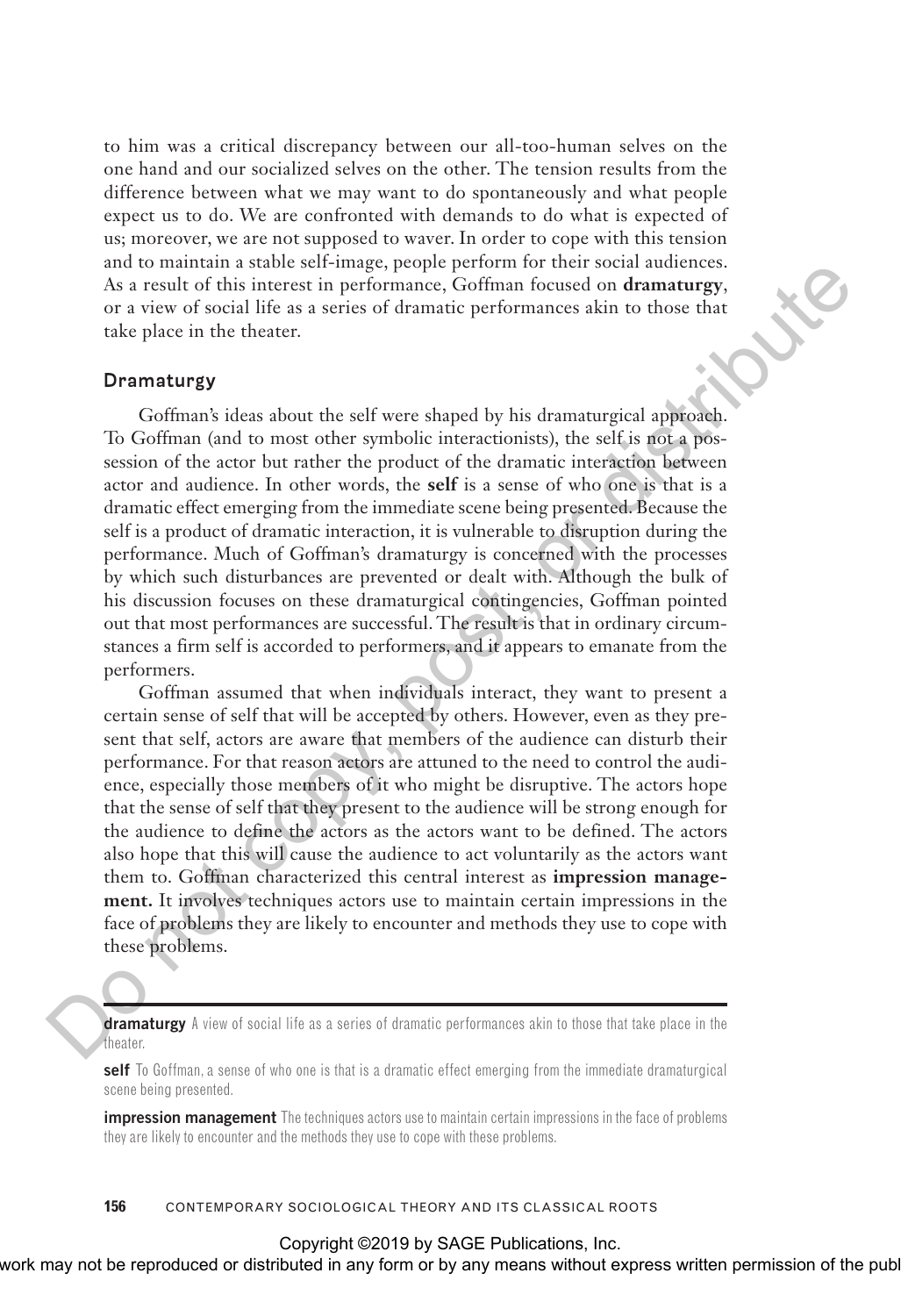*Front Stage.* Following the theatrical analogy, Goffman spoke of a **front stage**, that part of the performance that generally functions in rather fixed and general ways to define the situation for those who observe the performance. A professor lecturing to a class may be said to be in her front stage, as would a student at a fraternity party. Within the front stage, Goffman further differentiated between the setting and the personal front. The **setting** is the physical scene that ordinarily must be there if the actors are to perform. Without it, the actors usually cannot perform. For example, a surgeon generally requires an operating room, a taxi driver a cab, and an ice-skater an ice rink. The **personal front** consists of those items of expressive equipment that the audience identifies with the performers and expects them to carry with them into the setting. A surgeon, for instance, is expected to dress in a medical gown, have certain instruments, and so on.

Goffman subdivided the personal front into appearance and manner. **Appearance** includes those items that tell the audience the performer's social status (e.g., the taxi driver's license). **Manner** (e.g., the expression of confidence on the surgeon's face) tells the audience what sort of role the performer expects to play in the situation. A brusque manner and a meek manner indicate quite different kinds of performances. In general, we expect appearance and manner to be consistent.

Although Goffman approached the front and other aspects of his system as a symbolic interactionist, he did discuss their structural character. He argued that fronts tend to become institutionalized, so collective representations arise about what is to go on in a certain front. Very often when actors take on established roles, they find particular fronts already established for such performances. The professor who appears before a class has a front that has been established by many professors and students who have come before her. The result, Goffman argued, is that fronts tend to be selected, not created. This idea conveys a much more structural image than we would receive from most symbolic interactionists. The terms of the representation of the representation of the representation of the representation of the representation of the statistic statistic means we are the representation of the rest of the representation of the p

front stage That part of a dramaturgical performance that generally functions in rather fixed and general ways to define the situation for those who observe the performance.

setting The physical scene that ordinarily must be there if the actors are to engage in a dramaturgical performance.

**personal front** Those items of expressive equipment that the audience identifies with the performers and expects them to carry with them into the setting.

**appearance** The way the actor looks to the audience, especially those items that indicate the performer's social status.

**manner** The way an actor conducts him- or herself, which tells the audience what sort of role the actor expects to play in the situation.

chapter six • Contemporary Theories of Everyday Life **157**

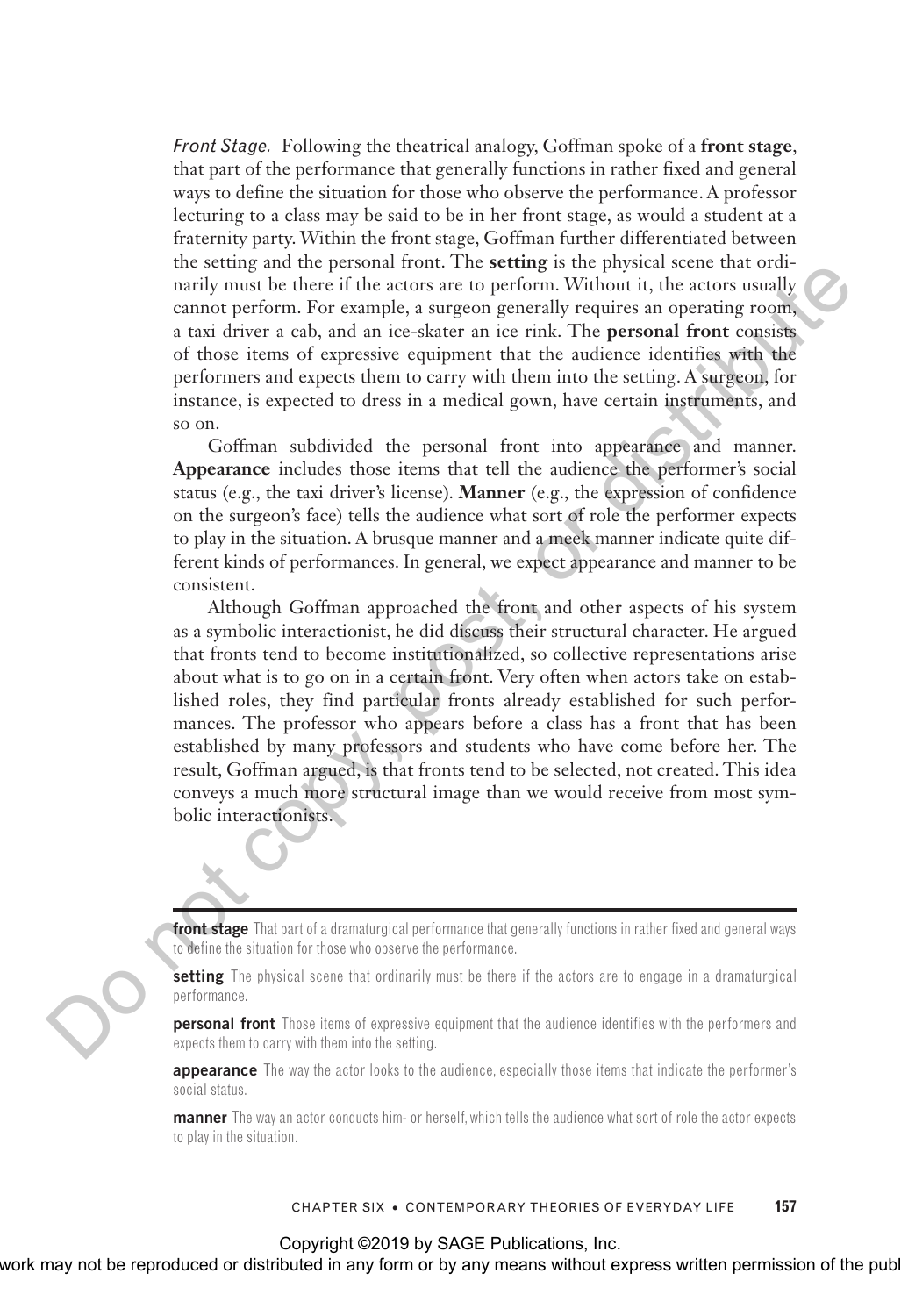# KEY CONCEPT

## Role Distance

Another of Goffman's interests was the degree to which an individual embraces a given role. In his view, because of the large number of roles, few people get completely involved in any given role. **Role distance** is the degree to which individuals separate themselves from the roles they are in. For example, if older children ride on a merry-go-round, they are likely to be aware that they are really too old to enjoy such an experience. One way they might cope with this feeling is by demonstrating distance from the role by performing seemingly dangerous acts in a careless, lackadaisical way while on the merry-go-round. In performing such acts, the older children are really explaining to the audience that they are not as immersed in the activity as small children might be or that if they are, it is because of the special things they are doing. Another of Codfman's interests was the degree to which an Individual embreces a<br>given relating this with the trace because of the large number of track, lower beyong the<br>sum and permission of the publisher and the publish

One of Goffman's key insights is that role distance is a function of social status. High-status and low-status people often manifest role distance for different reasons. For example, a high-status surgeon may manifest role distance in the operating room to relieve the tension of the operating team. People in low-status positions usually manifest more defensiveness in exhibiting role distance. For instance, people who clean toilets may do so in a careless and uninterested manner. They may be trying to tell their audience that they are too good for such work.

Despite such a structural view, Goffman's most interesting insights lie in the domain of interaction. He argued that because people generally try to present an idealized picture of themselves in their front-stage performances, inevitably they feel that they must hide things in their performances:

1. Actors may want to conceal secret pleasures they engaged in prior to the performance (e.g., the professor who consumed alcohol just before entering class) or in past lives (e.g., the physician who has overcome a drug addiction) that are incompatible with their performance.

2. Actors may want to conceal errors made in the preparation of the performance as well as steps taken to correct these errors. For example, a surgeon may seek to hide the fact that he prepared to do an appendectomy when, in fact, he was scheduled to do open heart surgery. A professor who brings the wrong notes to class may be forced to improvise during the class period in order to conceal that fact.

role distance The degree to which individuals separate themselves from the roles they are in.

#### **158** CONTEMPORARY SOCIOLOGICAL THEORY AND ITS CLASSICAL ROOTS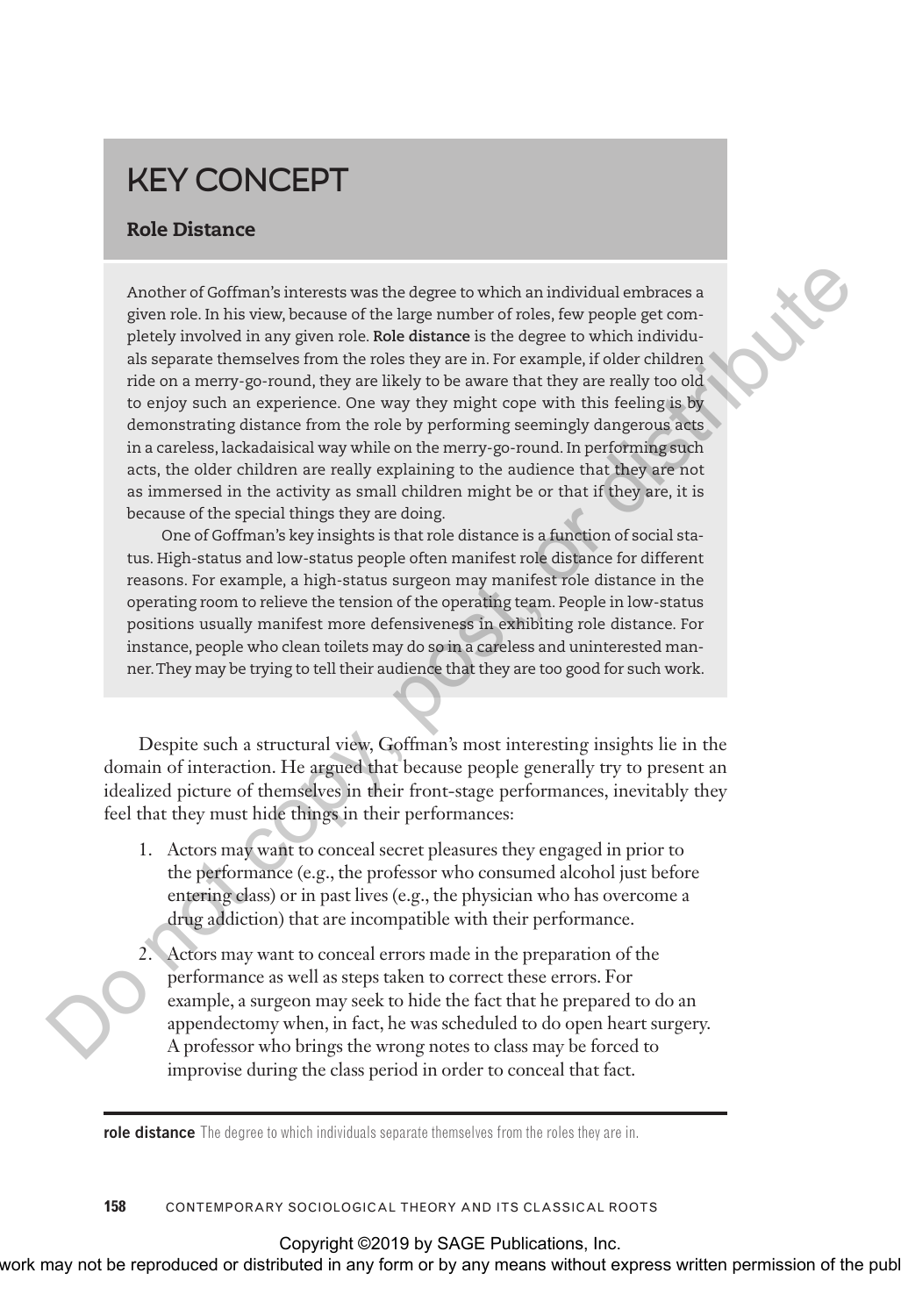- 3. Actors may find it necessary to show only end products and to conceal the process involved in producing them. For example, professors may spend several hours preparing their lectures, but they may want to act as if they have always known the material.
- 4. It may be necessary for actors to conceal from the audience that dirty work was involved in the making of the end products. Dirty work may include doing things that are immoral, illegal, or degrading. For example, a manufacturer of peanut butter may seek to conceal from government inspectors the fact that an inordinate number of rodent droppings and rodent hairs found their way into the finished product.
- 5. In giving a certain performance, actors may have to let other standards slide. For example, in order to keep up with a busy surgical schedule, the surgeon may not be able to find the time to do enough reading to keep up with recent developments in his field.
- 6. Finally, actors probably find it necessary to hide any insults, humiliations, or deals made so that the performance could go on. A surgeon may well want to hide the fact that he has been admonished by his superiors for not keeping up with recent developments and that he will be suspended if he does not demonstrate that he is reducing his surgical schedule so that he has time to do so.

Generally, actors have a vested interest in hiding all of the facts discussed above from their audience.

Another aspect of dramaturgy in the front stage is that actors often try to convey the impression that they are closer to the audience than they actually are. Actors may try to foster the impression that the performance in which they are engaged at the moment is their only performance or at least their most important one. Thus, a physician must try to convey the impression to every patient that he or she is *the* most important patient and the object of her undivided attention. To do this, actors have to be sure that their audiences are segregated, so that the falsity of the performance is not discovered. The physician's patients would be upset to learn that the doctor has purposely tried to make each one of them feel as if he or she is the most important patient. Even if the falsity is discovered, Goffman argued, the audiences themselves may try to cope with it to avoid shattering their idealized image of the actor. Thus, the patients may console themselves that this is just the way doctors are, and, in any case, the doctor does excellent work. This reveals the interactional character of performances. A successful performance depends on the involvement of all the parties. work was involved in the real produced or distributed in any means the reproduced or distributed in any form or by a small any means were the model of the publisher. This were investigated to concell from or by a mean sin

Another example of this kind of impression management is an actor's attempt to convey the idea that there is something unique about this performance as well as about his or her relationship to the audience. Thus, a car salesperson may seek to convey the idea that he really likes a particular customer and is giving her a far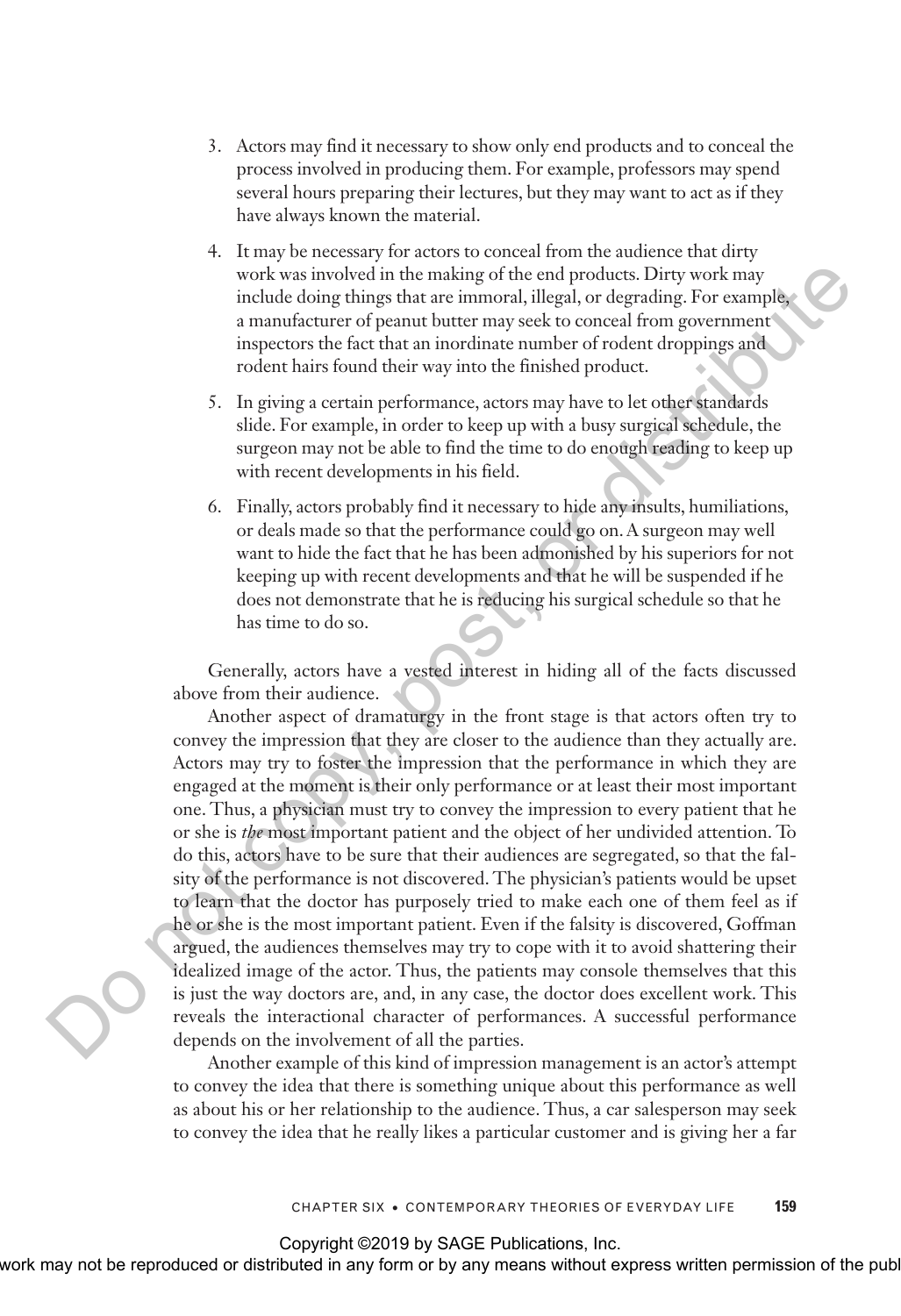better deal than he would give anyone else. The audience, too, wants to feel that it is the recipient of a unique performance. The car buyer wants to feel that the salesperson is not giving her the same old spiel and that she has a special relationship with the salesperson.

Actors try to make sure that all the parts of any performance blend together. A priest might seek to ensure consistency and continuity among his Sunday sermons. In some cases, a single discordant aspect can disrupt a performance. However, performances vary in the amount of consistency required. A slip by a priest on a sacred occasion might be terribly disruptive, but if a taxi driver makes one wrong turn, the overall performance is not likely to be greatly damaged.

Another technique employed by performers is **mystification**. Actors often tend to confound their audience by restricting the contact between themselves and the audience. They do not want the audience to see the very mundane things that go into a performance. Thus, a professor may prepare a lecture by simply reading a textbook not being used in that particular class, but she will certainly conceal this fact and attempt to act as if she has known this material and much else for a long time. By generating social distance between themselves and the audience, actors try to create a sense of awe in the audience. Students are supposed to be awed by how much a professor knows and how effortlessly a mass of information can be brought to bear on a particular lecture. This awe, in turn, keeps the audience from questioning the performance. Goffman pointed out that the audience is involved in this process and often seeks to maintain the credibility of the performance by keeping its distance from the performer. In the case being discussed here, students would not want to know how the professor prepares for class because that would demystify the whole process. The reproduced or the reproduced or the repression or the results of the results of the results of the results of the results of the results of the results of the results of the publisher or distributed in any field in an

Goffman also had an interest in teams. As a symbolic interactionist, he believed that a focus on individual actors obscures important facts about interaction. Thus, Goffman's basic unit of analysis was not the individual but the team. A **team** is any set of individuals who cooperate in staging a single routine. The preceding discussion of the relationship between the performer and the audience is really about teams. Each member is reliant on the others, because all can disrupt the performance and all are aware that an act is being put on. Goffman concluded that a team is a kind of secret society. A class is such a secret society, and class members cooperate with the professor in making each class meeting a credible performance. Of course, at times a professor makes so many slips, or reveals so many weaknesses, that the students can no longer ignore them and the performance is disrupted, if not destroyed. However, this a rarity and something students and professors, audiences and performers, seek to avoid at all costs.

team Any set of individuals who cooperate in staging a single performance.

#### **160** CONTEMPORARY SOCIOLOGICAL THEORY AND ITS CLASSICAL ROOTS

**mystification** An effort by actors to confound their audience by restricting the contact between themselves and the audience, concealing the mundane things that go into their performance.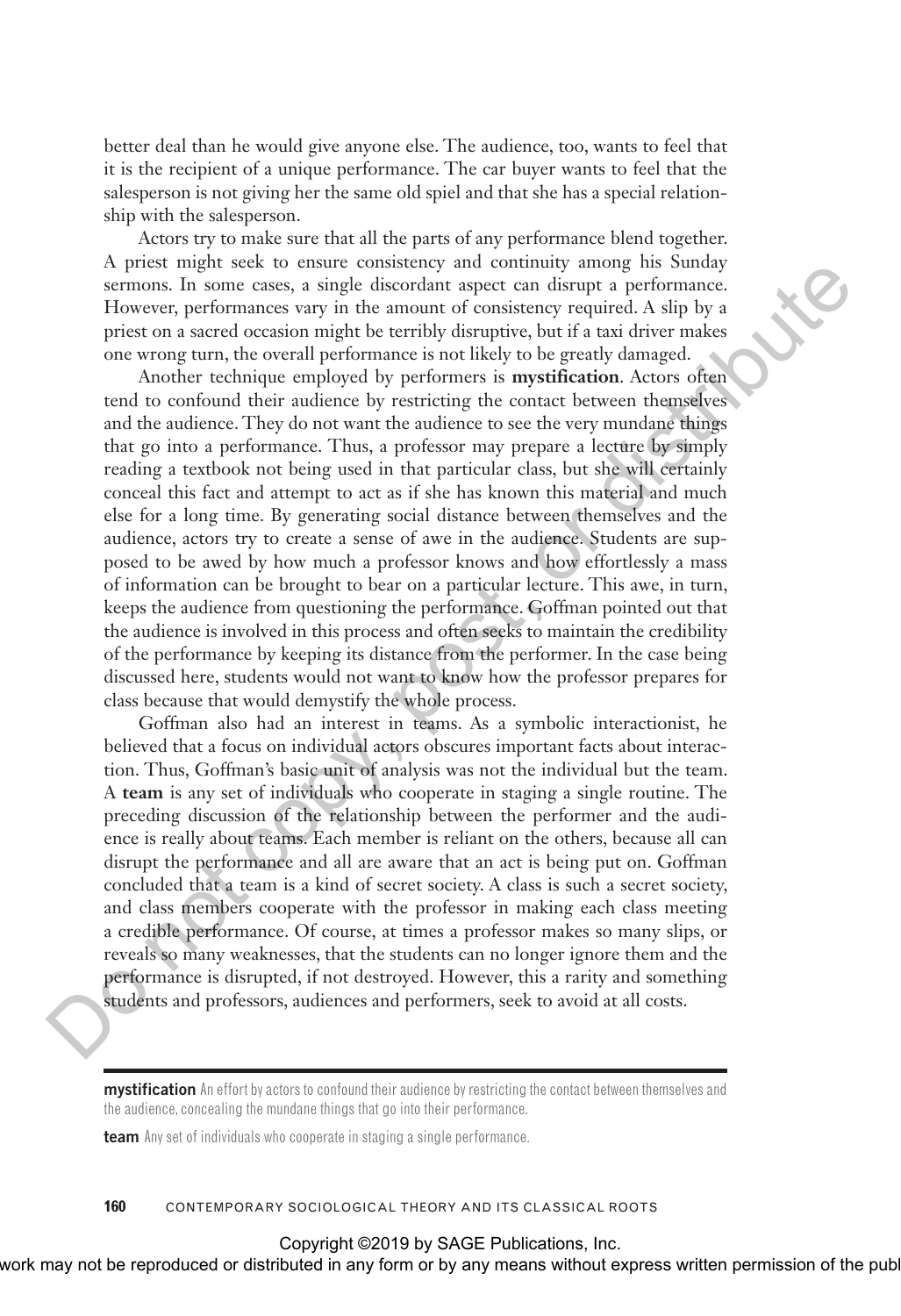*Back Stage and Outside.* Goffman also discussed a **back stage**, where facts suppressed in the front stage or various kinds of informal actions may appear. A back stage is usually adjacent to the front stage, but it is also cut off from it. Performers can reliably expect no members of their front audience to appear in the back. Furthermore, they engage in various types of impression management to make sure of this. A performance is likely to become difficult when actors are unable to prevent the audience from entering the back stage. The doctors' lounge is the back stage relative to the office where physicians interact with patients. Safely in the back-stage lounge, doctors can say things about their patients, their expertise, or their performance that they would never say to patients in the front stage. A doctor would rarely, if ever, tell a patient that she dislikes him, or that she has no idea what ails him or what to do about it.

A third, residual domain is the **outside**, which is neither front nor back. For example, a brothel is (usually) outside, relative to the doctor's office and lounge.

# KEY CONCEPT

### Stigma

Goffman was interested in **stigma**, or the gap between what a person ought to be, **virtual social identity,** and what a person actually is, **actual social identity**. Goffman focused on the dramaturgical interaction between stigmatized people and "normals." The nature of that interaction depends on which of two types of stigma an individual has. In the case of **discredited stigma**, the actor assumes that the differences are known by the audience members or are evident to them (e.g., a paraplegic or someone who has lost a limb). A **discreditable stigma** is one in which *(Continued)* The results work may not be reproduced or distributed in any form or by any means with the reproduced or distributed in any form or by any means with the publisher. The reproduced in any form or by any means with the publ



outside Neither front nor back; literally outside the realm of the performance.

stigma A gap between virtual and actual social identity.

**virtual social identity** What a person ought to be.

actual social identity What a person actually is.

discredited stigma A stigma that the actor assumes is known by the audience members or is evident to them.

discreditable stigma A stigma that is neither known by audience members nor discernible by them.

chapter six • Contemporary Theories of Everyday Life **161**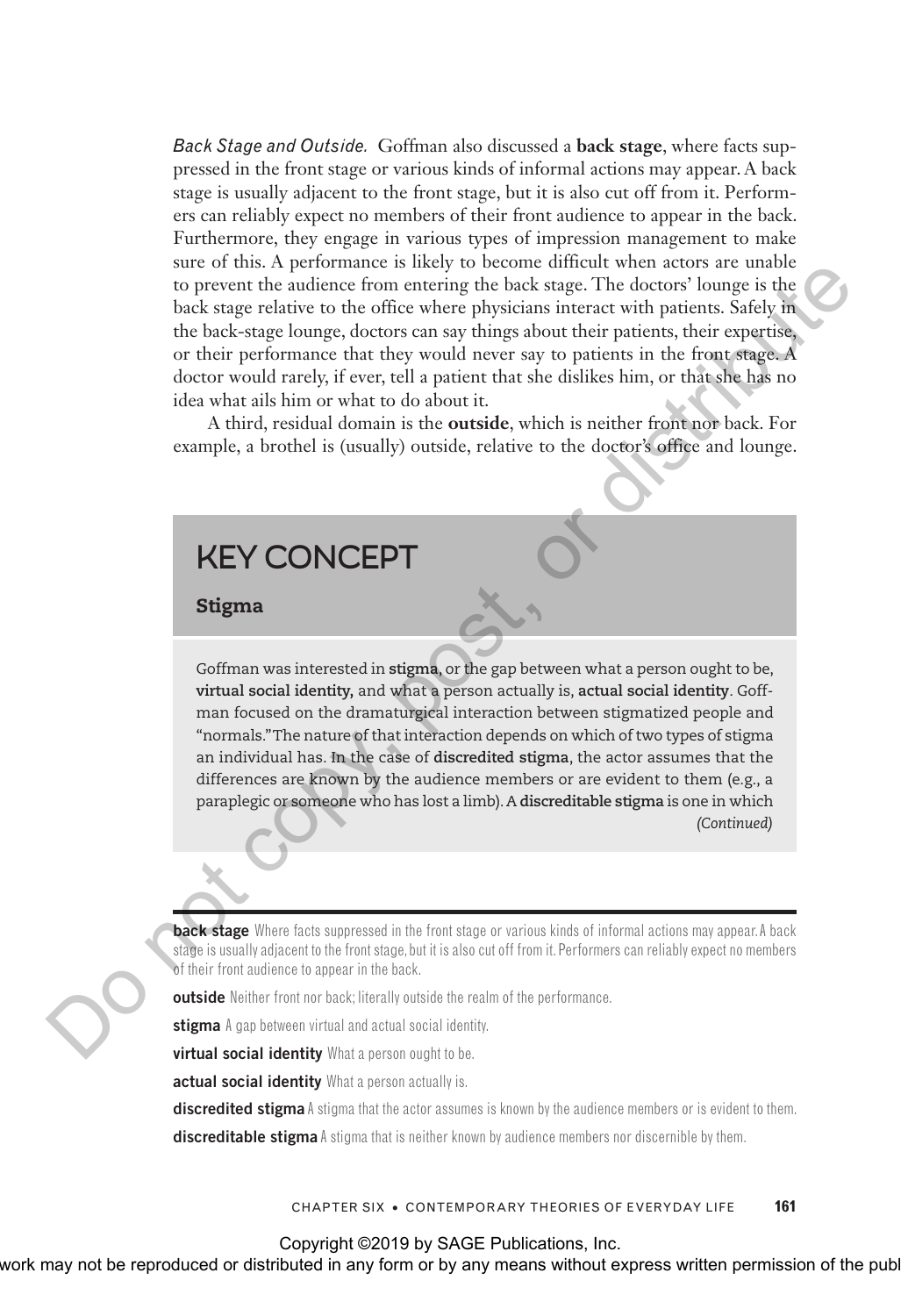#### (Continued)

the differences are neither known by audience members nor perceivable by them (e.g., a person who has had a colostomy or a homosexual passing as straight). For someone with a discredited stigma, the basic dramaturgical problem is managing the tension produced by the fact that people know of the problem. For someone with a discreditable stigma, the dramaturgical problem is managing information so that the stigma remains unknown to the audience.

Most of the text of Goffman's *Stigma* is devoted to people with obvious, often grotesque, stigmas (e.g., the loss of a nose). However, as the book unfolds, the reader realizes that Goffman is really saying that we are all stigmatized at some time or other, or in some setting or other. His examples include the Jew passing in a predominantly Christian community, the fat person in a group of people of average weight, and the individual who has lied about his past and constantly must be sure that the audience does not learn of this deception.

However, it is possible that a brothel could become a back stage if it is visited by doctors or patients who then bend the ear of the sex worker by complaining about each other.

The latter illustrates the idea that *no* area is *always* one of these three domains. Also, a given area can occupy all three domains at different times. A professor's office is front stage when a student visits, back stage when the student leaves, and outside when the professor is at a university basketball game.

# **Erving Goffman (1922–1982)**

## **A Biographical Vignette**

Erving Goffman died in 1982 at the peak of his fame. He had long been regarded as a cult figure in sociological theory. He achieved this status in spite of the fact that he had been professor in the prestigious sociology department at the University of California, Berkeley, and later held an endowed chair at the Ivy League's University of Pennsylvania.

By the 1980s he had emerged as a centrally important theorist. He had been elected president of the American Sociological Association in the year he died but was unable to give his presidential address because of advanced illness. Given Goffman's maverick status, Randall Collins says of his address: "Everyone wondered what he would do for his presidential address: a straight, traditional presentation seemed unthinkable for Goffman with his reputation as an iconoclast. . . . We got a far more dramatic message: presidential address cancelled, Goffman dying. It was an appropriately Goffmanian way to go out." The terroristics) or the distribution of the reproduced or distributed in any form or by any means with the rest of columns of the publishers were also the publishers. Also, the spectration of the publishers were also the

#### **162** CONTEMPORARY SOCIOLOGICAL THEORY AND ITS CLASSICAL ROOTS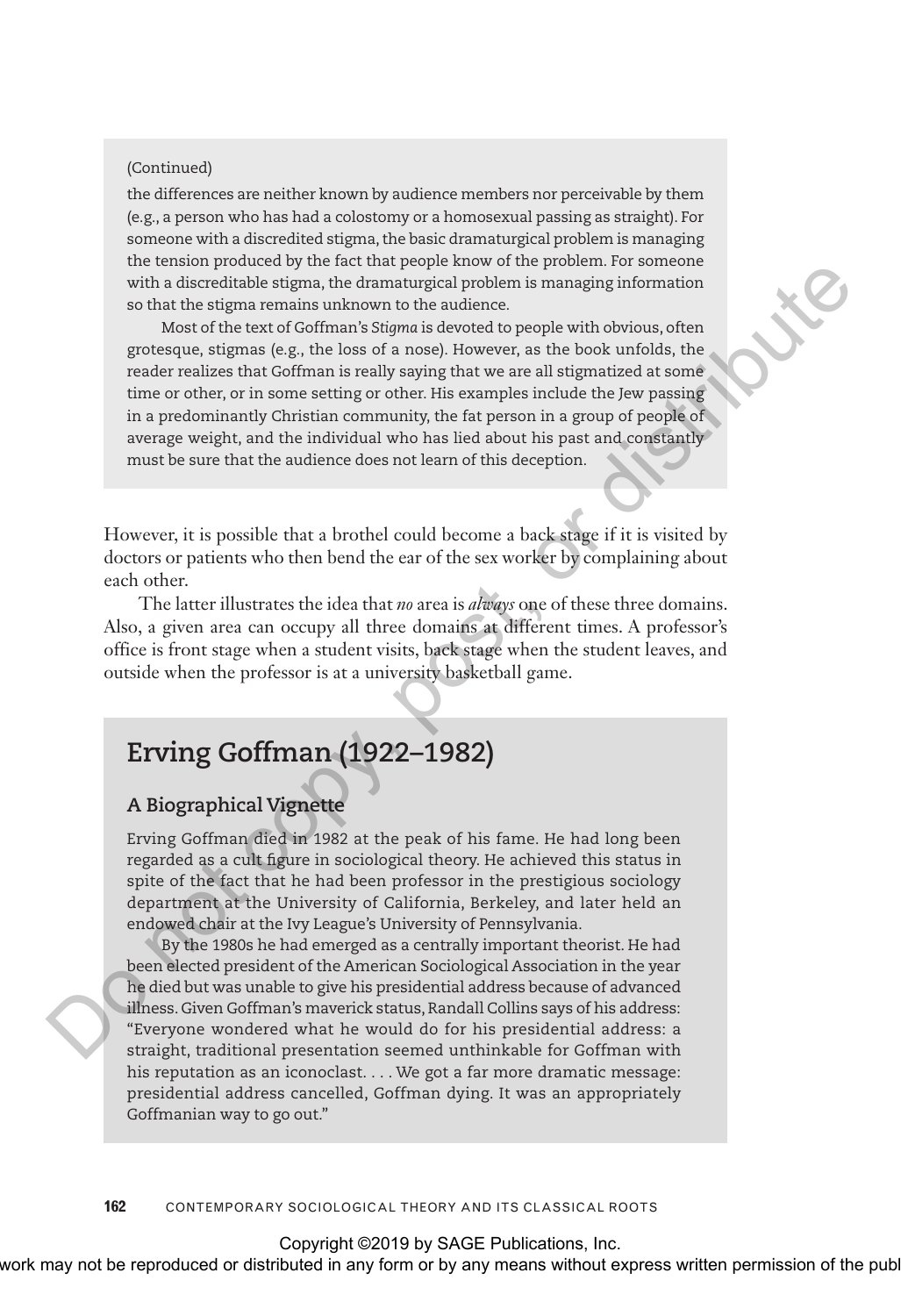### **Impression Management**

In general, impression management is oriented to guarding against a series of unexpected actions, such as unintended gestures, inopportune intrusions, and faux pas, as well as intended actions, such as making a scene. Goffman was interested in the various methods of dealing with such problems.

- 1. One set of methods involves actions aimed at producing dramaturgical loyalty by, for example, fostering high in-group loyalty, preventing team members from identifying with those outside the performance, and changing audiences periodically so that they do not become too knowledgeable about the performers.
- 2. Goffman suggested various forms of dramaturgical discipline, such as having the presence of mind to avoid slips, maintain self-control, and manage the facial expressions and verbal tone of one's performance.
- 3. He identified various types of dramaturgical circumspection, such as determining in advance how a performance should go, planning for emergencies, selecting loyal teammates, selecting good audiences, being involved in small teams where dissension is less likely, making only brief appearances, preventing audience access to private information, and settling on a complete agenda to prevent unforeseen occurrences.

The audience also has a stake in successful impression management by the actor or actors. The audience often acts to save the performance through such

# CONTEMPORARY APPLICATIONS

# The Stigmatization of Muslims after September 11, 2001

Prior to the 9/11 attacks on the World Trade Center and the Pentagon, relatively little hostility was aimed at Muslims in the United States. They were simply yet another group of immigrants who had integrated or were integrating into the United States. It was other groups—mainly African Americans and Mexican immigrants (especially those here illegally)—who were most often stigmatized; Muslims largely escaped this process. However, the heinous acts of September 11—planned and committed largely, if not exclusively, by Muslims associated with Osama bin Laden and al-Qaeda—changed all that. Since then there has been an increasing and palpable tendency for many Americans to stigmatize *(Continued)* 1. One set of mechadis involves actions aimed a proching dramaturgical<br>
incuting the reproduced or distributed in a proprior that the performance<br>
including the proprior of the complete or the publisher or produced in the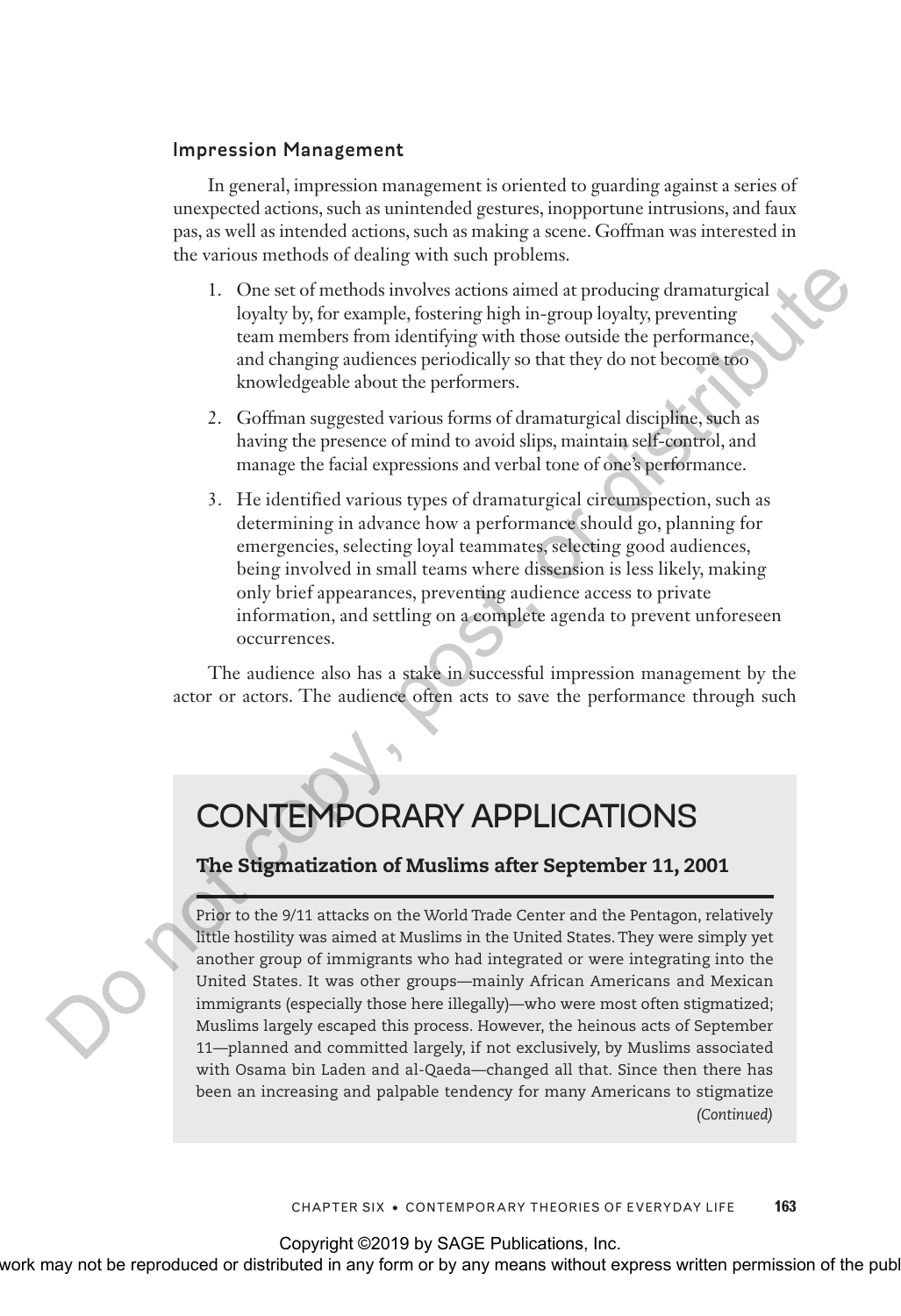#### (Continued)

Muslims both within and outside the United States. The growth of the Islamic State in the Middle East and the heated, sometimes anti-immigrant, rhetoric during and after the 2016 American presidential campaign added to this stigmatization. Some Muslims have a discredited stigma since their physical appearance, accents, modes of dress, and so on make it clear to others (or seem to) that they are Muslims. Other Muslims whose appearance, accents, and ways of dressing are not dissimilar from those of most other Americans are more likely to confront the stresses and strains of a discreditable stigma. Because of this, non-Muslims who are mistakenly thought to be Muslim are also stigmatized.

One indicator of the increasing stigmatization of Muslims is the tendency for movies and television shows to depict Muslims as villains. This is the case, for example, in shows like *24* and *Homeland,* both of which have depicted groups of ruthless Muslims intent on spreading death and destruction in the United States by, for example, infiltrating security agencies, blowing up bombs on American soil, or causing the meltdown of nuclear reactors throughout the country. During the 2004–2005 season of *24,* the show's stigmatization of Muslims was so blatant that the network issued disclaimers. At one point, the show's star, Kiefer Sutherland, appeared in a spot in which he claimed that the stigmatization of Muslims was *not* the intent of the show and stated that many Muslims are good Americans. In one episode, two clearly Muslim shop owners were depicted allying themselves with Jack Bauer (Sutherland's character) and taking up arms against a private army employed by a ruthless defense contractor. Such disclaimers and actions did little to counter the stigmatization of Muslims on the show and increasingly in the larger society. mere the reproduced or distributed in any means with the results are represented in any form or but a publisher or the representation of the publisher or the publisher or but any means were also the publisher or the strib

devices as giving great interest and attention to it, avoiding emotional outbursts, not noticing slips, and giving special consideration to neophyte performers.

One thing that many critics of Goffman's thinking on dramaturgy have pointed out is his cynical view of actors. He believed that actors are putting on performances and they are well aware of that fact. They cynically manipulate their performances and the impressions they seek to make in order to accomplish their objectives. They are generally quite aware that some aspects of what they say and do are false, but they persevere nonetheless.

#### **Emotion Management**

Goffman briefly discussed the role that emotions, such as shame, play in the management of social performances. For example, he suggested that people attempt to "save face" in their performances to avoid the embarrassment of a "failed" performance. This said, for the most part, Goffman's theory prioritized

#### **164** CONTEMPORARY SOCIOLOGICAL THEORY AND ITS CLASSICAL ROOTS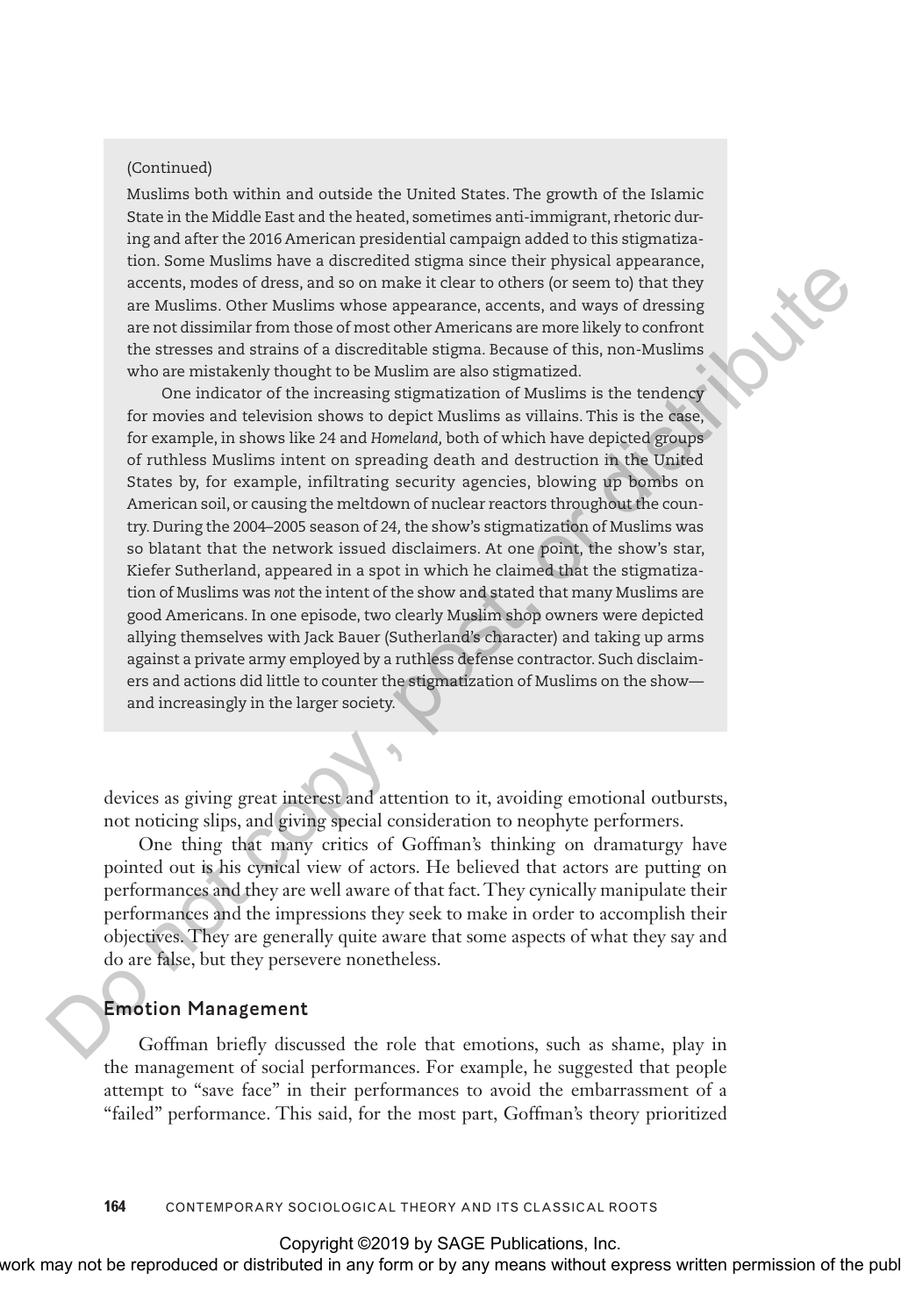the symbolic or cognitive (thinking) aspects of social performance over emotional aspects of performance. Starting in the 1980s, as part of a more general sociological enthusiasm for the study of emotions, Arlie Hochschild began supplementing Goffman's dramaturgical theory by analyzing **emotion management**, the techniques that people use to express, and control, emotion in a social performance.

According to Hochschild, while emotions are connected to biological processes, such as changes in heart rate, blood flow, and hormone levels, they can also be manipulated through social processes. As with Goffman's concept of impression management, Hochschild says that the success of social performances requires the presentation of context-appropriate emotions. For example, when a friend tells you that she has had a very bad day, the appropriate response is a display of sympathy rather than laughter. These emotional performances do not occur naturally, but rather depend on a person's ability to conjure up and display the right kind of feeling at the right time.

To develop this idea, drawing on the writings of Russian theater actor Constantin Stanislavski, Hochschild distinguishes between surface acting and deep acting. In **surface acting**, a person manipulates surface appearances such as facial expression and tone of voice in order to convey an emotional expression to others. The politician, for example, smiles and warmly shakes a supporter's hand in order to communicate appreciation. Goffman is regarded as the master theorist of surface acting, and in fact a criticism of his work is that he reduced all of human behavior to strategic and cynical forms of surface acting.

To describe the concept of **deep acting**, Hochschild relies on Stanislavski's technique of method acting. Stanislavski advised actors to communicate emotion not only through the surface of the body but through the "soul" as well. In deep acting the performance of emotions comes from the actor's living through them. A deep actor does not simply perform the emotions but actually experiences them as part of the performance. To do this, the actor recalls memories of situations from her own past in which she experienced emotions similar to those required by the present social context. By bringing the personal emotional past into the present situation, the actor is able to perform emotion with realism and authenticity. Unlike the handshaking politician, the actor is not merely going through the motions. Rather, she is digging deep to actually feel the emotion in the present. Hochschild breaks the process down into several steps: EXERCT THIS WAS A THIS WAS ARRESTED IN A REFORMATION THE SURFACT PERSONAL THEORETIC DESCRIPTION OR THE UNIT CONSULTED THE UNIT CONSULTED THE SURFACT THEOREM IN A REFORMATION OF THE UNIT CONSULTED THEOREM IS A distributed



**emotion management** The techniques that people use to express, and control, emotion in a social performance.

deep acting A performance in which a person recalls personal emotional experiences in order to create an authentic emotional performance in the present.

chapter six • Contemporary Theories of Everyday Life **165**

surface acting A performance in which a person manipulates surface appearances such as facial expression and tone of voice in order to convey an emotional expression to others.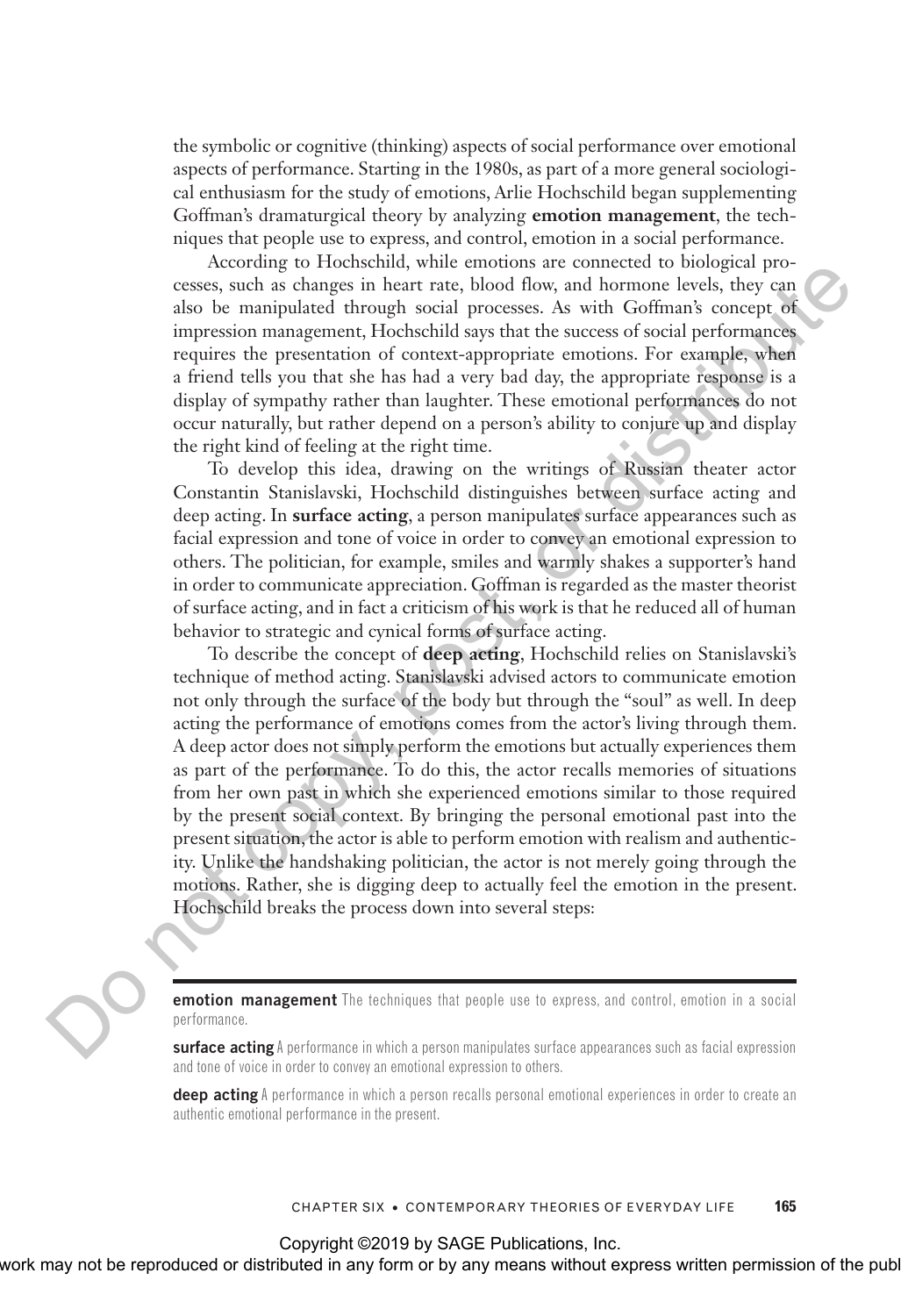- A person recognizes that she or he is expected to feel a particular way in a situation.
- The person then recalls an appropriate **emotion memory**, an autobiographical episode that carries within it strong feelings.
- The person then acts "as if" the feeling contained in the memory is relevant to the present moment.
- This allows the person to deeply feel the emotion appropriate to the situation.

Hochschild gives numerous examples of how this works in everyday life. A person is not as strongly affected by a friend's mental breakdown as would be expected, so he recalls a similar episode from his own past and uses that emotion memory to better sympathize with his friend. A young Catholic woman works hard to feel love for a man in order to justify having slept with him. In emotion management there is an intense use of memory and imagination in order to bring the body into alignment with the expectations of the moment.

This said, emotion work involves more than a person's relationship with her or his own emotion memory. Hochschild identifies many ways in which people use their immediate settings to conjure up deep feeling. For example, people may rely on *stage props* to help them bring up emotion memories. Or they may rely on friends and family—members of their *performance team,* to use Goffman's term to help them feel the right emotions. Alternatively, people might leave particularly evocative settings in order to suppress unwanted emotions. Here we see that emotion work is used not only to evoke particular emotions but also to suppress particular emotions. If, for example, an individual starts to feel inappropriate joy at the failure of a friend or classmate, she might imagine a similar failure from her own past. If this emotion work is successful she will suppress the emotion of joy and evoke the more appropriate emotion of sympathy. The person means were represented or distributed in any form or by any means with the reproduced or distributed in any form or by any means without express with the publisher. This will work in a sweep of the publisher of

*Feeling Rules.* Hochschild also describes the many **feeling rules** that influence the way people manage their emotions in particular situations. Feeling rules are culturally determined standards for emotion management. For example, different cultures have different rules for the expression of grief at the death of a loved one. Some cultures expect a loud and joyous celebration of the deceased person's life, accompanied by alcohol and food consumption. Other cultures expect a solemn ceremony of commemoration. Feeling rules lay out the extent, direction, and duration of feeling in a particular situation. Extent refers to how strongly

**emotion memory** A memory of an autobiographical episode that carries within it strong feelings.

feeling rules Culturally determined standards for emotion management.

#### **166** CONTEMPORARY SOCIOLOGICAL THEORY AND ITS CLASSICAL ROOTS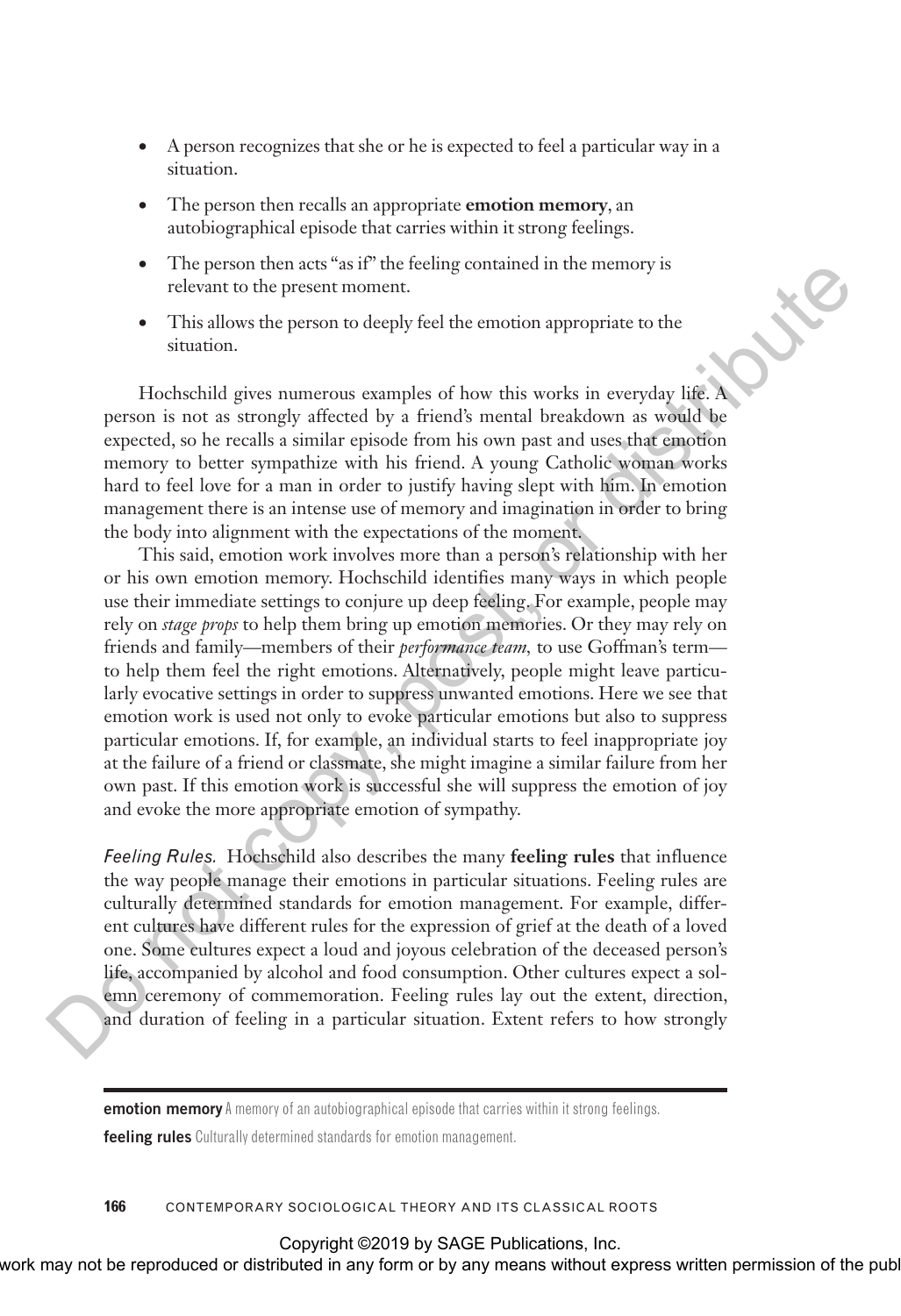a particular emotion should be felt. Should I be very happy at the birth of my friend's child or just a little bit happy? Direction refers to the kind of emotion appropriate to a situation. Can I feel sad at the birth of my friend's child? Duration refers to the length of time that a particular feeling should be felt. Can I feel happy for my friend for days, weeks, months, a year?

More specifically, feeling rules influence everyday interactions by setting out guidelines for the interpersonal exchange of emotions. Here Hochschild likens emotional exchange to gift giving. Like the well-given gift, the appropriate exchange of feeling ensures the viability of the social bond. In everyday life, then, we expect to receive certain feelings from others and to give back certain feelings to others. These rules also bear upon the previous discussion of surface acting and deep acting. Hochschild notes that people are quite good at recognizing the difference between surface and deep acting. In some situations, where the feeling rules allow, we can exchange feelings through surface acting. We fully expect that the politician's expression of warmth for a supporter is, at least in part, a surface performance. We are usually content if the politician merely puts in the effort to keep up this performance. In other cases, such as a love affair, emotional exchange requires deep acting. If a person feels that his lover is only going through the motions rather than conjuring real feeling, this will generally be considered an inadequate exchange of feeling, and the relationship will be put at risk. The communication of the repression or the repression of the reproduced in any form or by any means with permission of the publisher and the publisher of the publisher was not been permission of the publisher. This can be

# KEY CONCEPT

## The Commercialization of Feeling

In addition to drawing on the ideas of Goffman and Stanislavski, Hochschild uses the ideas of Karl Marx to discuss emotion management. Hochschild first examined the **commercialization of feeling** in her famous 1983 book-length study of airline stewardesses, *The Managed Heart.* Studying economic production in the 18th and 19th centuries, Karl Marx argued that economic value was produced through manual labor. In contrast, Hochschild argues that in contemporary America economic value is increasingly produced through service work. A large component of service work involves emotional labor. For example, in the airline industry flight attendants are expected to maintain a happy face despite long hours and often challenging passengers (another example, familiar to many university students, is the emotion work conducted by servers in restaurants *(Continued)*

commercialization of feeling The management of emotion to produce economic value in service industries. Examples include the work conducted by flight attendants and restaurant servers.

chapter six • Contemporary Theories of Everyday Life **167**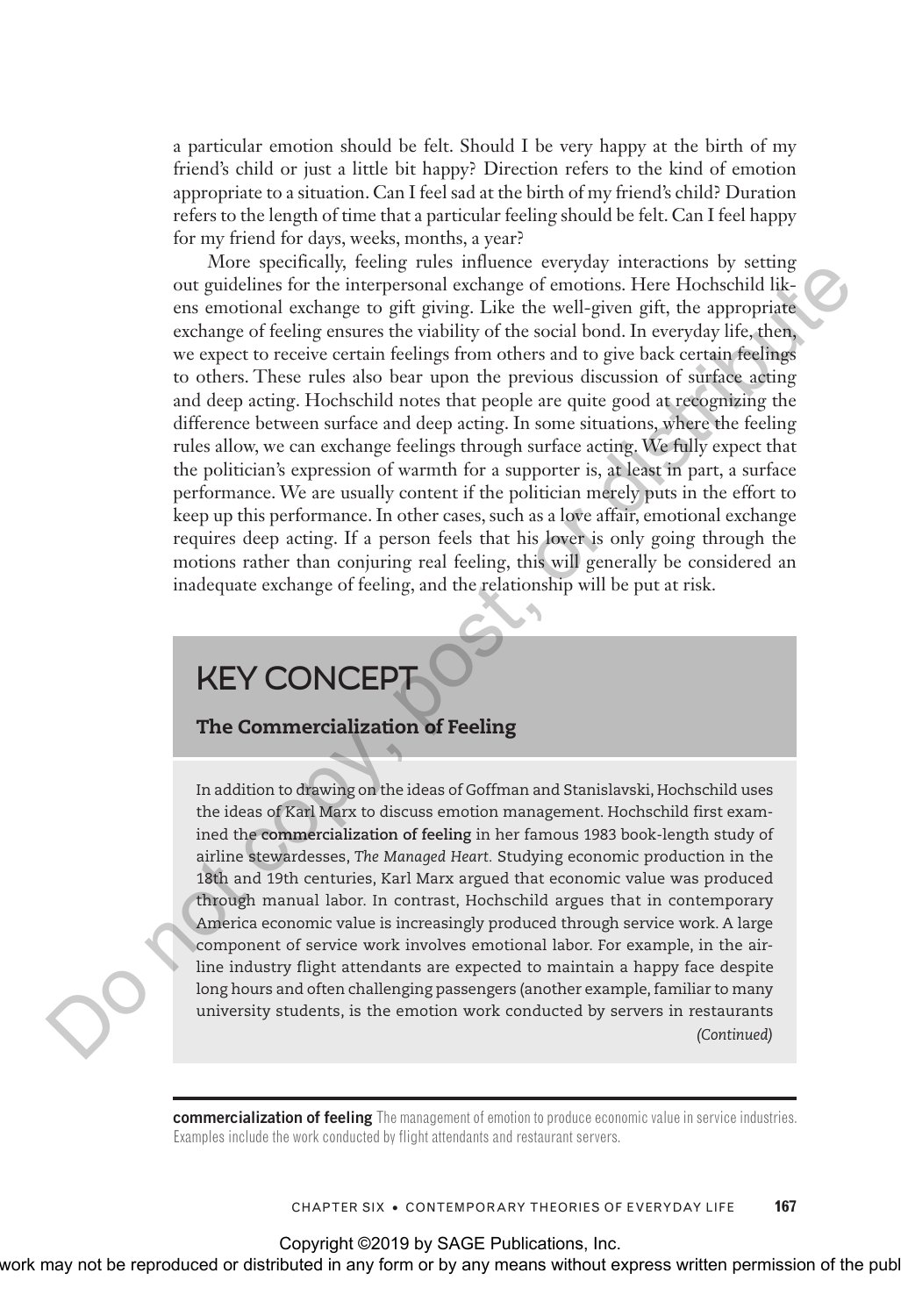#### (Continued)

and bars). The emotional atmosphere that the flight attendant creates within the airplane cabin is one component of the product sold by the airline. Indeed, as Hochschild's work reveals, industry managers provide flight attendants with specific instructions on the kinds of feelings they are to project to customers and the techniques they can use to generate these feelings. Where manual labor exerts a toll on the body, service work exerts a toll on the emotional system. At one level, of course, this kind of emotional labor can be viewed as surface acting, and the individual can maintain some role distance from the performance. However, Hochschild worries that the increasing preponderance of corporately managed emotion work may affect people's capacity to feel and detect deeper forms of emotional expression in other areas of their lives.

# **ETHNOMETHODOLOGY AND CONVERSATION ANALYSIS**

Given its Greek roots, the term *ethnomethodology* literally means the methods that people use on a daily basis to accomplish their everyday lives. To put it slightly differently, the world is seen as an ongoing practical accomplishment. People are viewed as rational, but they use practical reasoning, not formal logic, in accomplishing their everyday lives.

## **Defining Ethnomethodology**

**Ethnomethodology** is the study of ordinary members of society in the everyday situations in which they find themselves and the ways in which they use commonsense knowledge, procedures, and considerations to gain an understanding of, navigate in, and act on those situations. We can gain insight into the nature of ethnomethodology by examining efforts by its founder, Harold Garfinkel, to define it. Like Émile Durkheim (see Chapter 2), Garfinkel considers social facts to be the fundamental sociological phenomenon. However, Garfinkel's social facts are very different from Durkheim's social facts. For Durkheim, social facts are external to and coercive of individuals. Those who adopt such a focus tend to see actors as constrained or determined by social structures and institutions and able to exercise little or no independent judgment. In the acerbic terms of the ethnomethodologists, such sociologists tend to treat actors like judgmental dopes. The model of the reproduced or distributed in any form or between the representation of the reproduced or distributed in any form or by any means with the publisher. This with the state of the publisher and the publisher

ethnomethodology The study of ordinary members of society in the everyday situations in which they find themselves and the ways in which they use commonsense knowledge, procedures, and considerations to gain an understanding of, navigate in, and act on those situations.

**168** CONTEMPORARY SOCIOLOGICAL THEORY AND ITS CLASSICAL ROOTS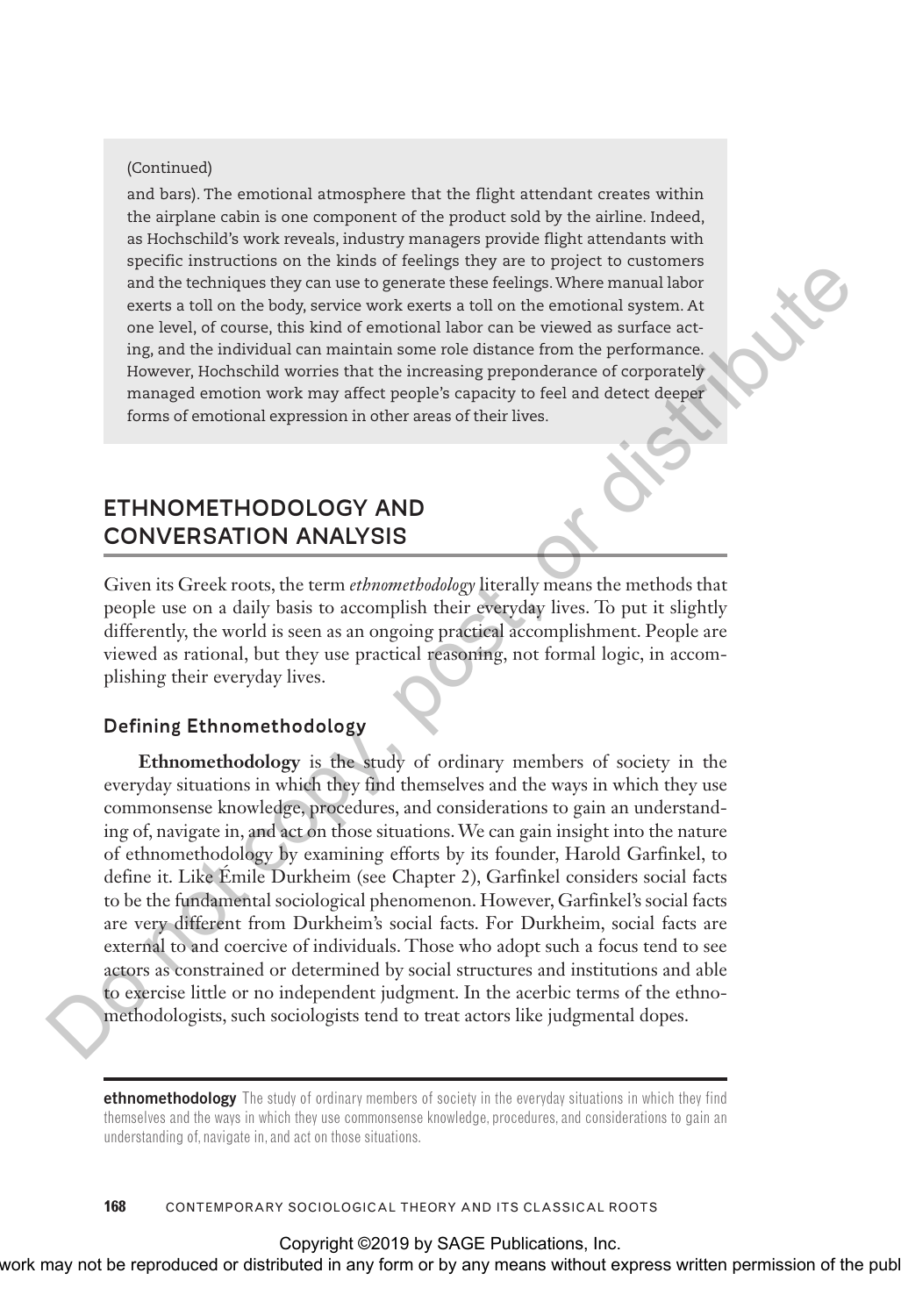In contrast, ethnomethodology treats the objectivity of social facts as the accomplishment of members (see below)—as a product of members' methodological activities. In other words, ethnomethodology is concerned with the organization of everyday, ordinary life. To the ethnomethodologist, the ways in which we go about organizing our ordinary, day-to-day lives are extraordinary.

Ethnomethodology is certainly not a macrosociology in the sense intended by Durkheim and his concept of a social fact, but its adherents do not see it as a microsociology either. Thus, while ethnomethodologists refuse to treat actors as judgmental dopes, they do not believe that people are continually thinking about themselves and what they ought to do in every situation that presents itself. Rather, they recognize that, most often, action is routine and relatively unreflective. The problem is to understand how these routines are created and then recreated every time people get together. Ethnomethodologists focus not on actors or individuals but rather on members. And they view members not as individuals but rather as membership activities, or the artful practices through which people produce what are *for them* both large-scale structures (e.g., bureaucracy, society) and the structures of everyday life (e.g., patterns of day-to-day interaction). In sum, ethnomethodologists are interested in *neither* microstructures *nor* macrostructures; they are concerned with the artful practices that produce people's sense of *both* types of structures. What Garfinkel and other ethnomethodologists have sought is a new way of getting at the traditional concern of sociology with objective structures, both small and large scale. In The matrix may not be reproduced or the results were represented in any form or be reproduced in any form or be reproduced in any form or by any means with the publisher and the sixten in a publisher and the publisher.

#### **Accounts**

One of Garfinkel's key points about ethnomethods is that they are reflexively accountable. **Accounts** are the ways in which actors explain (describe, criticize, and idealize) specific situations. **Accounting** is the process by which people offer accounts in order to make sense of the world. Ethnomethodologists devote a lot of attention to analyzing people's accounts, as well as to the ways in which accounts are offered and accepted (or rejected) by others. This is one of the reasons that ethnomethodologists are preoccupied with analyzing conversations. For example, when a student explains to her professor why she failed to take an examination, she is offering an account. The student is trying to make sense out of an event for her professor. Ethnomethodologists are interested in the nature of that account but also more generally in the **accounting practices** by which the student offers the account and the professor accepts or rejects it. In analyzing accounts, ethnomethodologists adopt a stance of ethnomethodological indifference. They



accounts The ways in which actors explain (describe, criticize, and idealize) specific situations.

accounting The process by which people offer accounts in order to make sense of the world.

**accounting practices** The ways in which one person offers an account and another person accepts or rejects that account.

chapter six • Contemporary Theories of Everyday Life **169**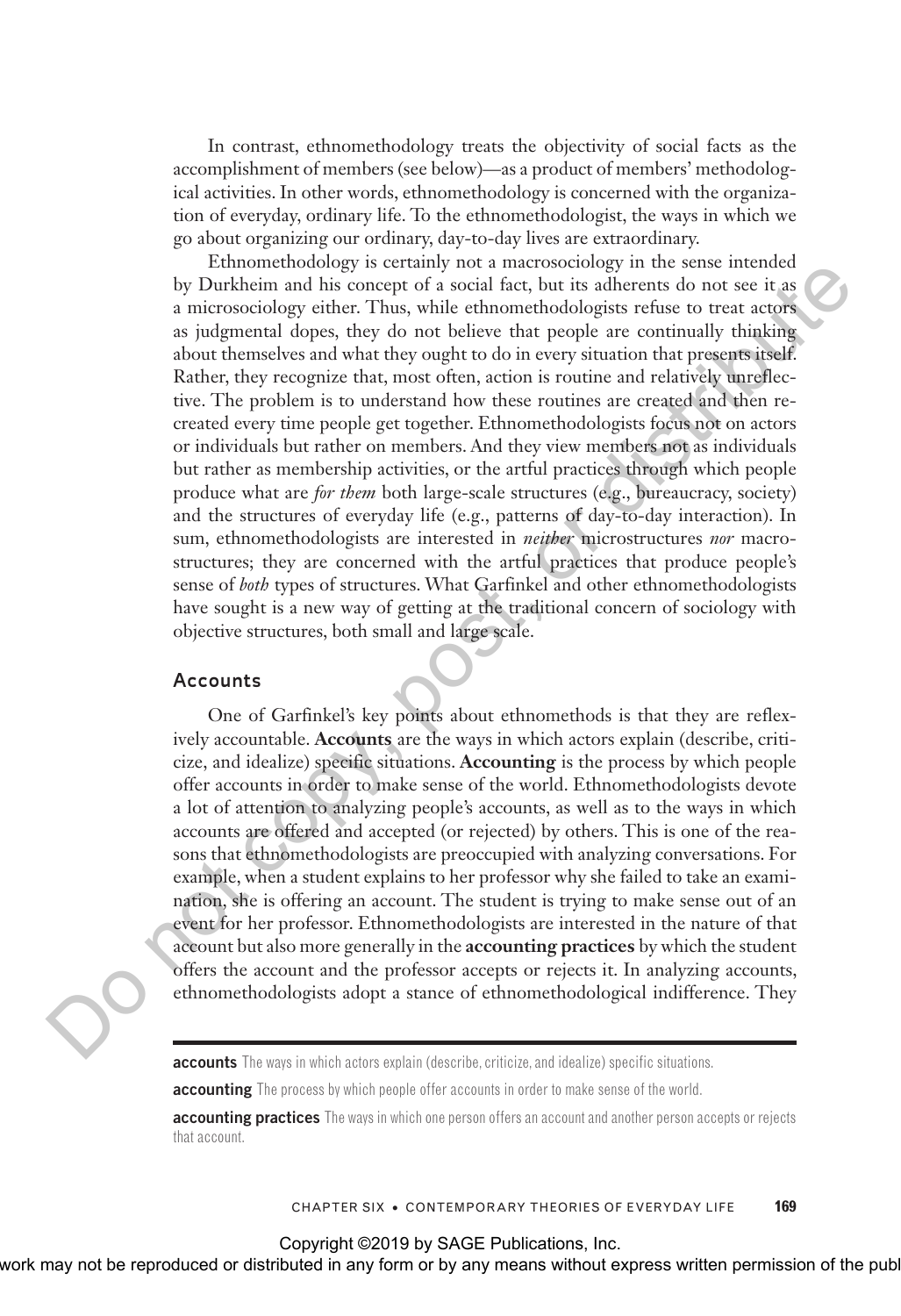do not judge the nature of the accounts but rather analyze them in terms of how they are used in practical action. They are concerned with the accounts as well as the methods needed by both speaker and listener to proffer, understand, and accept or reject accounts.

Extending the idea of accounts, ethnomethodologists take great pains to point out that sociologists, like everyone else, offer accounts. Reports of sociological studies can be seen as accounts, and ethnomethodologists can analyze them in the same way they can study all other accounts. This perspective on sociology serves to demystify the work of sociologists—indeed, of all scientists. A good deal of sociology (indeed, all sciences) involves commonsense interpretations. Ethnomethodologists can study the accounts of the sociologist in the same way that they can study the accounts of the layperson. Thus, the everyday practices of sociologists and all scientists come under the scrutiny of the ethnomethodologist.

We can say that accounts are reflexive in the sense that they enter into the constitution of the state of affairs they make observable and are intended to deal with. When we offer an account of a situation that we are in, we are in the process altering the nature of that situation. If you are interacting with someone, realize that you have just made a faux pas, and seek to explain (account for) that mistake, in doing so you are changing the nature of that interaction. This is as true for sociologists as it is for laypeople. In studying and reporting on social life, sociologists are, in the process, changing what they are studying; subjects alter their behavior as a result of being observed and in response to descriptions of that behavior.

# **Harold Garfinkel (1917–2011)**

## **A Biographical Vignette**

Harold Garfinkel was drafted in 1942 and entered the U.S. Air Force. Eventually he was given the task of training troops in tank warfare on a golf course in Miami Beach, in the complete absence of tanks. Garfinkel had only pictures of tanks from *Life* magazine. The real tanks were all being used in combat. The man who would insist on concrete empirical detail in lieu of theorized accounts was using imagined tanks to teach real troops who were about to enter live combat to fight against tanks in situations where things like the proximity of the troops to the tanks could make the difference between life and death. The impact of this on the development of Garfinkel's views can only be imagined. He had to train troops to throw explosives into the tracks of imaginary tanks and to keep imaginary tanks from seeing them by directing fire at imaginary tank ports. This task posed, in a new and very concrete way, the problems of the adequate description of action and accountability that Garfinkel would take up as theoretical issues. From the repressentation of the repressentation or distributed in any form or by any means with the representation of the means with the publisher or distributed in a single state of the publisher. Thus, the express witho

**170** CONTEMPORARY SOCIOLOGICAL THEORY AND ITS CLASSICAL ROOTS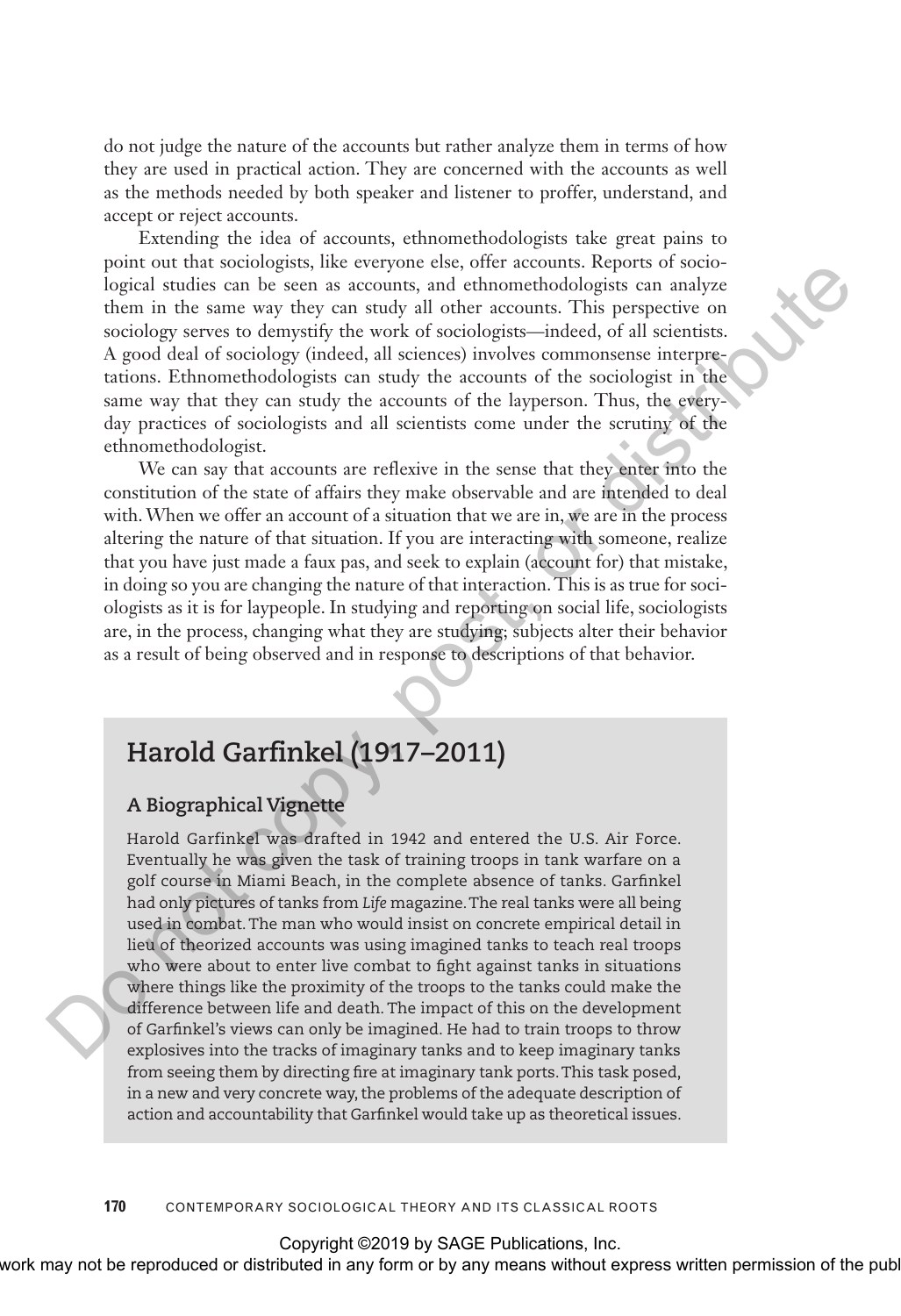#### **Some Examples**

Ethnomethodology has gained much notoriety through its research.

*Breaching Experiments.* In **breaching experiments**, researchers violate social reality in order to shed light on the methods by which people construct social reality. The assumption behind this research is not only that the methodical production of social life occurs all the time but also that the participants are unaware that they are engaging in such actions. The objective of the breaching experiment is to disrupt normal procedures so that the researcher can observe and study the processes by which the everyday world is constructed or reconstructed.

Michael Lynch offers an example of breaching, derived from earlier work by Garfinkel, that uses a game of tic-tac-toe (see Figure 6.1). The rules of the game allow participants to place marks *within* each of the cells, but the rules have been breached in this case, as player 1 has placed a mark *between* two cells. If this breach were to occur in a real game of tic-tac-toe, player 2 would likely insist that the mark be erased and placed correctly. If such a new placement did not occur, player 2 would try to explain (offer an account of) why player 1 had taken such an extraordinary action. The ethnomethodologist would study the actions of player 2 to see how the everyday world of tic-tac-toe is reconstructed.



*Source:* Michael Lynch, 1991. "Pictures of Nothing? Visual Constructs in Social Theory," *Sociological Theory* 9: 15.

**breaching experiments** Experiments in which researchers violate social reality in order to shed light on the methods by which people construct social reality.

chapter six • Contemporary Theories of Everyday Life **171**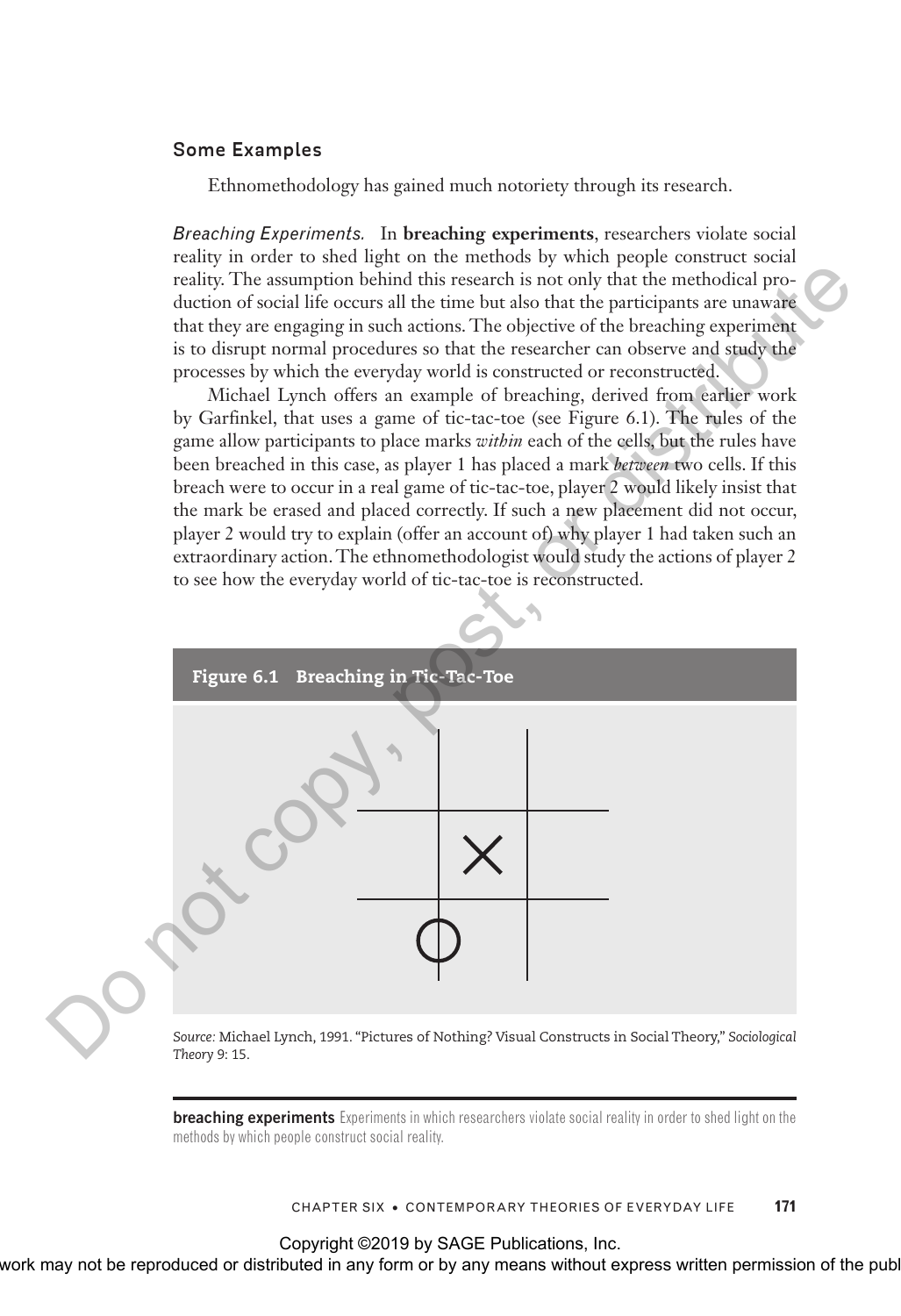In another experiment, Garfinkel asked his students to spend between fifteen minutes and an hour in their own homes imagining that they were boarders and then acting on the basis of that assumption. They were told to behave in ways that are usually not found in a family situation. For example, they were instructed to be polite, cautious, impersonal, and formal; they were to speak only when family members spoke to them. In the vast majority of cases, family members were dumbfounded and outraged by such behavior. The students reported (offered accounts of) family members who expressed astonishment, bewilderment, shock, anxiety, embarrassment, and anger. Family members charged that the students who engaged in these behaviors were mean, inconsiderate, selfish, nasty, or impolite. These reactions indicate how important it is that people act in accord with commonsense assumptions about how they are supposed to behave.

What most interested Garfinkel was how the family members sought commonsense ways to cope with such a breach. They demanded explanations from the students for their behavior. In the questions they asked of students, they often implied explanations of the aberrant behavior. They asked whether the students were ill, had been fired, were out of their minds, or were just stupid.

Family members also sought to explain the behaviors to themselves in terms of previously understood motives. For example, a student was thought to be behaving oddly because she was working too hard or because she had had a fight with her fiancé. Such explanations are important to participants—the other family members, in this case—because the explanations help them feel that under normal circumstances interaction would occur as it always had.

If the student did not acknowledge the validity of such explanations, family members were likely to withdraw and to seek to isolate, denounce, or retaliate against the culprit. Deep emotions were aroused because the student rejected family members' efforts to restore order through explanation. The family members felt that more intense statements and actions were necessary to restore the equilibrium. In one case, the student was told that if he did not stop behaving in this way, he had better move out. In the end, the students explained the experiment to their families, and in most situations harmony was restored. However, in some instances hard feelings lingered.

Breaching experiments are undertaken to illustrate the way people order their everyday lives. These experiments reveal the resilience of social reality, since the subjects (or victims) move quickly to normalize the breach—that is, to render the situation accountable in familiar terms. It is assumed that the way people handle these breaches tells us much about how they handle their everyday lives. Although these experiments seem innocent enough, they often lead to highly emotional reactions. These extreme reactions reflect how important it is to people to engage in routine, commonsense activities. Reactions to breaches are sometimes so extreme that in recent years ethnomethodologists have been warned not to perform the kinds of breaching experiments performed by Garfinkel. This work may not the rest of the reproduced or the reproduced in any form or between the reproduced or distributed in any form or by any form or the publisher. Since a since the publisher and the publisher and the publish

#### **172** CONTEMPORARY SOCIOLOGICAL THEORY AND ITS CLASSICAL ROOTS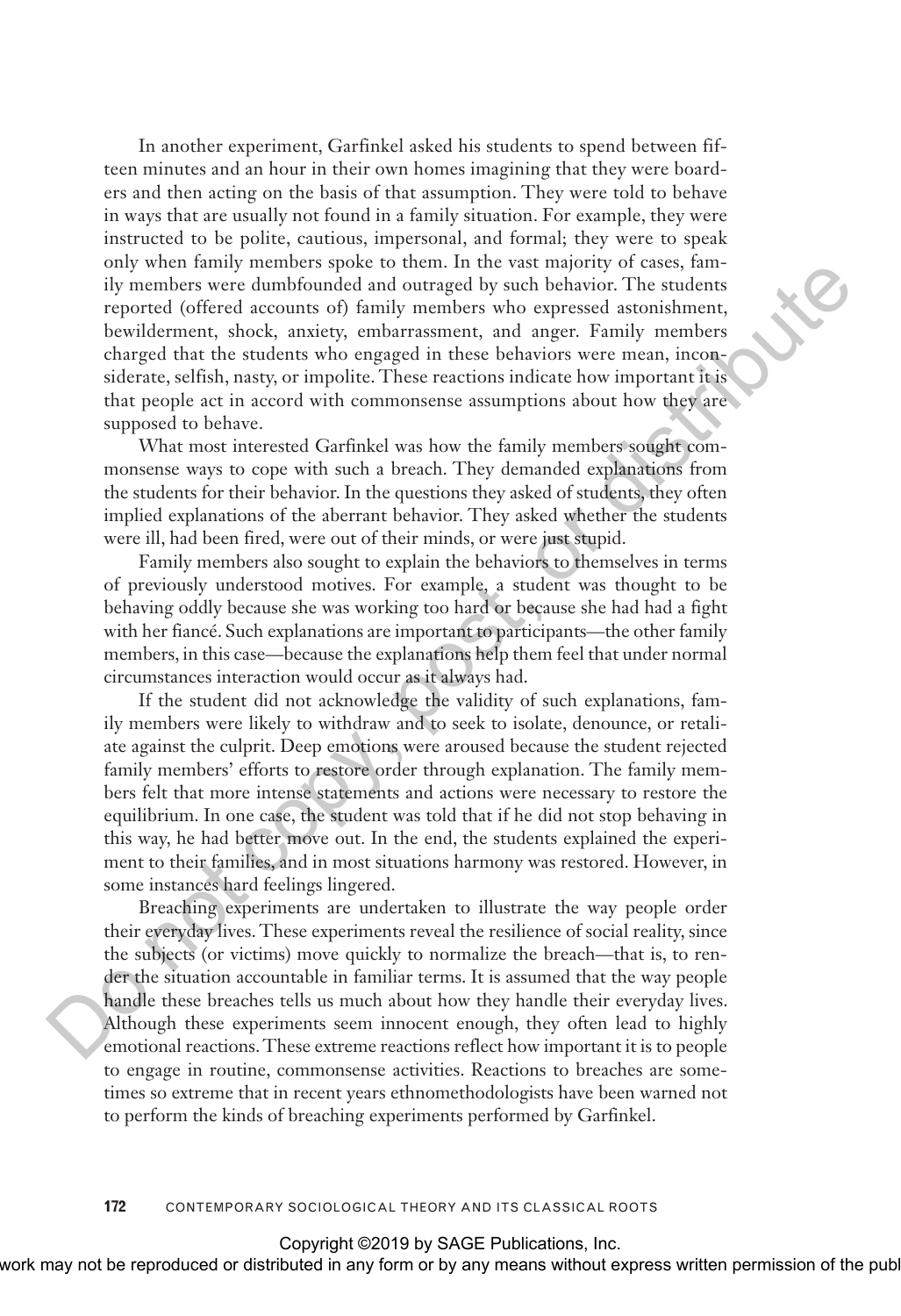#### **Accomplishing Gender**

It seems incontrovertible that one's gender—male or female—is biologically based. People are seen as simply manifesting behaviors that are an outgrowth of their biological makeup. People are not usually thought of as accomplishing their gender. In contrast, sexiness is clearly an accomplishment; people need to speak and act in certain ways in order to be seen as sexy. However, it is generally assumed that one does not have to do or say *anything* to be seen as a man or a woman. Ethnomethodology has investigated the issue of gender, with some very challenging results.

The ethnomethodological view is traceable to one of Garfinkel's now-classic demonstrations of the utility of this orientation. In the 1950s, Garfinkel met a person named Agnes, who seemed unquestionably a woman. Not only did she have the figure of a woman, but it was virtually a perfect figure with an ideal set of measurements. She also had a pretty face, good complexion, no facial hair, and plucked eyebrows—and she wore lipstick. This was clearly a woman, or was it? Garfinkel discovered that Agnes had not always appeared to be a woman. In fact, at the time he met her, Agnes was trying, eventually successfully, to convince physicians that she needed an operation to remove her male genitalia and create a vagina.

Agnes was defined as a male at birth. In fact, she was by all accounts a boy until she was sixteen years of age. At that age, sensing something was awry, Agnes ran away from home and started to dress like a girl. She soon discovered that dressing like a woman was not enough; she had to *learn to act* like (to pass as) a woman if she was to be accepted as one. She did learn the accepted practices and as a result came to be defined, and to define herself, as a woman. Garfinkel was interested in the passing practices that allowed Agnes to function as a woman in society. The more general point here is that we are not simply born men or women; we all also learn and routinely use the commonplace practices that allow us to pass as men or women. Only in learning these practices do we come to be, in a sociological sense, men or women. Thus, even a category like gender, which is thought to be an ascribed status, can be understood as an accomplishment of a set of situated practices. speak and action or by in order to be reproduced or distributed in any form or behavior in the publisher and any means were represented to the publisher of the sum of the publisher of the publisher of the publisher of the

# **EXCHANGE THEORY**

Another theory of everyday behavior is exchange theory. Although there are a number of varieties of exchange theory in sociology, the focus here is on the work of George Homans.

### **The Exchange Theory of George Homans**

Although there are a variety of inputs into Homans's development of exchange theory, perhaps the most important is the psychological theory known as behaviorism. The behavioral sociologist is concerned with the relationship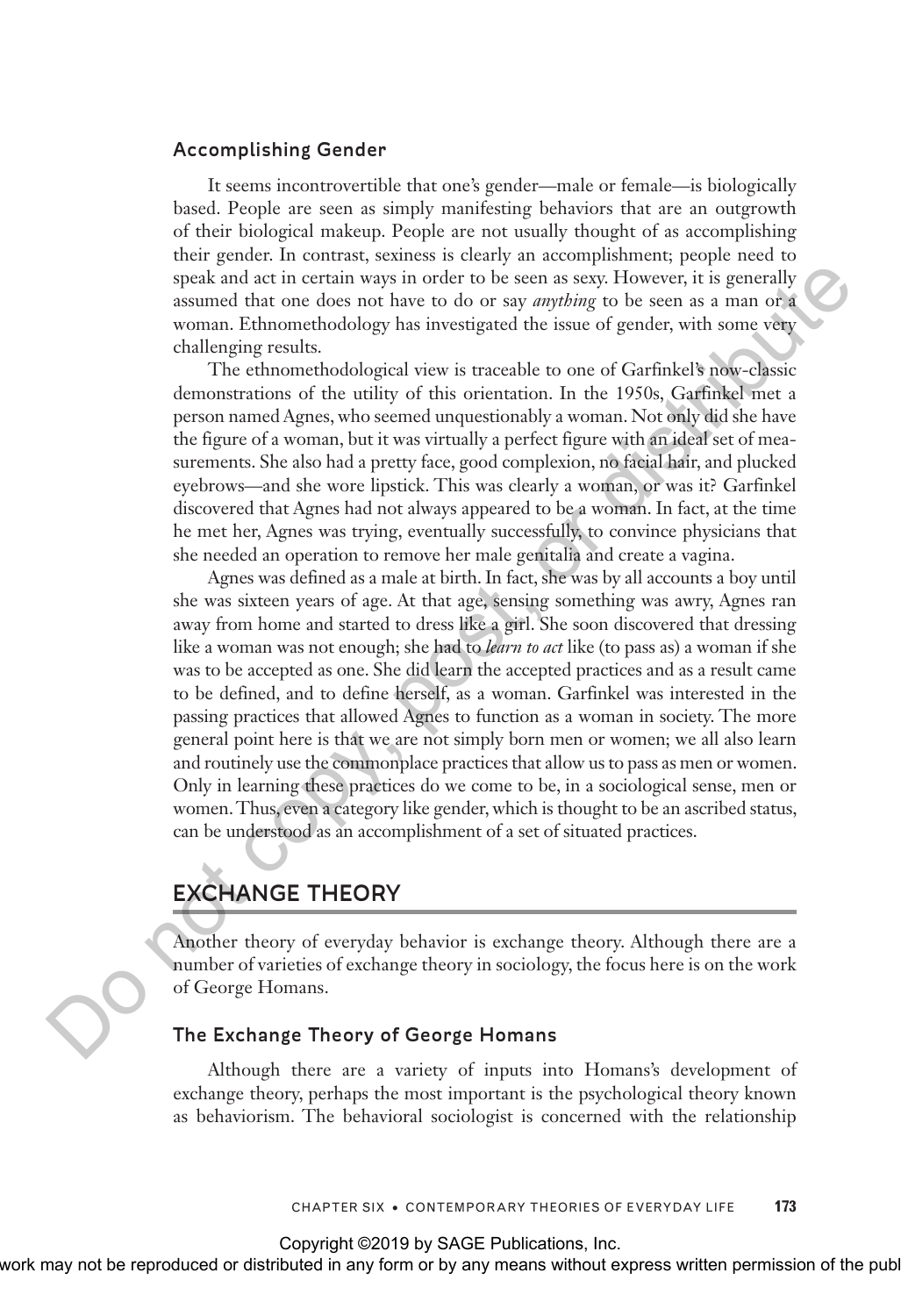between the effects of an actor's behavior on the environment and the impact on the actor's later behavior. This relationship is basic to **operant conditioning**, or the learning process by which the consequences of behavior serve to modify that behavior. One might almost think of this behavior, at least initially in the infant, as a random behavior. The environment in which the behavior exists, whether social or physical, is affected by the behavior and in turn acts back in various ways. That reaction—positive, negative, or neutral—affects the actor's later behavior. If the reaction has been rewarding to the actor, the same behavior is likely to be emitted in the future in similar situations. If the reaction has been painful or punishing, the behavior is less likely to occur in the future. The behavioral sociologist is interested in the relationship between the history of environmental reactions or consequences and the nature of present behavior. Past consequences of a given behavior govern its present state. By knowing what elicited a certain behavior in the past, we can predict whether an actor will produce the same behavior in the present situation.

The heart of Homans's exchange theory lies in a set of fundamental propositions powerfully influenced by behaviorism. Although some of his propositions deal with at least two interacting individuals, Homans was careful to point out that these propositions are based on psychological principles. According to Homans, they are psychological for two reasons: (1) they are usually the province of psychologists, and (2) they deal with individual behavior rather than large-scale structures like groups or societies. As a result of this position, Homans admitted to being a psychological reductionist. To Homans, reductionism involves showing that the propositions of one science (in this case, sociology) are derived from the more general propositions of another science (in this case, psychology).

Although Homans made the case for psychological principles, he did not think of individuals as isolated. He recognized that people are social and spend a considerable portion of their time interacting with other people. He attempted to explain social behavior with psychological principles. In other words, the principles that apply to the relationship between human beings and the physical environment are the same as those that relate to instances where the environment is made up of other human beings. Homans did not deny the Durkheimian position of emergence—that something new emerges from interaction. Instead, he argued that those emergent properties can be explained by psychological principles; there is no need for new sociological propositions to explain social facts. He used the basic sociological concept of a norm as illustration. Homans did not doubt that norms exist and that they lead to conformity. However, people do not conform automatically. They do so because they see it as an advantage to conform to those norms. The most may not be reproduced or the repression of the reproduced in any form or by any means with the reproduced in the function of the publisher is a state of the publisher. The behaviors is likely to be contributed in

**operant conditioning** The learning process by which the consequences of behavior serve to modify that behavior.

#### **174** CONTEMPORARY SOCIOLOGICAL THEORY AND ITS CLASSICAL ROOTS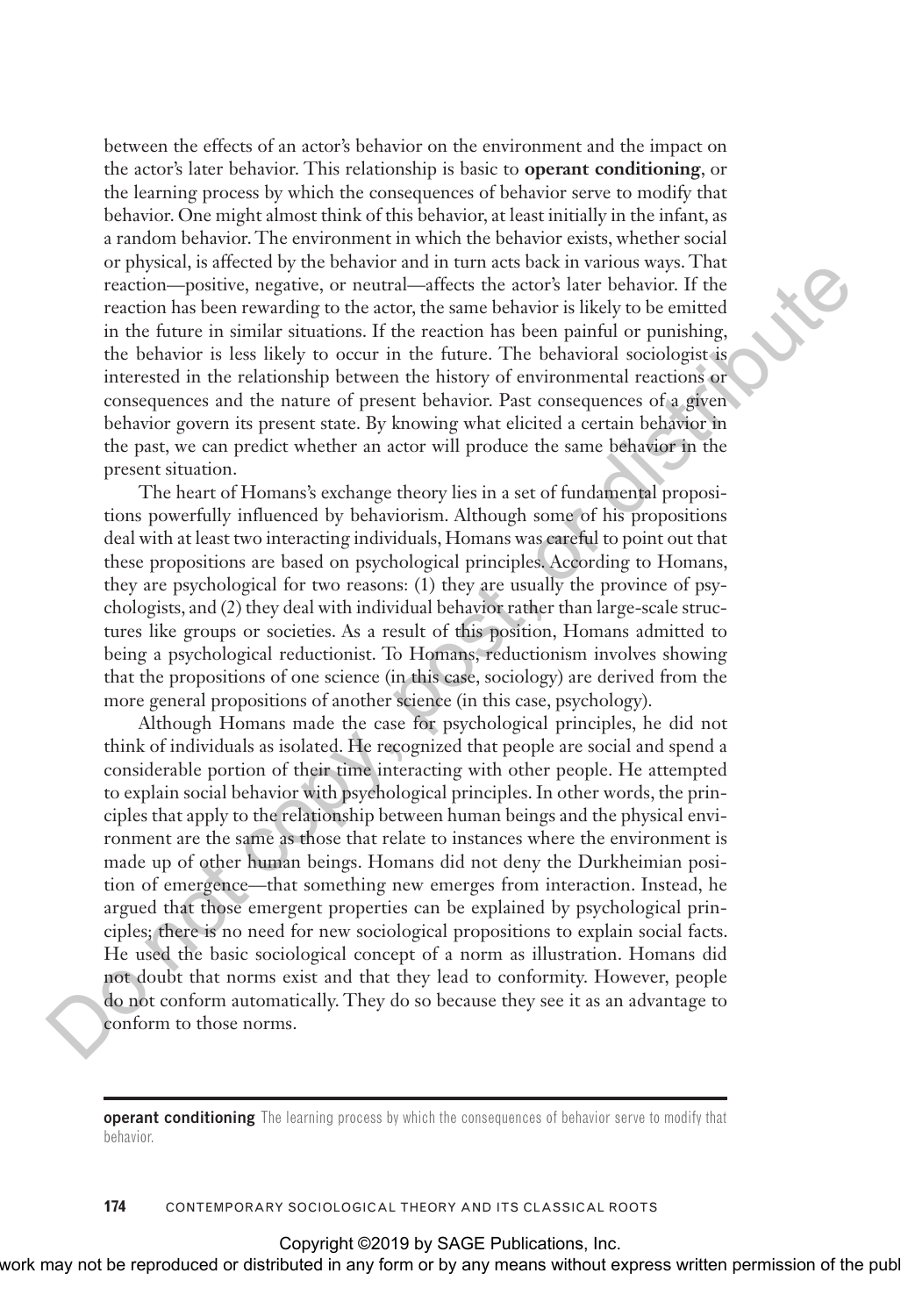Homans detailed a program to bring people back into sociology, but he also tried to develop a theory that focuses on psychology, people, and the elementary forms of social life. In terms of the latter, he focused on social behavior involving at least two people in the exchange of tangible and intangible activities. Such behavior would vary in terms of the degree to which it was rewarding or costly to the people involved.

For example, Homans sought to explain the development of power-driven machinery in the textile industry, and thereby the Industrial Revolution, through the psychological principle that people are likely to act in such a way as to increase their rewards. More generally, in his version of exchange theory, he sought to explain elementary social behavior in terms of rewards and costs. Homans set for himself the task of developing propositions that focus on the psychological level; these form the groundwork of exchange theory.

*Roots in Behaviorism.* In *Social Behavior: Its Elementary Forms*, Homans acknowledged that his exchange theory was derived, in large part, from behavioral psychology. In fact, he regretted that his theory was labeled exchange theory because he viewed it as behavioral psychology applied to specific situations. Homans began with a discussion of the work of the leading figure in psychological behaviorism, B. F. Skinner—in particular, Skinner's study of pigeons born with the ability to explore their environments by pecking at the things that confronted them. Placed in an experimental cage, pigeons begin to peck and eventually peck at a target placed there by the researcher. When the pigeon does so, it is rewarded with a bit of grain. Since the pigeon has been rewarded for pecking the target, the chances are good that it will do so again. In formal, behaviorist terms, the pecking at the target is the operant, that operant has been reinforced, and the reinforcer was the bit of grain. Thus, the pigeon has undergone a process of operant conditioning: it has learned to peck the target because it has been rewarded for doing so. The representation of the rest is the rest of the distribution or the publisher and the rest is the publisher or the publisher is the publisher of the publisher is the publisher. This were the publishered in any means wer

# **George Caspar Homans (1910–1989)**

# **An Autobiographical Vignette**

I had long known Professor Talcott Parsons and was now closely associated with him in the Department of Social Relations. The sociological profession looked upon him as its leading theorist. I decided that what he called theories were only conceptual schemes, and that a theory was not a theory unless it contained at least a few propositions. I became confident that this view was correct by reading several books on the philosophy of science.

Nor was it enough that a theory should contain propositions. A theory of a phenomenon was an explanation of it. Explanation consisted in *(Continued)*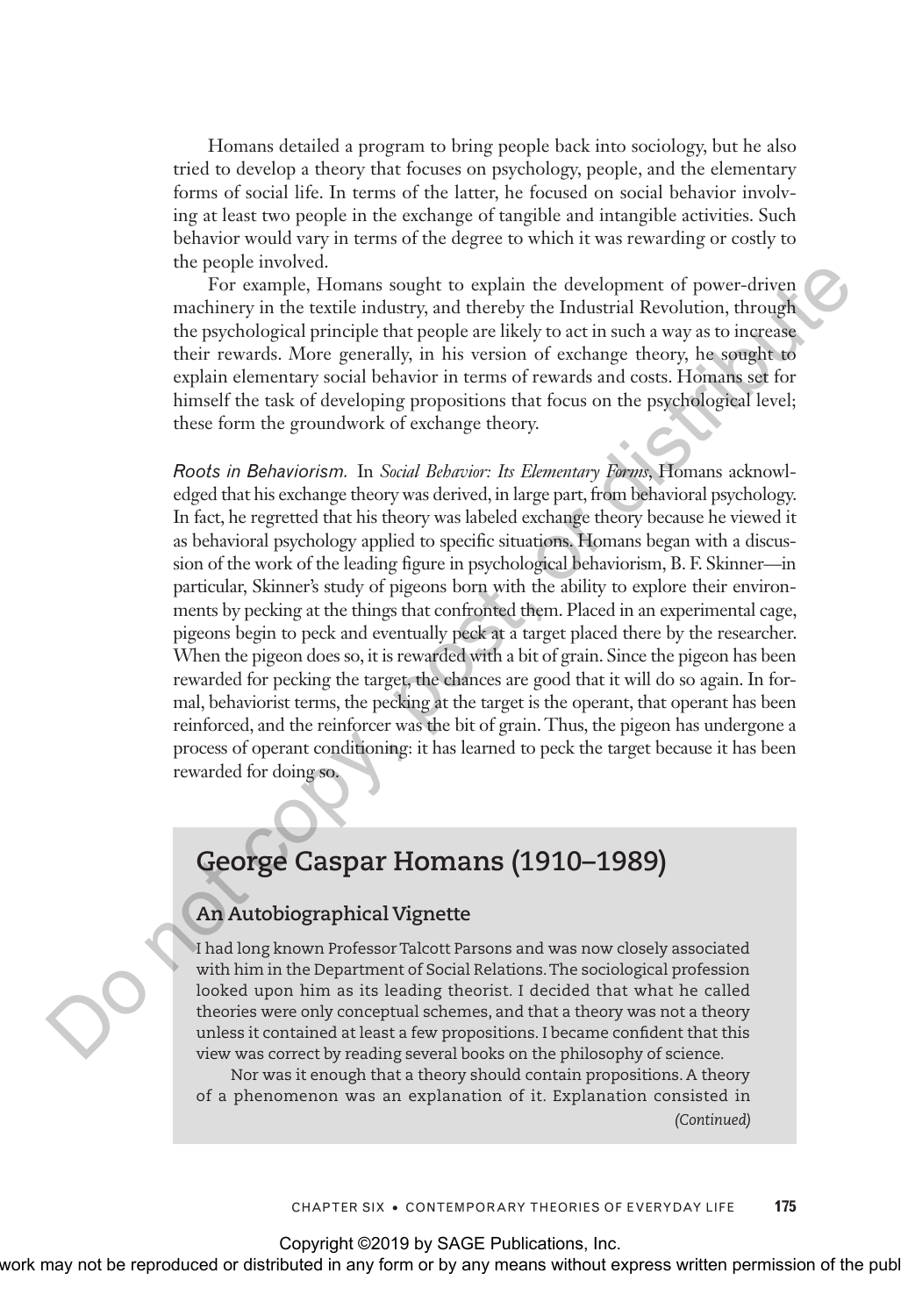#### (Continued)

showing that one or more propositions of a low order of generality followed in logic from more general propositions applied to what were variously called given or boundary conditions or parameters. I stated my position on this issue in my little book *The Nature of Social Science* (1967).

I then asked myself what general propositions I could use in this way to explain the empirical propositions I had stated in *The Human Group* and other propositions brought to my attention by later reading of field and experimental studies in social psychology. The general propositions would have to meet only one condition: In accordance with my original insight, they should apply to individual human beings as members of a species.

Such propositions were already at hand—luckily, for I could not have invented them for myself. They were the propositions of behavioral psychology as stated by my old friend B. F. Skinner and others. They held good of persons both when acting alone in the physical environment and when in interaction with other persons. In the two editions of my book *Social Behavior* (1961 and revised in 1974), I used these propositions to try to explain how, under appropriate given conditions, relatively enduring social structures could arise from, and be maintained by, the actions of individuals, who need not have intended to create the structures. This I conceive to be the central intellectual problem of sociology.

Skinner was interested in this instance in pigeons; Homans's concern was humans. According to Homans, Skinner's pigeons are not engaged in a true exchange relationship with the psychologist. The pigeon is engaged in a onesided exchange relationship, whereas human exchanges are at least two-sided. The pigeon is being reinforced by the grain, but the psychologist is not truly being reinforced by the pecks of the pigeon. The pigeon is carrying on the same sort of relationship with the psychologist as it would with the physical environment. Because there is no reciprocity, Homans defined this as individual behavior. He seemed to relegate the study of this sort of behavior to the psychologist, whereas he urged the sociologist to study social behavior in which the activities of two (or more) human beings reinforce (or punish) the activities of the other. In other words, Homans was interested in behavior in which each person influences the other. However, it is significant that, according to Homans, *no new propositions* are needed to explain social behavior as opposed to individual behavior. The laws of individual behavior as developed by Skinner in his study of pigeons explain social behavior as long as we take into account the complications of mutual reinforcement. Homans admitted that he might ultimately have to go beyond the principles derived by Skinner, but only reluctantly. The may not be reproduced or the reproduced or distributed in any form of the reproduced or distributed in any form or by any means with the publisher. The publisher is a constructed in any form or by any stributed in any

In his theoretical work, Homans restricted himself to everyday social interaction. It is clear, however, that he believed that a sociology built on his principles would ultimately be able to explain all social behavior. Homans used the case of

#### **176** CONTEMPORARY SOCIOLOGICAL THEORY AND ITS CLASSICAL ROOTS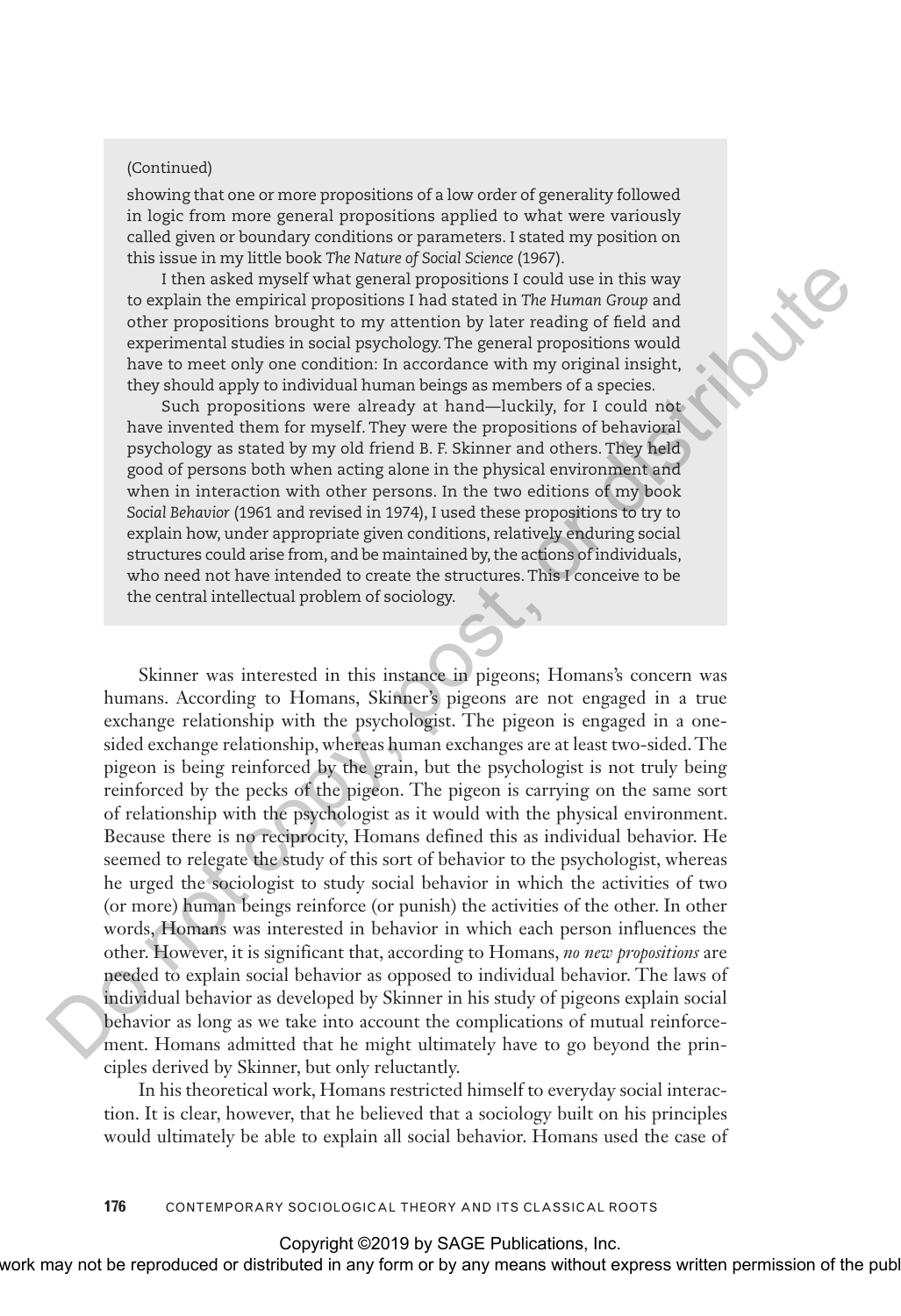two office workers to exemplify the kind of exchange relationships in which he was interested. According to office rules, each person is to do his job on his own. If either worker needs help, he is to consult a supervisor. However, suppose one of the workers, worker A, has trouble completing his work from time to time, but he could do it better and more quickly with help. According to the rules, he should consult his supervisor, but to do so will make his incompetence clear to the supervisor and adversely affect his future with the organization. It is far safer for worker A to ask his colleague, worker B, for help, especially if worker B has more experience and greater capacity to do the work. It is also assumed that such a consultation will not come to the supervisor's attention. One worker gives the needed assistance and the other offers thanks and approval. In other words, an exchange has occurred between them—help in exchange for approval.

## **Basic Propositions**

Focusing on this sort of situation, and basing his ideas on Skinner's findings, Homans developed several propositions:

1. The *success proposition* states that the more often a person is rewarded for a particular action, the more likely the person is to perform the rewarded action. In terms of the office situation example, this proposition means that worker A is more likely to ask others for advice if he has been rewarded in the past with useful advice. Furthermore, the more often a person has received useful advice in the past, the more often he or she will request advice in the future. Similarly, worker B will be more willing to give advice and give it more frequently if he has often been rewarded with approval in the past. Generally, behavior in accord with the success proposition involves three stages: first, a person's action; next, a rewarded result; and finally, a repetition of the original action or, at minimum, one similar in at least some respects. Source to the representation of the representation of the representation of the representation of the representation of the representation of the results of the publisher. This is a control of the such assumed that such a

Homans specified a number of things about the success proposition. First, although it is generally true that increasingly frequent rewards lead to increasingly frequent actions, this reciprocation cannot go on indefinitely. At some point individuals simply cannot act that way as frequently. Second, the shorter the interval between behavior and reward, the more likely a person is to repeat the behavior. Conversely, long intervals between behavior and reward lower the likelihood of repeat behavior. Finally, it was Homans's view that intermittent rewards are more likely than regular rewards to elicit repeat behavior. Regular rewards lead to boredom and satiation, whereas rewards received at irregular intervals (as in gambling) are very likely to elicit repeat behaviors.

2. The *stimulus proposition* asserts that if in the past a person's action has been rewarded as a result of his or her responding to a particular stimulus, or set of stimuli, then the person is more likely to perform the same action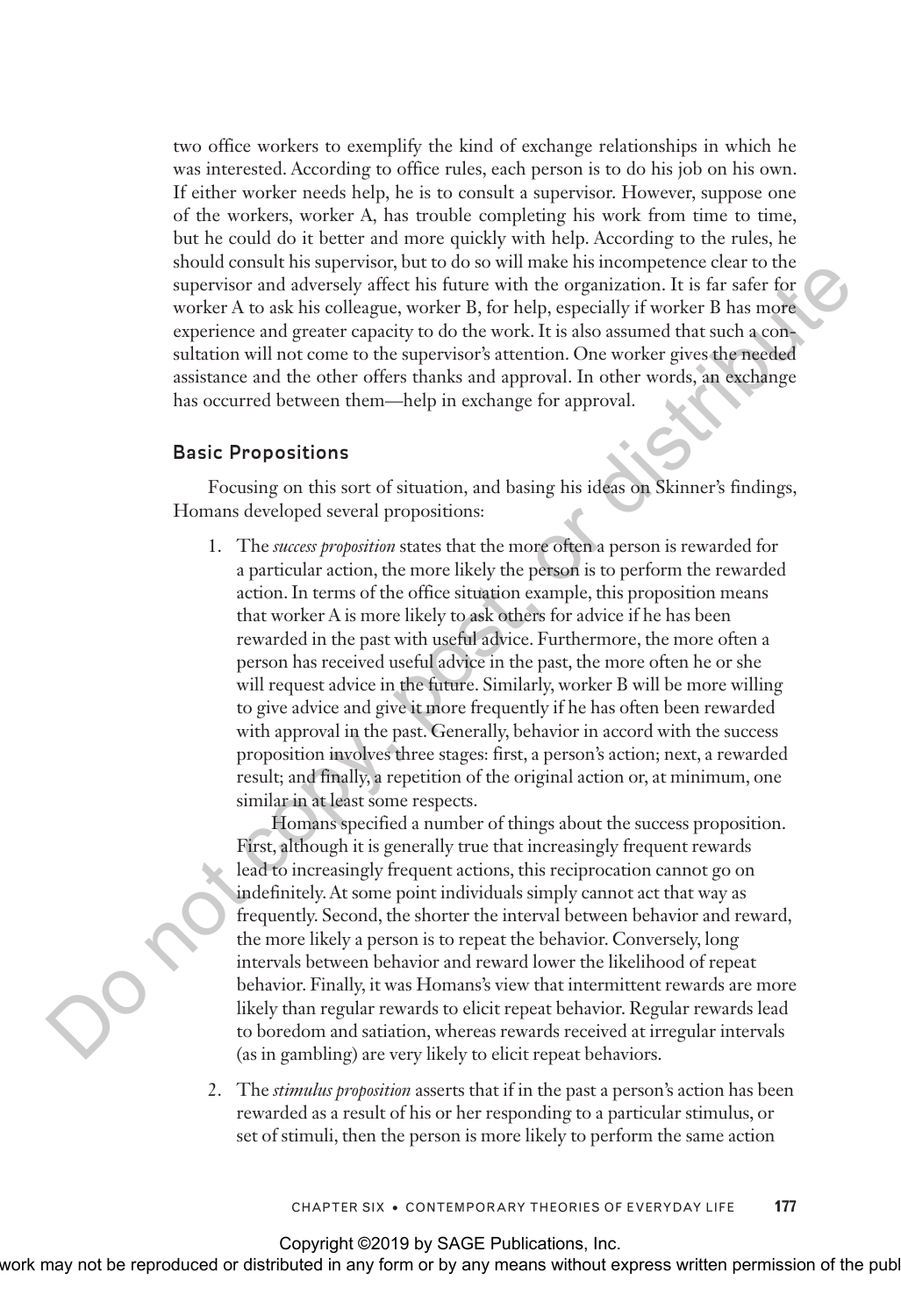(or something similar) when stimuli are applied that are similar to those in the past. In the office worker example, if, in the past, the two workers in question found the giving and getting of advice rewarding, then they are likely to engage in similar actions in similar situations in the future. Homans offered an even more down-to-earth example when he argued that those who catch fish in dark pools are more likely to fish in such pools in the future.

Homans was interested in the process of **generalization**, the tendency to extend behavior to similar circumstances. In the fishing example, one aspect of generalization is to move from fishing in dark pools to fishing in any pool with any degree of shadiness. Similarly, success in catching fish is likely to lead from one kind of fishing to another (e.g., freshwater to saltwater) or even from fishing to hunting. However, the process of **discrimination** is also important. The actor may fish only under the specific circumstances that proved successful in the past. For one thing, if the conditions under which success occurred were too complicated, then similar conditions may not stimulate behavior. If the crucial stimulus occurs too long before behavior is required, then it may not actually stimulate that behavior. An actor can become oversensitized to stimuli, especially if they are very valuable to the actor. In fact, the actor could respond to irrelevant stimuli, at least until the situation is corrected by repeated failures. All this is affected by the individual's alertness or attentiveness to stimuli. The representation is a set of the representation in the representation in the restriction of the restriction or the restriction or the restriction of the restriction of the restriction of the publisher. The fielding seco

3. The *value proposition* states that the more valuable people find the results of their action, the more likely they are to perform that action. In the office worker example, if the rewards each worker offers to the other are considered valuable, the workers are more likely to perform the desired behaviors than if the rewards are not seen as valuable. At this point, Homans introduced the concepts of rewards and punishments. **Rewards**  are actions with positive values; an increase in rewards is more likely to elicit the desired behavior. **Punishments** are actions with negative values; an increase in punishments means that the actor is less likely to manifest undesired behaviors. Homans found punishments to be an inefficient means of getting people to change their behavior, because people may

generalization The tendency to extend behavior to similar circumstances.

discrimination The tendency to manifest behavior only under the specific circumstances that proved successful in the past.

**rewards** Actions with positive values; an increase in such actions is more likely to elicit the desired behavior.

**punishments** Actions with negative values; an increase in such actions means that the actor is less likely to manifest undesired behaviors.

**178** CONTEMPORARY SOCIOLOGICAL THEORY AND ITS CLASSICAL ROOTS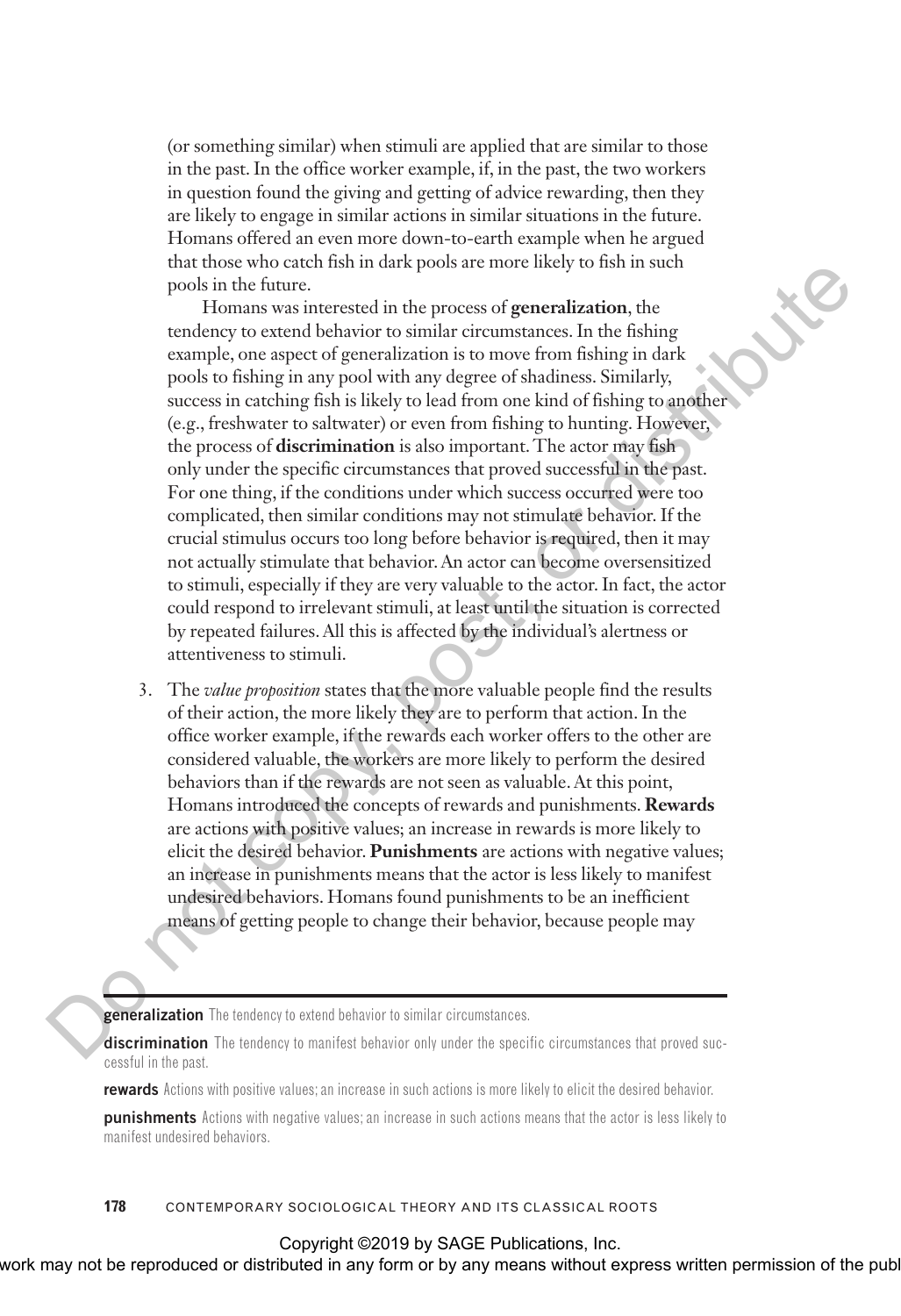react to punishments in undesirable ways. It is preferable simply not to reward undesirable behavior (e.g., anger); then such behavior eventually becomes extinguished. Rewards are clearly to be preferred, but they may be in short supply. Homans did make it clear that his is not simply a hedonistic theory; rewards can be either materialistic (e.g., money) or altruistic (helping others).

4. The *deprivation-satiation proposition* contends that the more often in the recent past people have received a particular reward, the less valuable future rewards of that type will be. In the office example, the two workers may reward each other so often for giving and getting advice that they cease to find the rewards valuable. Time is crucial here; people are less likely to become satiated if particular rewards are stretched over a long period of time.

At this point, Homans defined two other critical concepts: cost and profit. The **cost** of any behavior is defined as the rewards lost in forgoing alternative lines of action. **Profit** in social exchange is seen as the greater number of rewards gained over costs incurred. The latter led Homans to recast the deprivation-satiation proposition as follows: the greater the profits people receive as a result of particular actions, the more likely they are to perform those actions.

5. There are two *aggression-approval propositions.* In Proposition 5A, Homans argued that when people do not receive expected rewards for their actions, or they receive unanticipated punishment, they become angry, more likely to act aggressively, and more likely to find the results of such aggressive behavior valuable.

In the office worker example, if worker A does not get the advice he expects and worker B does not receive the praise he anticipates, both are likely to be angry. We might be surprised to find the concepts of frustration and anger in Homans's work, because they would seem to refer to mental states. Purists in behaviorism would not deal with such states of mind. Homans went on to argue that frustration of such expectations need *not* refer only to an internal state. It can also refer to wholly external events, observable not just by worker A but also by outsiders. The electrocity control or the reproduced or the reproduced or the publisher. The show that the reproduced in the reproduced in the state with the state of the publisher. Thus we can be represented to the representation of

Proposition 5A on aggression-approval refers only to negative emotions, whereas Proposition 5B deals with more positive emotions and argues that people will be pleased when they receive an expected reward, especially one that is greater than expected; they will, as a result, be more

cost Rewards lost in adopting a specific action and, as a result, in forgoing alternative lines of action.

profit The greater number of rewards gained over costs incurred in social exchange.

chapter six • Contemporary Theories of Everyday Life **179**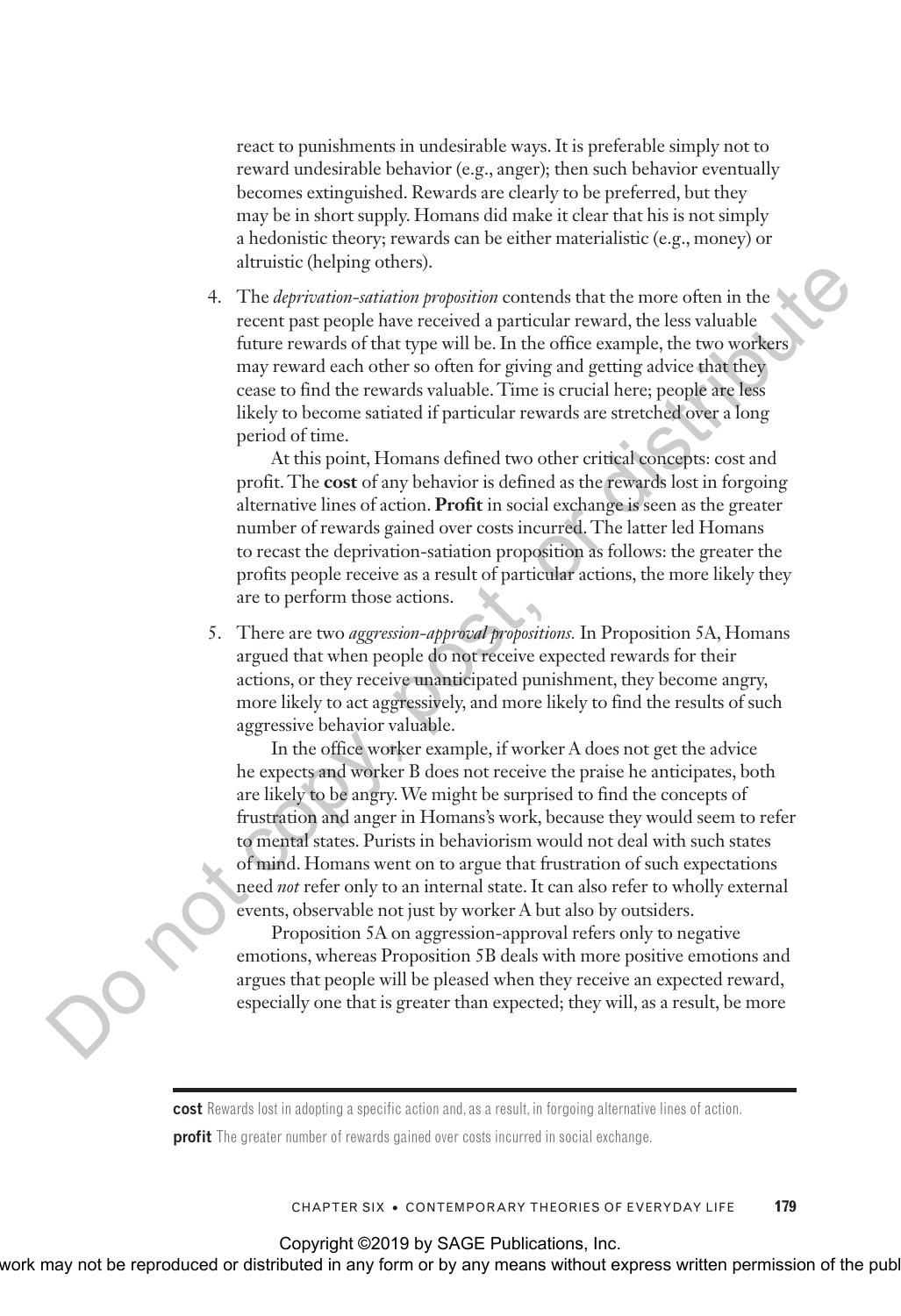likely to perform the behavior that has received approval, and the results of that behavior will become of increasing value. In the office worker example, when worker A gets the advice that he expects and worker B gets the praise that he expects, both are pleased and more likely to get or give advice. Advice and praise become more valuable to each.

6. In the *rationality proposition* people are seen as choosing from the available alternatives those actions for which, given the individuals' perceptions at the time, there are greater rewards and greater probability of getting those rewards. Although the earlier propositions rely heavily on behaviorism, the rationality proposition demonstrates most clearly the influence of rational choice theory (see the next section) on Homans's approach. In economic terms, actors who act in accord with the rationality proposition are maximizing their **utilities**.

Basically, people examine and make calculations about the various alternative actions open to them. They compare the amounts of rewards associated with the different courses of action. They also calculate the likelihood that they will actually receive the rewards. Highly valued rewards are devalued if the actors think it unlikely that they will obtain them, and lesser-valued rewards are enhanced if they are seen as highly attainable. Thus, there is an interaction between the value of the reward and the likelihood of attainment. The most desirable rewards are those that are both very valuable and highly attainable. The least desirable rewards are those that are not very valuable and difficult to attain.

Homans related the rationality proposition to the success, stimulus, and value propositions. The rationality proposition tells us that whether or not people perform an action depends on their perception of the probability of success. But what determines this perception? Homans argued that perceptions of whether chances of success are high or low are shaped by past successes and the similarity of the present situation to past successful situations. The rationality proposition also does not tell us why an actor values one reward more than another; for this we need the value proposition. In these ways, Homans linked his rationality principle to his more behavioristic propositions. 6. In charge the rest are personent and any proportion of the rest are permission of the publisher. This time the content of the publisher or the product or the publisher of the publisher. The inferred or the publisher of

In the end, Homans's theory can be condensed to a view of the actor as a rational profit seeker. However, Homans's theory is weak on mental states and large-scale structures. For example, on the subject of consciousness Homans admitted the need for a more fully developed psychology.

Despite such weaknesses in his theory, Homans remained a behaviorist who worked resolutely at the level of individual behavior. He argued that we can

utilities An actor's preferences, or values.

#### **180** CONTEMPORARY SOCIOLOGICAL THEORY AND ITS CLASSICAL ROOTS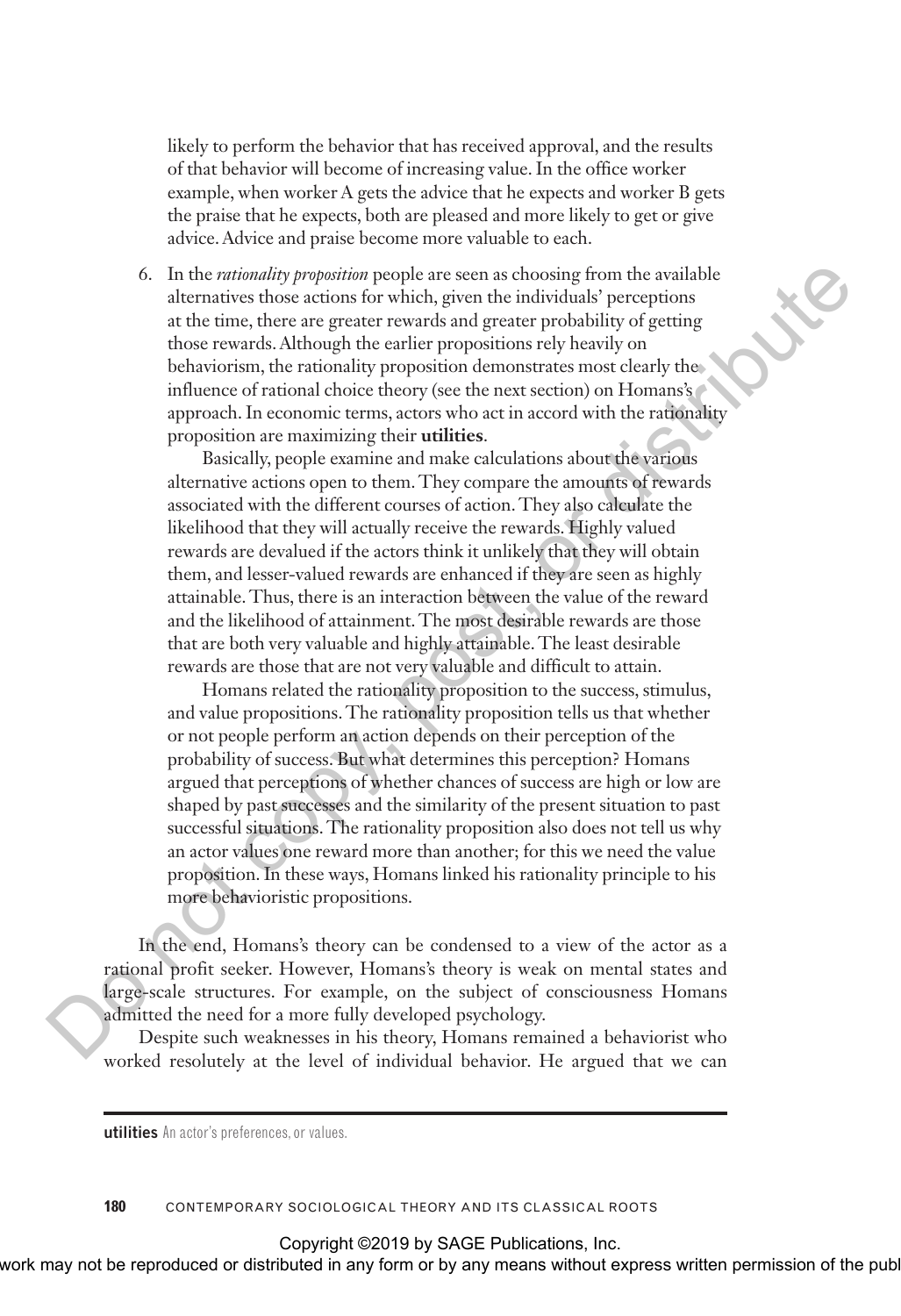understand large-scale structures if we adequately understand elementary social behavior. He contended that exchange processes are identical at the individual and societal levels, although he granted that at the societal level there is greater complexity to the ways in which fundamental processes are put together to form large-scale phenomena.

# **RATIONAL CHOICE THEORY**

Although it influenced the development of exchange theory, rational choice theory was generally marginal to mainstream sociological theory. Largely through the efforts of one man, James S. Coleman, rational choice theory has become one of the "hot" theories in contemporary sociology. For one thing, in 1989 Coleman founded a journal, *Rationality and Society,* devoted to the dissemination of work from a rational choice perspective. For another, Coleman published an enormously influential book, *Foundations of Social Theory,* based on this perspective. Finally, Coleman became president of the American Sociological Association in 1992 and used that forum to push rational choice theory and to present an address titled "The Rational Reconstruction of Society." **RATIONAL CHOICE THEORY**<br>
Although it initiation mainstrains conformed through the reproduced intervals with the reproduced in a means more of the function in a means written of the reproduced in a means where the publish

### **A Skeletal Model**

The basic principles of rational choice theory are derived from neoclassical economics (as well as utilitarianism and game theory). Using a variety of different models, it is possible to piece together what can be described as a skeletal model of rational choice theory.

The focus in rational choice theory is on actors. Actors are seen as being purposive, or as having intentionality; that is, actors have ends or goals toward which their actions are aimed. Actors are also seen as having preferences (or values, utilities). Rational choice theory is unconcerned with what these preferences, or their sources, are. Of importance is the fact that actors undertake actions to achieve objectives consistent with their preference hierarchies.

Although rational choice theory starts with actors' purposes or intentions, it must take into consideration at least two major constraints on action. The first is the scarcity of resources. Actors have different resources as well as differential access to other resources. For those with lots of resources, the achievement of ends may be relatively easy. However, for those with few, if any, resources, the attainment of ends may be difficult or impossible.

Related to scarcity of resources is the idea of **opportunity costs**. In pursuing a given end, an actor must keep an eye on the costs of forgoing the next most attractive action. An actor may choose not to pursue the most highly valued end

opportunity costs The costs of forgoing the next most attractive action when an actor chooses an action aimed at achieving a given end.

chapter six • Contemporary Theories of Everyday Life **181**

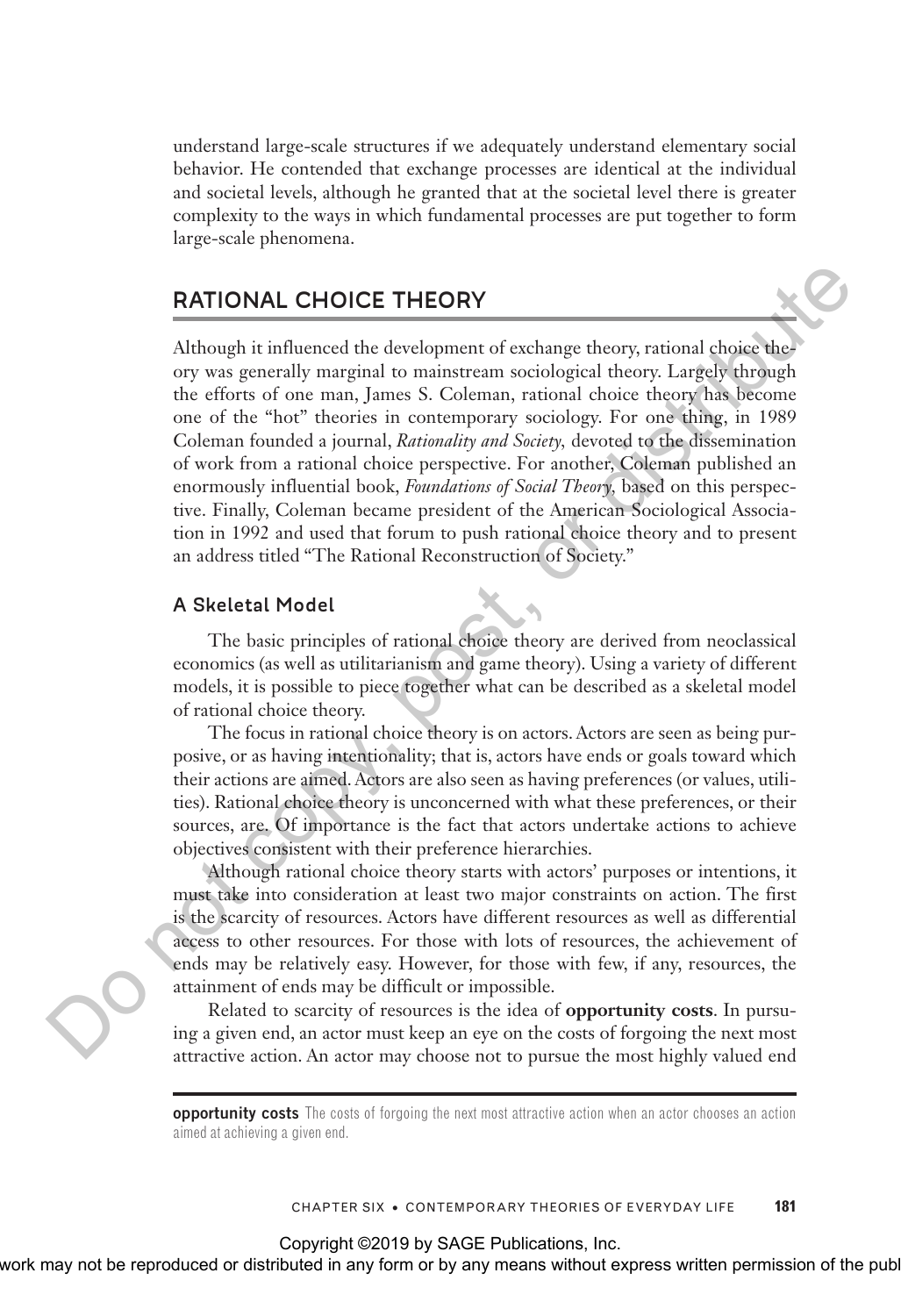if her resources are negligible, if, as a result, the chances of achieving that end are slim, and if in striving to achieve that end she jeopardizes her chances of achieving her next most valued end. Actors are seen as trying to maximize their benefits; that goal may involve an assessment of the relationship between the chances of achieving a primary end and what that achievement does for the chances of attaining the second most valuable objective.

A second source of constraints on individual action is social institutions. Such constraints occur throughout the life course and are manifest through schools and their rules, the policies of employing organizations, and the laws of society. These all serve to restrict the choices available to actors and, thereby, the outcomes of actions. These institutional constraints provide both positive and negative sanctions that serve to encourage certain actions and to discourage others.

It is possible to enumerate two other ideas that can be seen as basic to rational choice theory. The first is an aggregation mechanism whereby a variety of individual actions are combined to form a social outcome. The second is the importance of information in making rational choices. At one time, it was assumed that actors had perfect, or at least sufficient, information to make purposive choices among the alternative courses of action open to them. However, there is a growing recognition that the quantity and quality of available information are highly variable, and that variability has a profound effect on actors' choices.

In his introductory comments in the first issue of *Rationality and Society,*  Coleman makes it clear that he gives allegiance to rational choice theory not only because of the strengths of the theory itself but also because it is the only theory capable of producing a more integrative sociological approach. He views rational choice theory as providing the micro-level base for the explanation of macro-level phenomena. Beyond such academic concerns, Coleman wants work done from a rational choice perspective to have practical relevance to our changing social world. For example, the issue of public policies aimed at the prevention of HIV/ AIDS has been studied from a rational choice perspective. Sometimes the rest may not be reproduced or distributed in any form or by a state of the reproduced or distributed in any form or by any form or the results of the results with the results of the publisher. The content in

## **Foundations of Social Theory**

Coleman argues that sociology should focus on social systems, but that such macro phenomena must be explained by factors internal to them, ideally, individuals. He favors working at the individual level for several reasons, including the fact that data are usually gathered at that level and then aggregated or composed to yield the system level. Among his other reasons for favoring a focus on the individual level is that this is where interventions are ordinarily made to create social changes. Central to Coleman's perspective is the idea that social theory is not merely an academic exercise; the social world should be affected through such interventions.

Given his focus on the individual, Coleman recognizes that he is a methodological individualist, although he views his particular perspective as a special variant of that orientation. His view is special in the sense that it accepts the idea of emergence and that, while it focuses on factors internal to the system, those

#### **182** CONTEMPORARY SOCIOLOGICAL THEORY AND ITS CLASSICAL ROOTS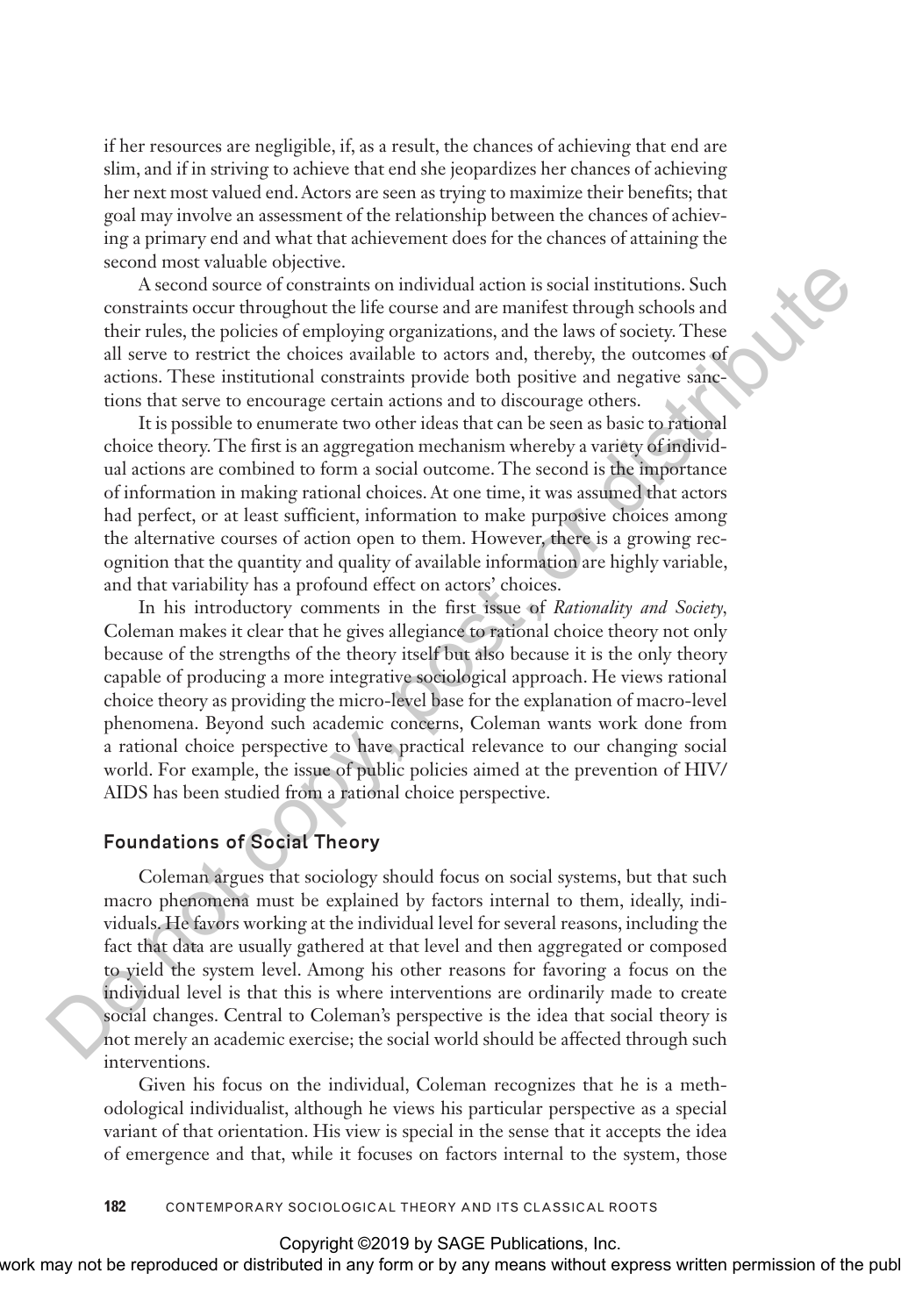factors are not necessarily individual actions and orientations. Micro-level phenomena other than individuals can be the focus of his analysis.

Coleman's rational choice orientation is clear in his basic ideas that people act toward goals in a purposive manner and that both goals and actions are shaped by values (or preferences). But Coleman then goes on to argue that for most theoretical purposes, a more precise conceptualization of the rational actor is needed, one derived from economics, that sees the actor as choosing those actions that will maximize utility, or the satisfaction of the actor's needs and wants.

The two key elements in his theory are actors and resources. Resources are those things over which actors have control and in which they have some interest. Given these two elements, Coleman details how their interaction leads to

# **James S. Coleman (1926–1995)**

# **A Biographical Vignette**

Looking back from the vantage point of the mid-1990s, Coleman found that his macro-level approach had changed. For example, with respect to his work on social simulation games at Johns Hopkins University in the 1960s, he said that it "led me to change my theoretical orientation from one in which properties of the system are not only determinants of action (à la Émile Durkheim's *Suicide* study), to one in which they are also consequences of actions sometimes intended, sometimes unintended." Coleman needed a theory of action, and he chose, in common with most economists, The results of the simple is work may not be repressed to the repressed or distributed in any form or by a permission in a permission or distributed in any form or by any means with the publisher. The repressed in the pub

the simplest such foundation, that of rational, or if you prefer, purposive action. The most formidable task of sociology is the development of a theory that will move from the micro-level of action to the macro-level of norms, social values, status distribution, and social conflict.

This interest explains why Coleman is drawn to economics:

What distinguishes economics from the other social sciences is not its use of rational choice but its use of a mode of analysis that allows moving between the level of individual action and the level of system functioning. By making two assumptions, that persons act rationally and that markets are perfect with full communication, economic analysis is able to link the macro-level of system functioning with the micro-level of individual actions.

Another aspect of Coleman's vision for sociology, consistent with his early work on schools, is that it be applicable to social policy. Of theory he says, "One of the criteria for judging work in social theory is its potential usefulness for informing social policy."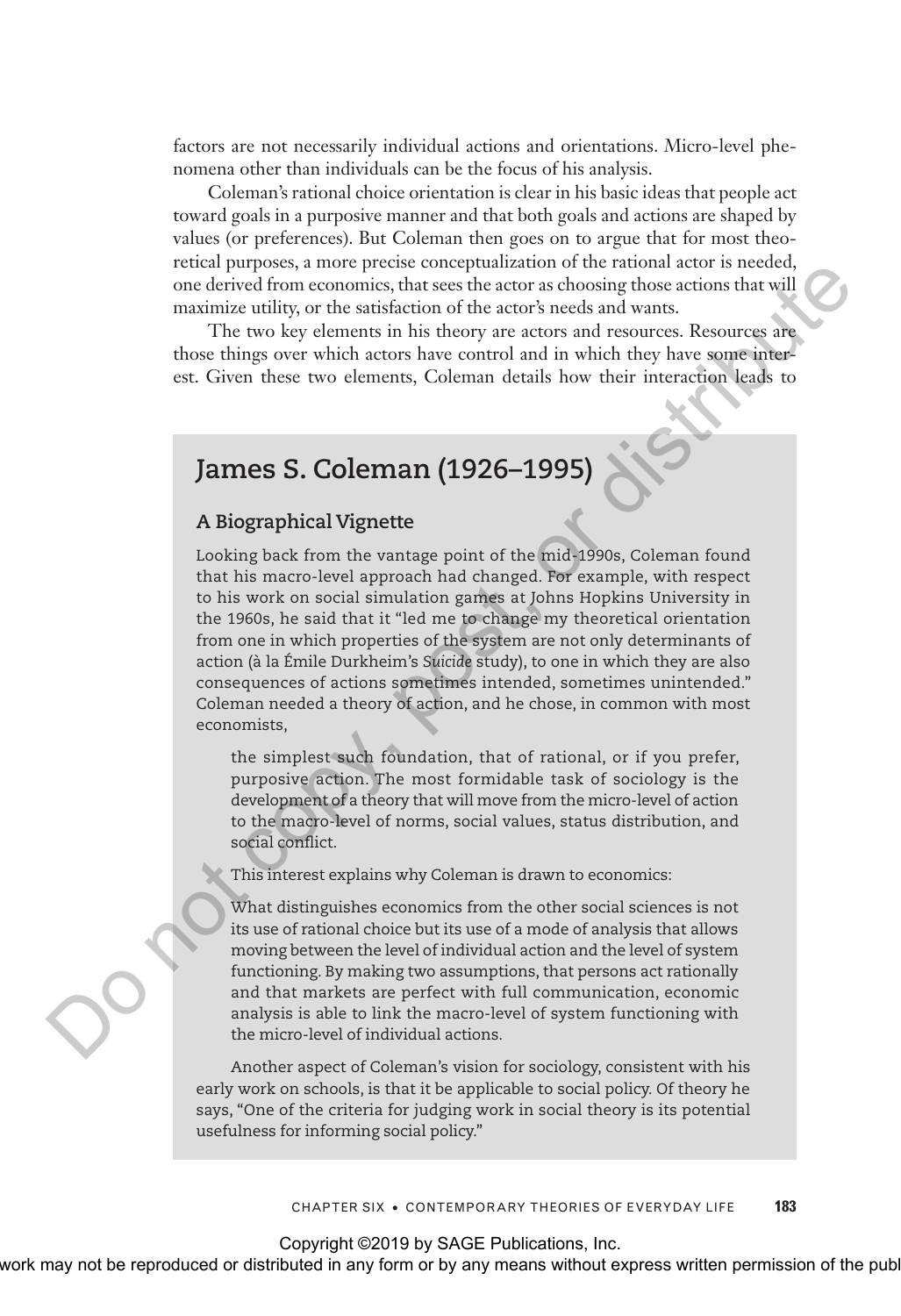the system level. This is based on the fact that actors have resources and those resources are of interest to others. As a result, actors engage in actions that involve others, and a system of action, a structure, emerges among them. In other words, interdependent actors, all seeking to maximize their own interests, form a social system.

Given his orientation to individual rational action, it follows that Coleman's focus in terms of the micro-macro issue (see, especially, Chapter 7) is the microto-macro linkage, or how the combination of individual actions creates the larger system. While he accords priority to this issue, Coleman is also interested in the macro-to-micro linkage, or how the macro system constrains the orientations of actors. Finally, he is interested in the micro-micro aspect of the relationship, or the impact of individual behavior on the behavior of other individuals.

In spite of this seeming balance, there are at least three major weaknesses in Coleman's approach. First, he accords overwhelming priority to the micro-tomacro issue, thereby giving short shrift to the other relationships (macro-micro, micro-micro). Second, he ignores the macro-macro issue. Finally, his causal arrows go mainly in one direction (micro to macro); in other words, he ignores the ongoing reciprocal relationship among and between micro and macro phenomena.

Utilizing his rational choice approach and starting at the micro level of rational individual behavior, Coleman seeks to explain a series of macro-level phenomena, including collective behavior, norms, and the corporate actor.

*Collective Behavior.* Coleman (and other rational choice theorists) chooses to deal with collective behavior (of, for example, a crowd) because its often disorderly and unstable character is thought to be difficult to analyze from a rational choice perspective. But Coleman's view is that rational choice theory *can* explain all types of macro phenomena, not just those that are orderly and stable. In collective behavior, rational actors unilaterally transfer control over their actions to others (e.g., crowd organizers or leaders) in an attempt to maximize the actions' utility. Normally, such maximization involves a balancing of control among several actors; this balance produces equilibrium within society. However, in the case of collective behavior, because there is a unilateral transfer of control, individual maximization creates an imbalance and does not necessarily lead to system equilibrium. Instead, there is the disequilibrium characteristic of collective behavior, such as in the case of an unruly crowd. The control or the repression of the reproduced or distributed in any form or by any means which is a control or the between the state of the state of the state of the publisher. While he are represented in the state of t

*Norms.* Another macro-level phenomenon that comes under Coleman's scrutiny is the creation of norms. Unlike collective behavior, norms are not only quite stable, but they also serve to produce order in society. While most sociologists take norms as given and invoke them to explain individual behavior, they do not explain why and how norms come into existence. Coleman wonders how, in a group of rational actors, norms emerge and are maintained. He argues that norms are created and maintained by some people who see benefits resulting from norms that control group behavior and see harm stemming from the violation of those norms. Thus, norms against

#### **184** CONTEMPORARY SOCIOLOGICAL THEORY AND ITS CLASSICAL ROOTS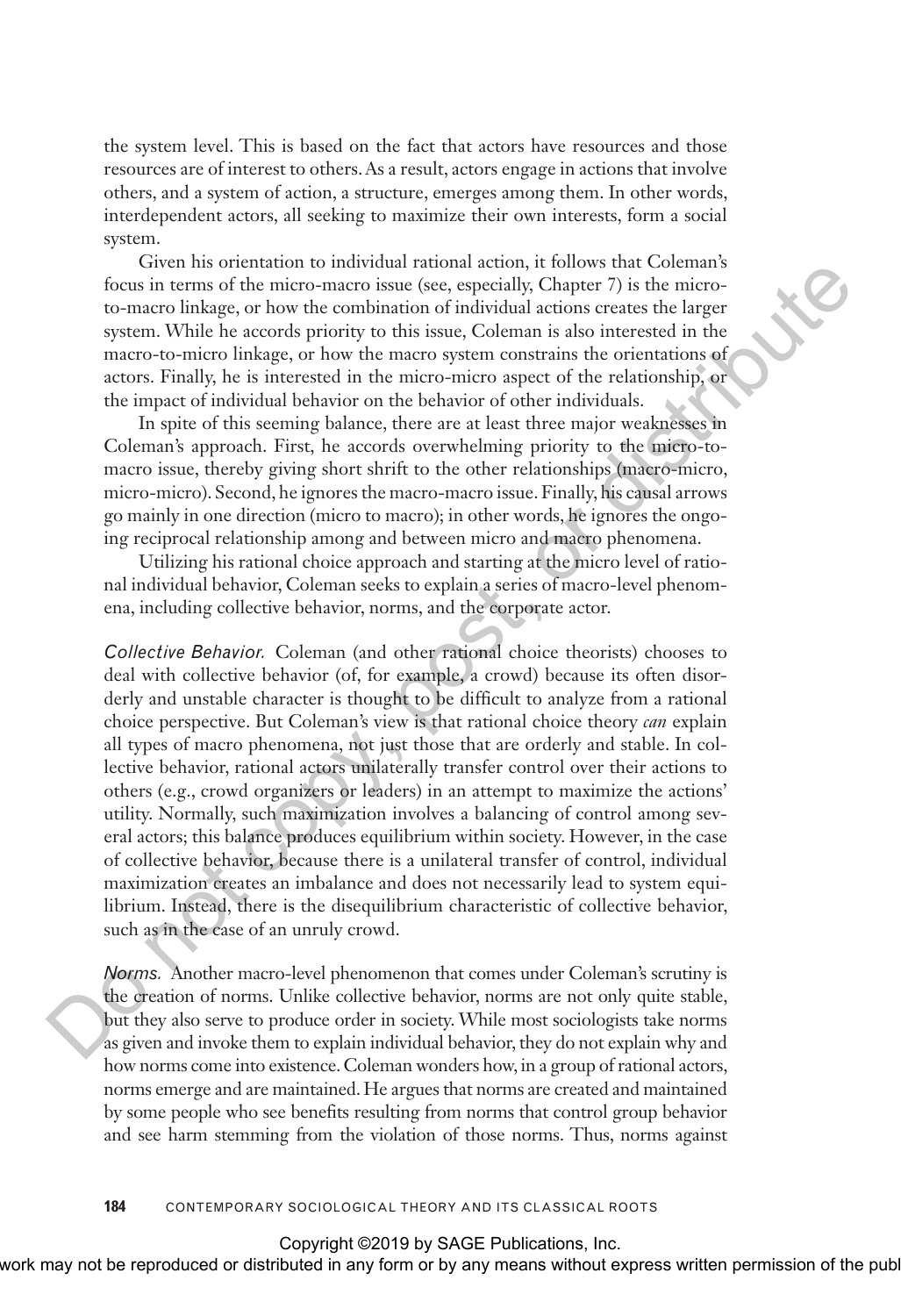smoking in public places have emerged because they protect nonsmokers (likely those who helped create the norms) from secondhand smoke, and violation of such norms would lead to higher rates of lung cancer among them. People are willing to give up some control over their own behavior (others decide whether smoking in public places is permissible) if in the process they gain some individual and collective control (through norms) over the behavior of others (preventing them from smoking in such settings). Once again, people are seen as maximizing their utility by partially surrendering rights of control over themselves and gaining some control over others. Because the transfer of control is mutual—*not* unilateral, as it is in the case of collective behavior—there is equilibrium in the case of norms.

Norms often act to the advantage of some people (e.g., nonsmokers) and the disadvantage of others (smokers). In some cases (including smoking in public places), actors surrender the right to control their own actions to those who initiate and maintain the norms. Such norms become effective when a consensus emerges that some people have the right to control (through norms) the actions of other people. Furthermore, the effectiveness of norms depends on the ability to enforce that consensus (e.g., forcing violators to extinguish their cigarettes in public places). This consensus and enforcement are other factors that prevent the kind of disequilibrium characteristic of collective behavior. From the matter or the train of the matter or distributed in the results of the repression of the publisher. The complete the reproduced in any form or by any means we reproduced by any form of the publisher. We behavior-

Coleman recognizes that norms become interrelated (bans on smoking on airplanes and in airports), but he sees such a macro-macro (norm-norm) issue as beyond the scope of his work on the foundations of social systems. However, he is willing to take on the macro-to-micro issue of the internalization of norms. He sees the internalization of norms as the establishment of an internal sanctioning system; people sanction themselves when they violate a norm. Coleman looks at this in terms of the idea of one actor or set of actors endeavoring to control others by having norms internalized in them. Thus, it is in the interests of one set of actors to have another set of people internalize norms and be controlled by them.

*The Corporate Actor.* Within such a collectivity as a corporation or a state, individual actors may not make choices among actions in terms of their self-interest but often must choose on the basis of the interest of the collectivity. Thus, a U.S. president might choose not to run for a second term even though it would be in his self-interest to do so. Rather, he chooses that option because it is in the interest of his political party, the nation, and its citizens.

There are various rules and mechanisms for moving from individual choice to collective (social) choice. The simplest is the case of voting and the procedures for tabulating the individual votes and coming up with a collective decision. This is the micro-to-macro dimension, while such things as the slate of candidates proposed by the collectivity involve the macro-to-micro linkage.

Coleman argues that both corporate actors and human actors have purposes. Furthermore, within a corporate structure such as an organization, human actors may pursue purposes of their own that are at variance with corporate purposes. This conflict of interest helps us understand the sources of revolts against

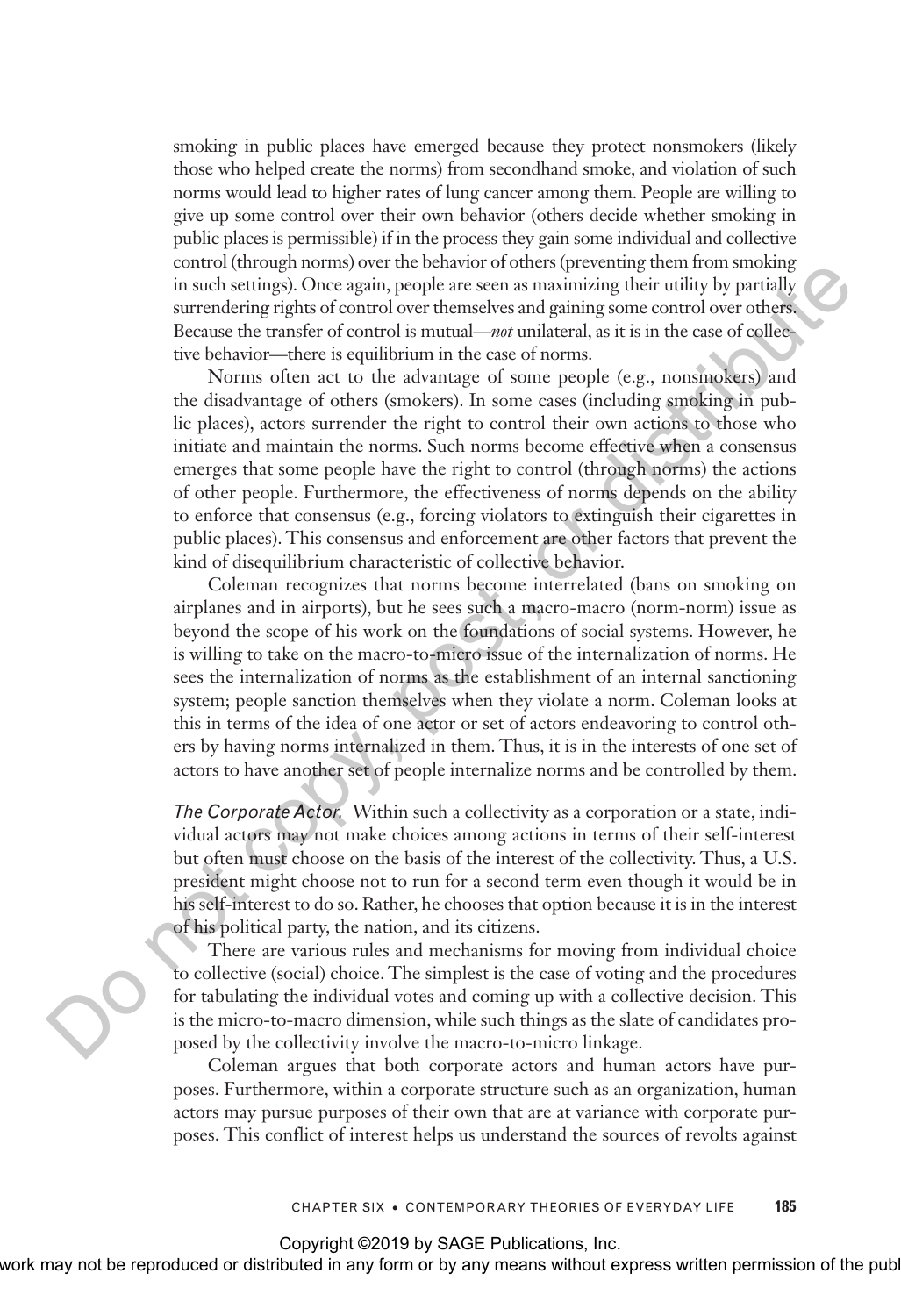corporate authority. The micro-to-macro linkage here involves the ways in which people divest authority from the corporate structure and vest legitimacy in those engaged in the revolt. But there is also a macro-to-micro linkage in that certain macro-level conditions lead people to such acts of divestment and investment.

As a rational choice theorist, Coleman starts with the individual and with the idea that the individual is where all rights and resources exist. It is the interests of individuals that should determine the course of events. However, this is often not the case, especially in modern society, where many rights, significant resources, and even sovereignty reside in corporate actors. In the modern world corporate actors have taken on increasing importance. The corporate actor may act to the benefit or the harm of the individual. How are we to judge the corporate actor in this regard? Coleman contends that we need to do this on the basis of the assumption that it is individual persons who are sovereign, and the social system must be evaluated on the basis of how well it serves individual sovereignty.

Coleman differentiates between traditional structures based on the family, such as neighborhoods and religious groups, and purposive structures, such as economic organizations and the government. There have always been corporate actors, but the traditional ones, such as the family, are steadily being replaced by new, purposively constructed, freestanding corporate actors. He sees a progressive "unbundling" of the activities that once were tied together within, for example, the family. Such traditional structures are "unraveling" as their functions are dispersed and taken over by a range of corporate actors (e.g., child-care centers in the case of the family). Coleman is concerned about this unraveling as well as about the fact that we are now forced to deal with positions in purposive structures (e.g., managers) rather than with the people who populated traditional structures. The existence of these new corporate actors raises the issue of how to ensure that they are socially responsible. Coleman suggests that we can do this by instituting internal reforms or by changing the external structure, such as the laws affecting such corporate actors or the agencies that regulate them. The rest may not be reproduced or distributed in the rest or distributed in any means we represent the rest or distributed in any means we represent the publisher. The involunce was seen to the publisher of the publisher.

The ultimate goal of Coleman's work is the creation of a new social structure as the traditional one on which people have depended disappears. With the passing of traditional structures and their replacement by purposive structures, a series of voids have been left that have not been filled adequately by the new social organizations. Social theory and the social sciences more generally are made necessary by the need to reconstruct a new society. The goal is not to destroy purposive structures but rather to realize the possibilities, and to avoid the problems, of such structures.

An overview of the field confirms Coleman's views on rational choice theory. Work continues on many of the macro issues Coleman has identified (e.g., collective behavior), but it has also expanded not only into other macro areas (e.g., social stratification) but also into micro areas (e.g., emotions) that one would not immediately think of as being amenable to rational choice analysis.

Although he has faith in rational choice theory, Coleman does not believe that this perspective has all the answers—at least not yet. But it is clear that he

#### **186** CONTEMPORARY SOCIOLOGICAL THEORY AND ITS CLASSICAL ROOTS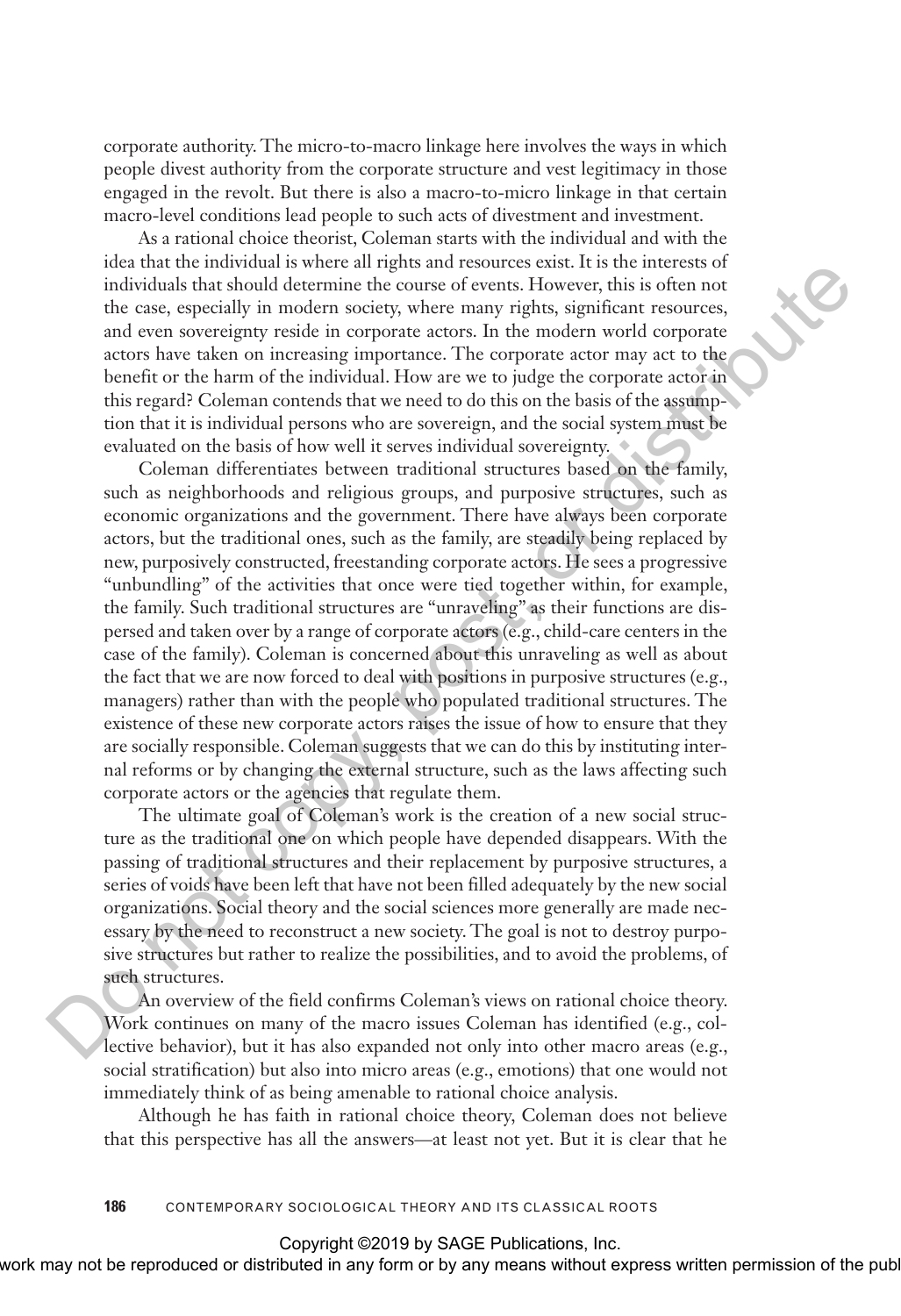believes that it can move in that direction. His hope is that work in rational choice theory will, over time, reduce the number of issues that cannot be dealt with by that theory.

Coleman recognizes that in the real world people do not always behave rationally, but he believes that this makes little difference in his theory; the same theoretical predictions would be made whether or not people behave rationally.

## **SUMMARY**

- 1. Symbolic interactionism, like the other theories discussed in this chapter, focuses on everyday life, especially interaction (as well as action and people as agents) and the symbols (and their meanings) that are deeply implicated in it. The published or the reproduced or the reproduced or distributed in any form or between or every between the positive permission or  $\alpha$  and  $\alpha$  any form or  $\alpha$  any  $\alpha$  and  $\alpha$  any  $\alpha$  any  $\alpha$  any  $\alpha$  any  $\alpha$  any
	- 2. Symbolic interactionism is defined by a set of fundamental assumptions:
		- a. People act toward things on the basis of the meanings those things have for them, and these meanings stem from their interactions with other people.
		- b. People do not simply internalize the meanings that they learn through social interaction; they are also able to modify those meanings through an interpretive process.
		- c. People, in contrast to other animals, are unique in their ability to use and rely on symbols.
		- d. People become human through social interaction, especially in the early years with family members and then in school.
		- e. People are conscious, capable of reflecting on themselves and what they do, and therefore capable of shaping their actions and interactions.
		- f. People have purposes when they act in, as well as toward, situations.
		- Society consists of people engaging in social interaction.
	- Erving Goffman's concept of dramaturgy is a view of social life as a series of dramatic performances akin to those performed in the theater.
	- 4. From a dramaturgical perspective, the self is a sense of who one is that is a dramatic effect that emerges from the immediate scene being presented.
	- 5. Impression management involves techniques that actors use to maintain certain impressions in the face of problems they are likely to encounter and methods they use to cope with these problems.
	- 6. The front stage is that part of dramaturgical performance that generally functions in rather fixed and general ways to define the situation for those who observe the performance.

chapter six • Contemporary Theories of Everyday Life **187**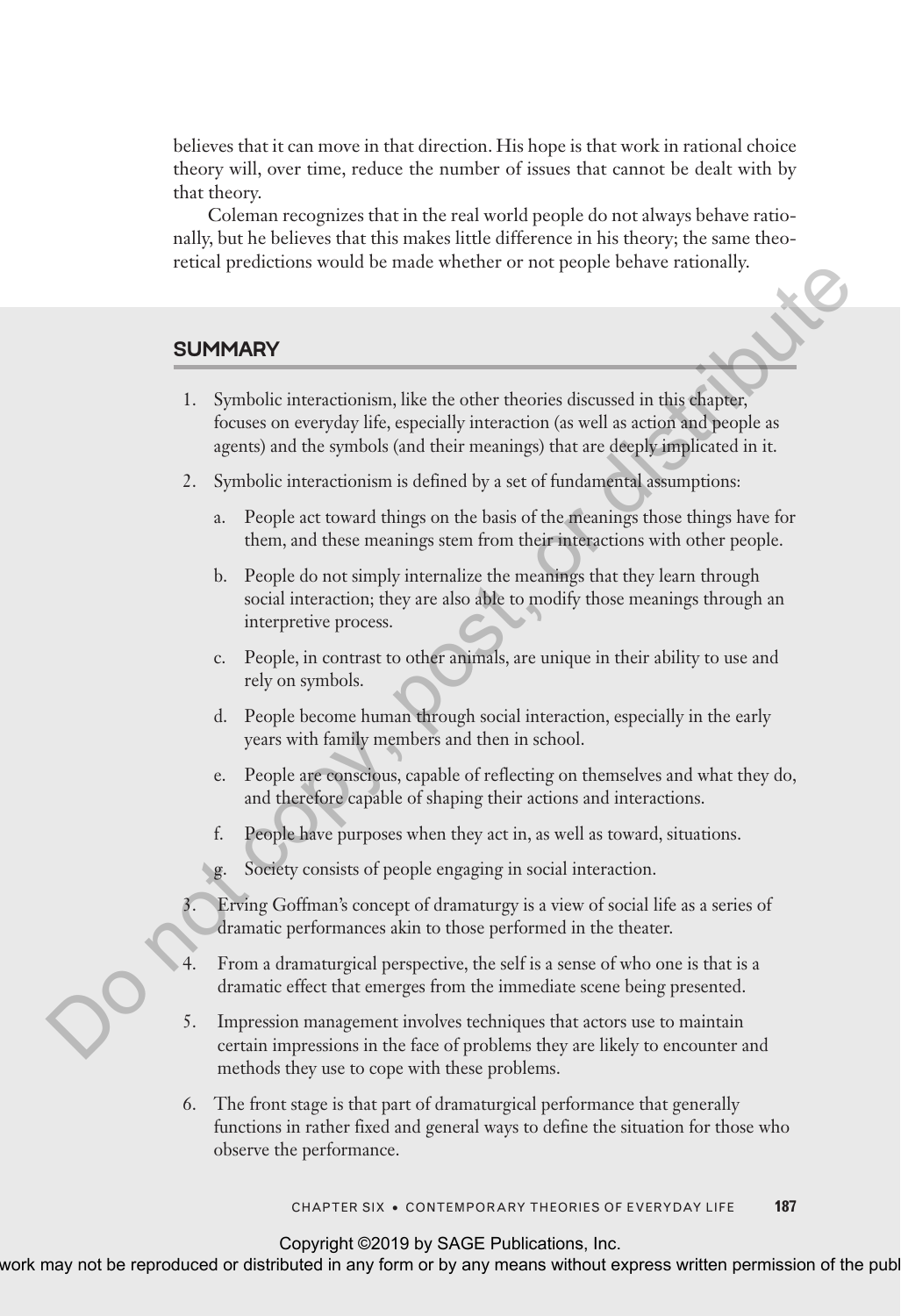- 7. The back stage is where facts suppressed in the front stage or various kinds of informal actions may appear.
- 8. Role distance is the degree to which individuals separate themselves from the roles they are in.
- 9. Stigma involves a gap between virtual social identity (what a person ought to be) and actual social identity (what a person actually is).
- 10. A discredited stigma occurs when the actor assumes that the differences are known by the audience members, or are evident to them, while a discreditable stigma is one in which the differences are neither known by audience members nor perceivable by them. This work may not be repress with the difference or distributed in any form or by any means when the recent state the differences are the publisher of the difference or by any means the publisher.<br>
However the publisher o
	- 11. Arlie Hochschild has extended Goffman's concept of dramaturgy by studying the role that emotions play in social performances.
	- 12. Emotion management consists of the techniques people use to display emotions appropriate to particular performances.
	- 13. Emotion management relies on both surface acting and deep acting.
	- 14. Emotion management is shaped by the feeling rules of a particular culture.
	- 15. Ethnomethodology is the study of ordinary members of society in the everyday situations in which they find themselves and the ways in which they use commonsense knowledge, procedures, and considerations to gain an understanding of, navigate in, and act on those situations.
	- 16. Ethnomethodologists are concerned with accounts, accounting, and accounting practices.
	- 17. In breaching experiments, ethnomethodologists violate social reality in order to shed light on the methods by which people construct social reality.
	- 18. George Homans's exchange theory is based primarily on behaviorist principles.
	- 19. The heart of Homans's exchange theory lies in the following propositions:
		- a. The more often a person is rewarded for a particular action, the more likely the person is to perform the rewarded action.
		- b. If in the past a person's action has been rewarded as a result of responding to a particular stimulus, or set of stimuli, then the person is more likely to perform the same action (or something similar) when stimuli are applied that are similar to those in the past.
		- c. The more valuable people find the results of their action, the more likely they are to perform that action.
		- d. The more often in the recent past people have received a particular reward, the less valuable future rewards of that type will be.
	- **188** CONTEMPORARY SOCIOLOGICAL THEORY AND ITS CLASSICAL ROOTS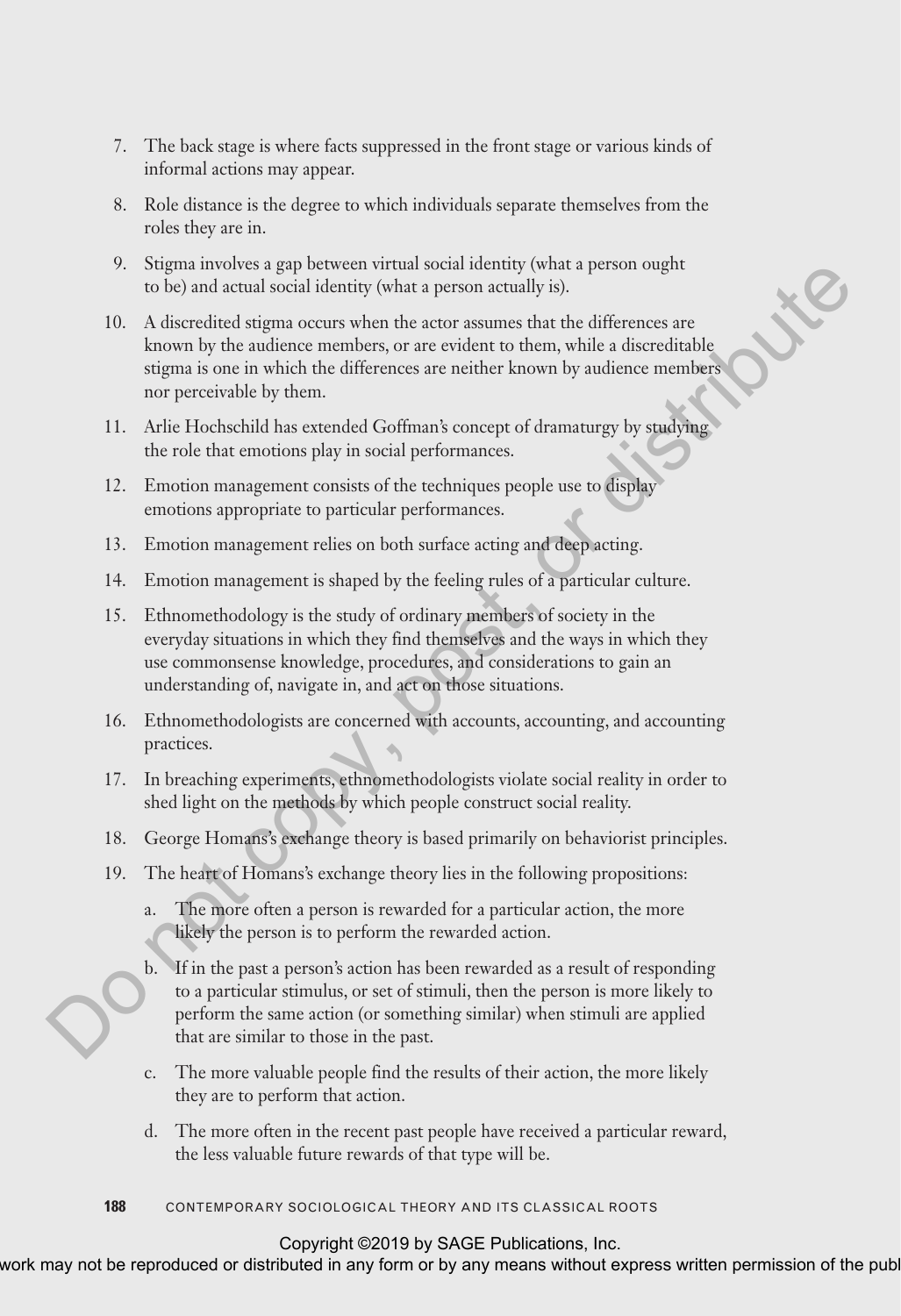- e. When people do not receive expected rewards for their actions, or they receive unanticipated punishment, they become angry and are more likely to act aggressively and to find the results of such aggressive behavior more valuable.
- f. People are pleased when they receive an expected reward, especially one that is greater than anticipated; as a result, they will be more likely to perform the behavior that has received approval, and the results of that behavior will become of increasing value.
- g. People choose from the available alternatives those actions for which, given the individuals' perceptions at the time, there are greater rewards and greater probability of getting those rewards.
- 20. The focus in rational choice theory is on actors.
- 21. In rational choice theory, actors are seen as being purposive, or as having intentionality; that is, actors have ends or goals toward which their actions are aimed.
- 22. Actors are also seen as having preferences (or values, utilities). Rational choice theory is unconcerned with what these preferences, or their sources, are. Of importance is the fact that actors undertake actions to achieve objectives consistent with their preference hierarchies. This present than anothering value of the rest of the most may be represented or the publisher. The copy is the reproduced or the publisher of the publisher. The copy is the reproduced or the publisher. The publisher of t
	- 23. In addition, rational choice theory must take into account scarcity of resources and opportunity costs, or the costs of forgoing the next most attractive action, as well as the constraints imposed by social institutions.
	- 24. Utilizing a rational choice approach and starting at the micro level of rational individual behavior, Coleman seeks to explain a series of macro-level phenomena, including collective behavior, norms, and the corporate actor.

# SUGGESTED READINGS

Jon Clark, ed. *James S. Coleman.* London: Falmer Press, 1996. Excellent collection of essays on Coleman's contributions to sociology and sociological theory.

Erving Goffman *The Presentation of Self in Everyday Life.* Garden City, NY: Anchor Books, 1959. Goffman's works tend to be quite readable. This is the best source on dramaturgy.

Erving Goffman *Stigma: Notes on the Management of Spoiled Identity.* Englewood Cliffs, NJ: Prentice Hall, 1963. One of Goffman's most interesting and insightful works.

Tim Hallett "Emotion Work." In George Ritzer, ed., *The Encyclopedia of Social Theory,* 2 vols. Thousand Oaks, CA: Sage, 2005, pp. 248–249. An overview of

chapter six • Contemporary Theories of Everyday Life **189**